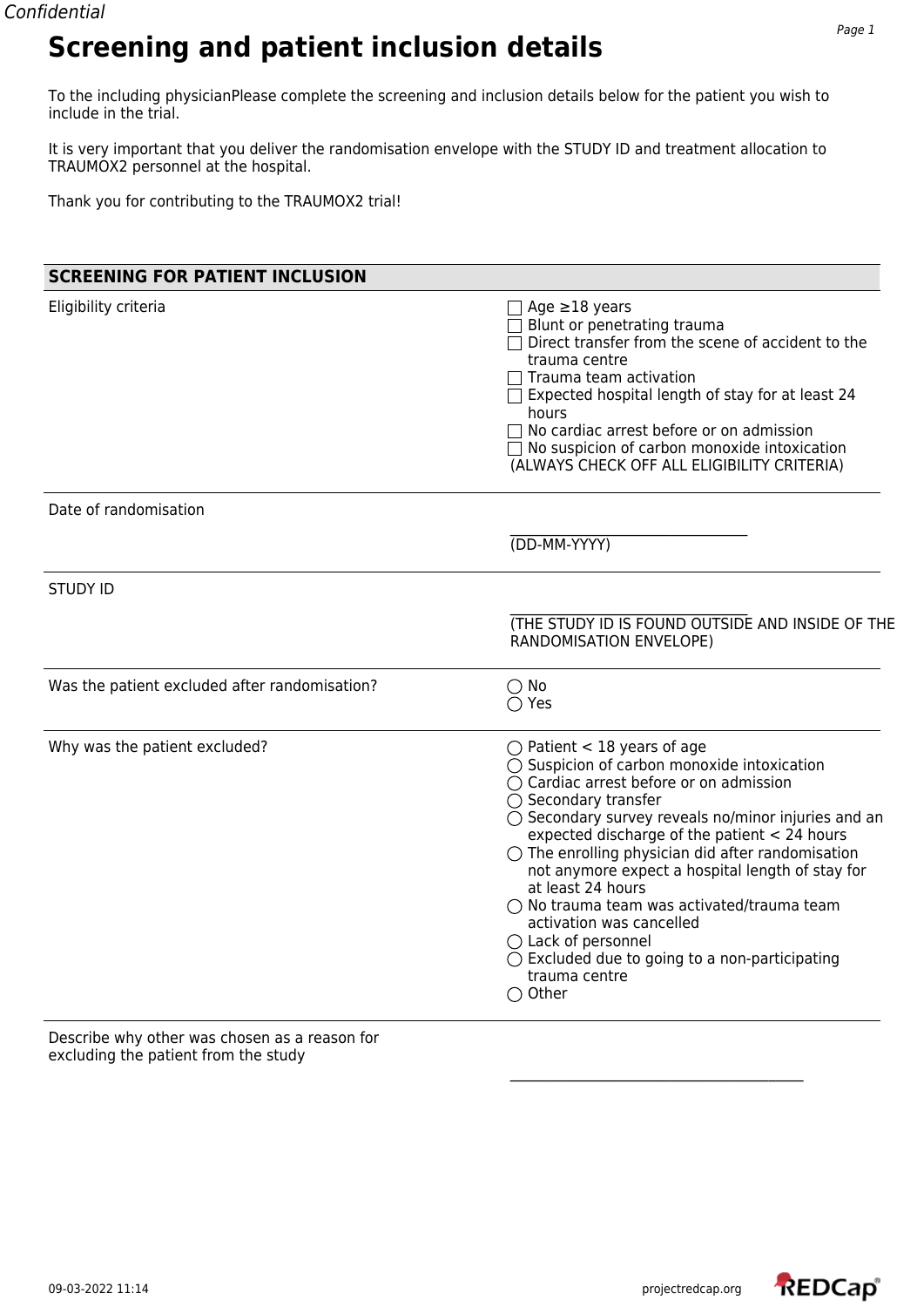| <b>INCLUSION DETAILS</b>               |                                                                                                                                                                                                                                                                                                                                                                                     |
|----------------------------------------|-------------------------------------------------------------------------------------------------------------------------------------------------------------------------------------------------------------------------------------------------------------------------------------------------------------------------------------------------------------------------------------|
| Pre-hospital or in-hospital inclusion? | ○ Pre-hospital<br>$\bigcirc$ In-hospital                                                                                                                                                                                                                                                                                                                                            |
| From which pre-hospital base?          | ◯ ALB 1 og 2 - City, København<br>○ ALB 3 - Syd, Hvidovre<br>◯ ALB 4 - Nord, Hillerød<br>◯ ALB 5 - Midt, Herlev<br>○ Ringsted Akutlægehelikopter<br>◯ Billund Akutlægehelikopter<br>○ Skive Akutlægehelikopter<br>◯ ALB Odense<br>◯ ALB Aarhus<br>◯ ALB Silkeborg<br>◯ ALB Horsens<br>$\bigcap$ ALB Randers<br>◯ HEMS and physician cars dispatchers, Rotterdam,<br>The Netherlands |
| To which trauma centre?                | ○ Rigshospitalet, Copenhagen, Denmark<br>○ Odense Universitetshospital, Odense, Denmark<br>○ Aarhus Universitetshospital, Aarhus, Denmark<br>◯ Emergency ward of Erasmus MC, Rotterdam, The<br>Netherlands                                                                                                                                                                          |
| Which trauma centre?                   | ○ Rigshospitalet, Copenhagen, Denmark<br>○ Odense Universitetshospital, Odense, Denmark<br>○ Aarhus Universitetshospital, Aarhus, Denmark<br>◯ University Hospital of Cologne, Cologne, Germany<br>◯ Erasmus MC, Rotterdam, The Netherlands                                                                                                                                         |
| Airway at inclusion?                   | $\bigcirc$ Non-intubated<br>Intubated                                                                                                                                                                                                                                                                                                                                               |
| Randomisation group?                   | $\bigcirc$ Restrictive oxygen strategy<br>$\bigcirc$ Liberal oxygen strategy                                                                                                                                                                                                                                                                                                        |
| <b>PATIENT INFORMATION</b>             |                                                                                                                                                                                                                                                                                                                                                                                     |
| Danish CPR/replacement CPR?            | $\bigcirc$ No<br>$\bigcirc$ Yes                                                                                                                                                                                                                                                                                                                                                     |
| Patient name                           |                                                                                                                                                                                                                                                                                                                                                                                     |
|                                        | (Type "u" if you don't know the name; short version<br>of a patient name is acceptable)                                                                                                                                                                                                                                                                                             |
| Sex                                    | $\bigcirc$ Male<br>$\bigcirc$ Female                                                                                                                                                                                                                                                                                                                                                |
| Patient's date of birth known?         | $\bigcirc$ No<br>$\bigcirc$ Yes                                                                                                                                                                                                                                                                                                                                                     |
| Date of birth                          |                                                                                                                                                                                                                                                                                                                                                                                     |

(DD-MM-YYYY)

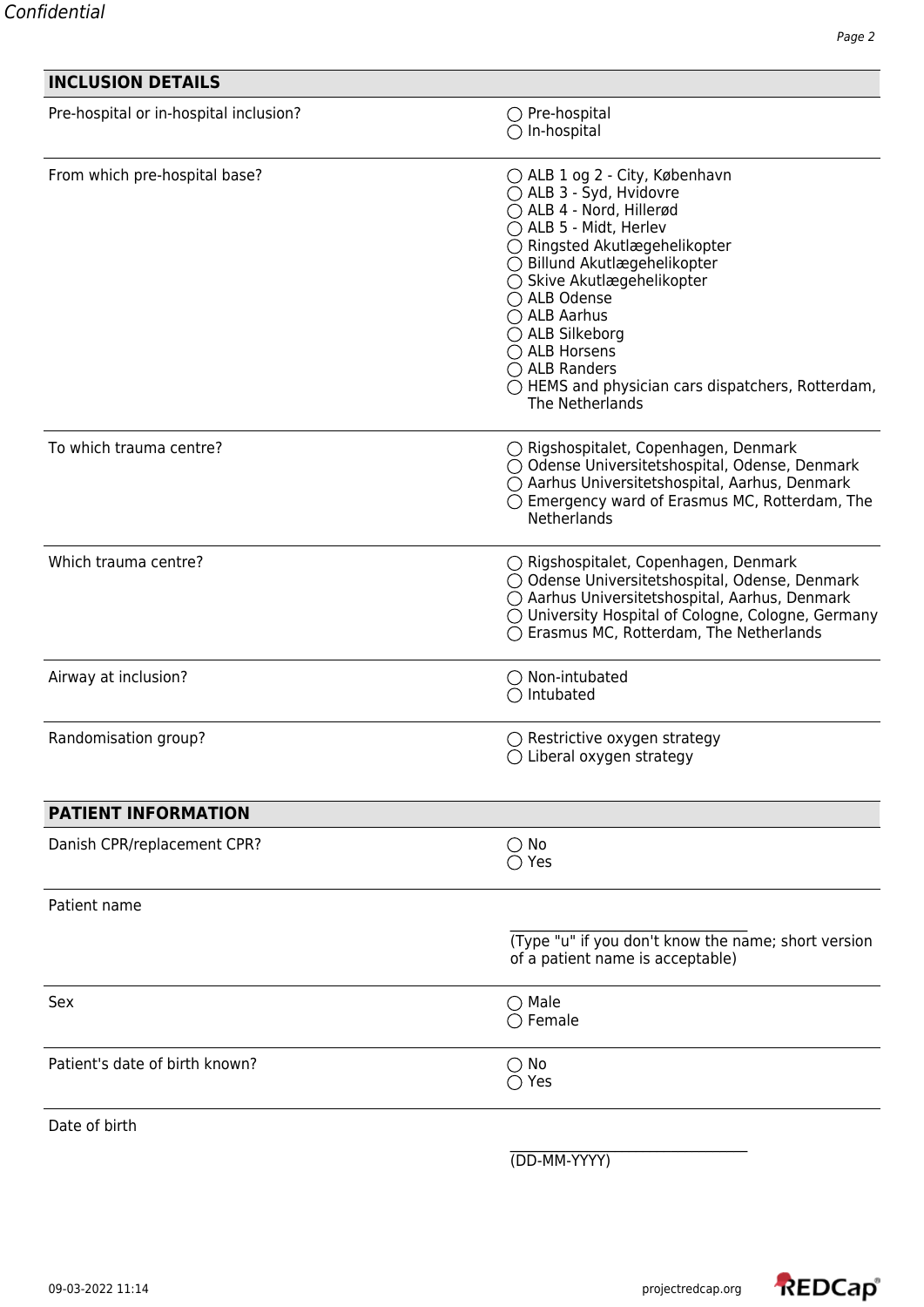| Age at inclusion                      |                                                                                                                                                                                                                                                                                                                                                                                                                                                                                                                                                                     |
|---------------------------------------|---------------------------------------------------------------------------------------------------------------------------------------------------------------------------------------------------------------------------------------------------------------------------------------------------------------------------------------------------------------------------------------------------------------------------------------------------------------------------------------------------------------------------------------------------------------------|
|                                       | (A calculated age at inclusion will appear after<br>entering date of randomisation and date of birth)                                                                                                                                                                                                                                                                                                                                                                                                                                                               |
| Estimated age at inclusion            |                                                                                                                                                                                                                                                                                                                                                                                                                                                                                                                                                                     |
| CPR number or replacement CPR number? | $\bigcirc$ CPR<br>◯ Replacement CPR                                                                                                                                                                                                                                                                                                                                                                                                                                                                                                                                 |
| CPR number                            |                                                                                                                                                                                                                                                                                                                                                                                                                                                                                                                                                                     |
|                                       | (CPR number WITHOUT hyphen)                                                                                                                                                                                                                                                                                                                                                                                                                                                                                                                                         |
| Replacement CPR number                |                                                                                                                                                                                                                                                                                                                                                                                                                                                                                                                                                                     |
|                                       | (Replacement CPR number WITHOUT hyphen)                                                                                                                                                                                                                                                                                                                                                                                                                                                                                                                             |
| <b>TRAUMA DETAILS</b>                 |                                                                                                                                                                                                                                                                                                                                                                                                                                                                                                                                                                     |
| Dominating type of injury             | $\bigcirc$ Blunt<br>$\bigcirc$ Penetrating                                                                                                                                                                                                                                                                                                                                                                                                                                                                                                                          |
| Mechanism of injury                   | ◯ Traffic: Motor vehicle accident<br>◯ Traffic: Motorcycle accident<br>$\overline{O}$ Traffic: Bicycle accident<br>◯ Traffic: Pedestrian<br>$\bigcirc$ Traffic: Other (e.g. ship, airplane or railway<br>train)<br>$\bigcirc$ Shot by handgun, shotgun, rifle or other firearm<br>of any calibre<br>$\bigcirc$ Stabbed by knife, sword, dagger, other pointed or<br>sharp object<br>$\bigcirc$ Struck or hit by blunt object<br>$\bigcirc$ Fall: 0-2 metres<br>$\bigcap$ Fall: 2-4 metres<br>$\bigcap$ Fall: >4 metres<br>◯ Blast/explosion<br>◯ Other<br>◯ Unknown |

Short description of other mechanism of injury

### **NAME AND SIGNATURE BY THE INCLUDING PHYSICIAN**

Name of the including physician

Signature by the including physician

For Danish sites, this signature also confirms that the including physician has informed the study guardian about the trial participant's medical condition

\_\_\_\_\_\_\_\_\_\_\_\_\_\_\_\_\_\_\_\_\_\_\_\_\_\_\_\_\_\_\_\_\_\_

\_\_\_\_\_\_\_\_\_\_\_\_\_\_\_\_\_\_\_\_\_\_\_\_\_\_\_\_\_\_\_\_\_\_

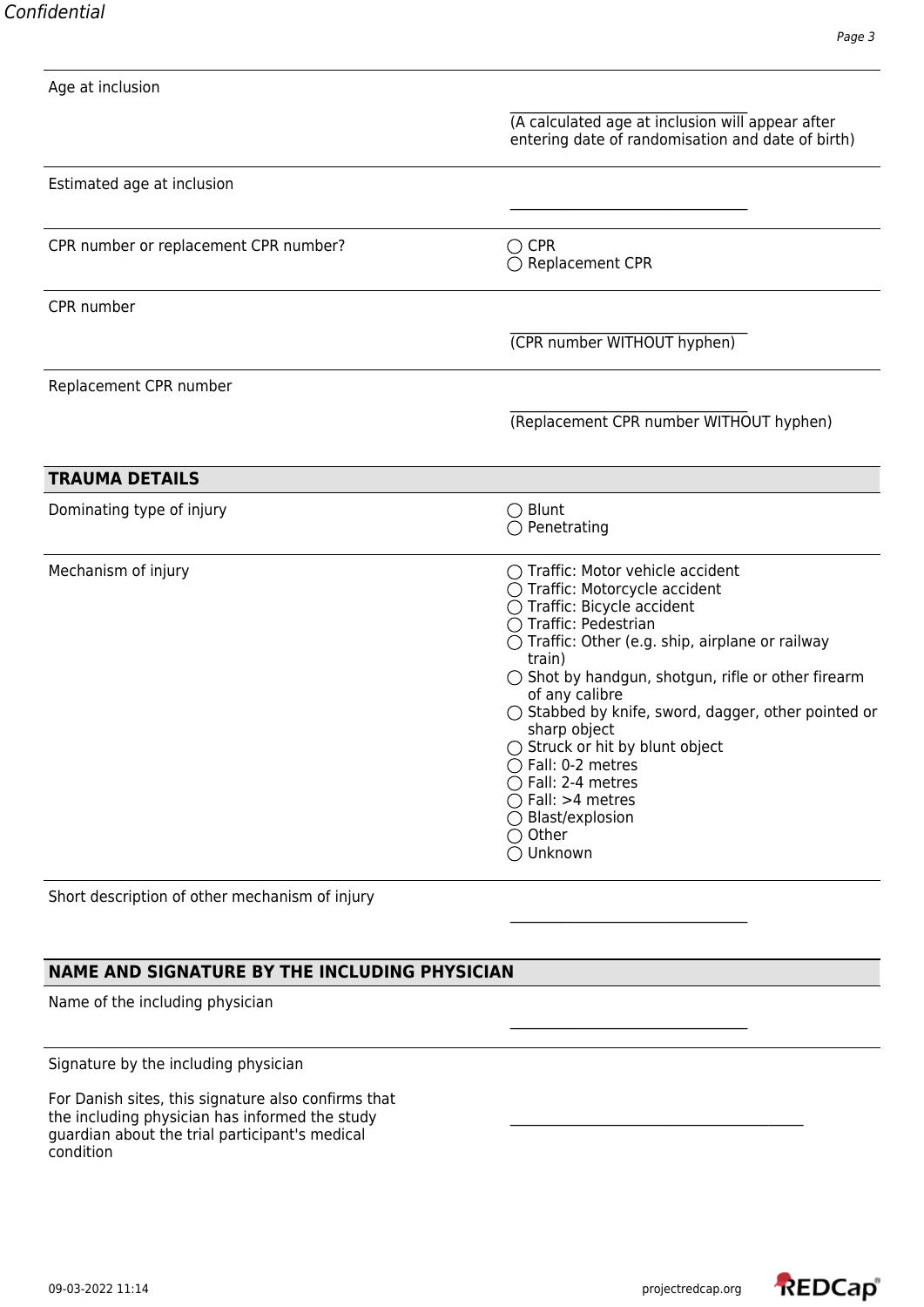### **Patient characteristics and history after inclusion: Investigator**

Record ID

| <b>CHARACTERISTICS AND DEMOGRAPHICS</b>                                      |                                                                                                        |
|------------------------------------------------------------------------------|--------------------------------------------------------------------------------------------------------|
| Patient name                                                                 |                                                                                                        |
|                                                                              |                                                                                                        |
|                                                                              |                                                                                                        |
| E-mail                                                                       |                                                                                                        |
|                                                                              | (For follow-up purposes)                                                                               |
| Phone number                                                                 |                                                                                                        |
|                                                                              |                                                                                                        |
|                                                                              | (For follow-up purposes)                                                                               |
| Do you have the CPR number at this time?                                     | $\bigcirc$ No                                                                                          |
|                                                                              | $\bigcirc$ Yes                                                                                         |
|                                                                              |                                                                                                        |
| CPR number                                                                   |                                                                                                        |
|                                                                              | (CPR number without hyphen)                                                                            |
|                                                                              |                                                                                                        |
| Was the patient at any point registered with an<br>"erstatnings" CPR number? | $\bigcirc$ No<br>$\bigcirc$ Yes                                                                        |
|                                                                              |                                                                                                        |
| "Erstatnings" CPR number                                                     |                                                                                                        |
|                                                                              | ("Erstatnings" CPR number without hyphen)                                                              |
|                                                                              |                                                                                                        |
| Date of birth                                                                |                                                                                                        |
|                                                                              | (DD-MM-YYYY)                                                                                           |
|                                                                              |                                                                                                        |
| Date of inclusion                                                            |                                                                                                        |
|                                                                              | (DD-MM-YYYY)                                                                                           |
|                                                                              |                                                                                                        |
| Age at inclusion                                                             |                                                                                                        |
|                                                                              | (Age will appear after entering data on date of                                                        |
|                                                                              | birth and date of inclusion (if the calculated age<br>is < 18, you should recheck your date entries in |
|                                                                              | REDCap))                                                                                               |
|                                                                              |                                                                                                        |
| Sex                                                                          | $\bigcirc$ Male<br>$\bigcirc$ Female                                                                   |
|                                                                              |                                                                                                        |
| Weight                                                                       |                                                                                                        |
|                                                                              | (Kilograms without decimals)                                                                           |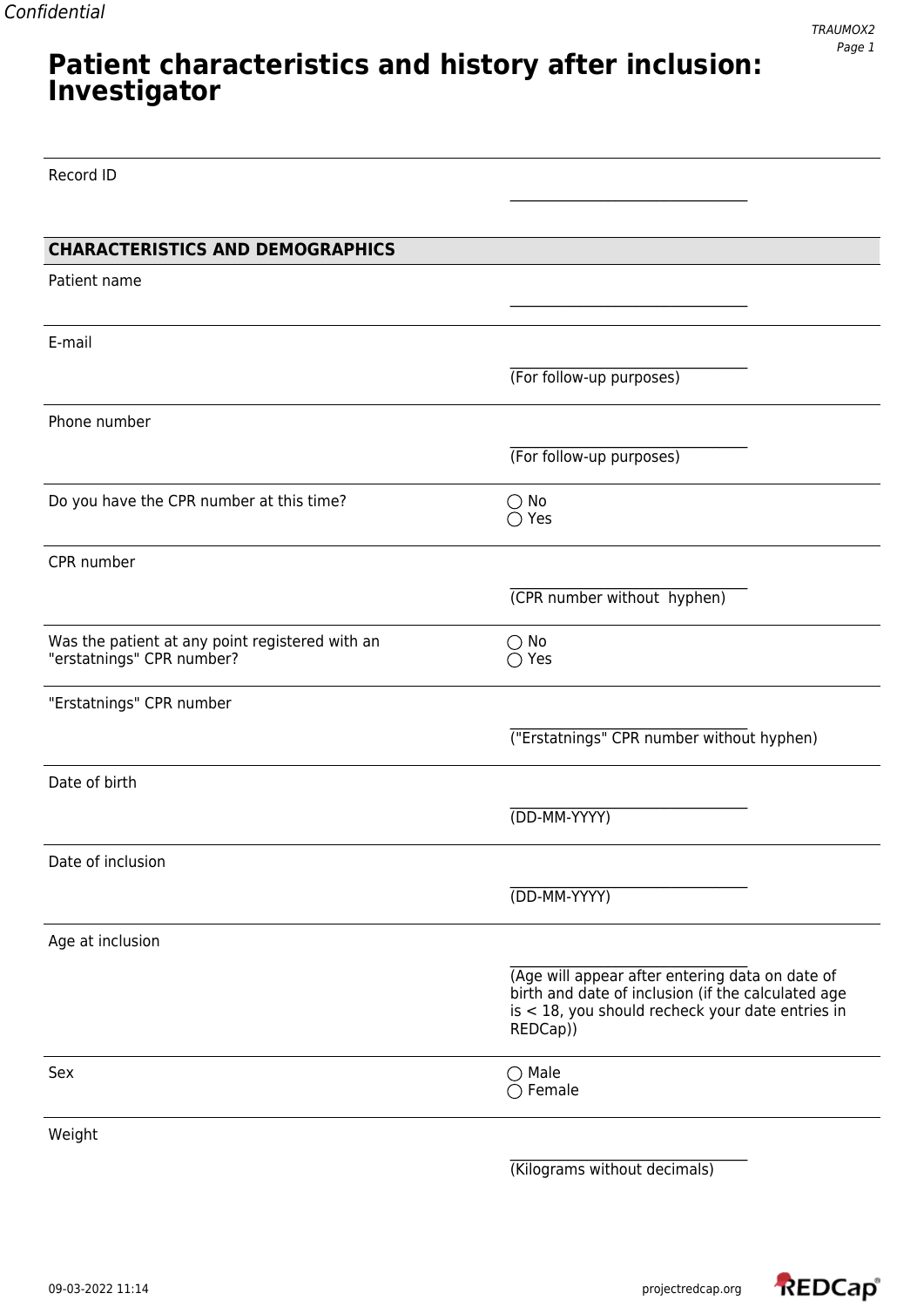| Confidential |
|--------------|
|              |

| Height                                                                           |                                                                                                                                                                                                              |
|----------------------------------------------------------------------------------|--------------------------------------------------------------------------------------------------------------------------------------------------------------------------------------------------------------|
|                                                                                  | (Meters with two decimals)                                                                                                                                                                                   |
| Body Mass Index (BMI)                                                            |                                                                                                                                                                                                              |
|                                                                                  | (BMI will appear after entering data on height and<br>weight)                                                                                                                                                |
| <b>HISTORY</b>                                                                   |                                                                                                                                                                                                              |
| Active smoker                                                                    | $\bigcirc$ No<br>$\bigcirc$ Yes                                                                                                                                                                              |
| Comorbidities prior to trauma                                                    | Lung disease<br>Cardiovascular disease<br>Other disease(s)<br>$\sqcap$ None<br>(Multiple comorbidities may be marked; a positive<br>COVID-19 test at admission can be marked if "Lung<br>disease" is marked) |
| Mark the lung disease(s) the patient suffers from                                | Chronic obstructive pulmonary disease (COPD)<br>Asthma<br>Lung fibrosis<br>Lung cancer<br>Positive COVID-19 test at admission<br>Other<br>(Multiple lung diseases may be marked)                             |
| Mark the cardiovascular disease(s) the patient suffers<br>from                   | Hypertension<br>Angina<br>Atrial fibrillation<br>Heart failure<br>Coronary artery disease<br>Other<br>(Multiple cardiovascular diseases may be marked)                                                       |
| What other disease(s)?                                                           |                                                                                                                                                                                                              |
|                                                                                  | (Any additional medical disease that in itself<br>would result in a classification ASA 2 or higher)                                                                                                          |
| Is the patient in an active treatment for pneumonia at<br>the time of admission? | $\bigcirc$ No<br>$\bigcirc$ Yes                                                                                                                                                                              |

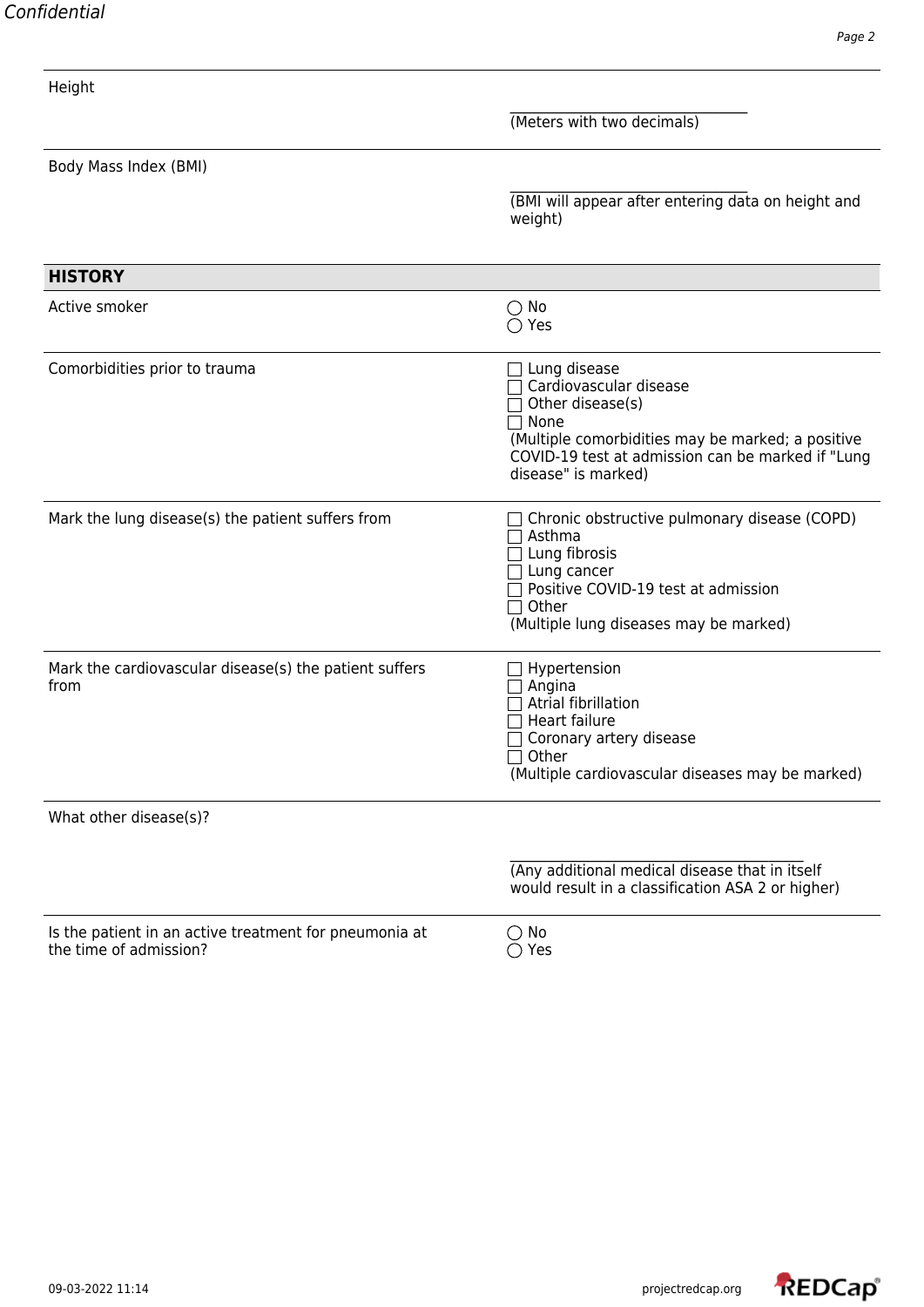# **Pre-hospital patient data: Investigator**

\_\_\_\_\_\_\_\_\_\_\_\_\_\_\_\_\_\_\_\_\_\_\_\_\_\_\_\_\_\_\_\_\_\_

Record ID

| TIME POINTS AND PATIENT CHARACTERISTICS                       |                    |  |
|---------------------------------------------------------------|--------------------|--|
| Date and time of trauma                                       |                    |  |
|                                                               | (DD-MM-YYYY HH:MM) |  |
| Date and time of on-scene arrival                             |                    |  |
|                                                               |                    |  |
|                                                               | (DD-MM-YYYY HH:MM) |  |
| Date and time of on-scene departure                           |                    |  |
|                                                               | (DD-MM-YYYY HH:MM) |  |
| Was intubation performed pre-hospital?                        | $\bigcirc$ No      |  |
|                                                               | $\bigcirc$ Yes     |  |
| Date and time of intubation                                   |                    |  |
|                                                               | (DD-MM-YYYY HH:MM) |  |
| Was the patient intubated before or after the                 | $\bigcirc$ Before  |  |
| randomised intervention was initiated?                        | $\bigcirc$ After   |  |
| Did the patient die pre-hospital?                             | $\bigcirc$ No      |  |
|                                                               | $\bigcirc$ Yes     |  |
| Date and time of death                                        |                    |  |
|                                                               | (DD-MM-YYYY HH:MM) |  |
|                                                               |                    |  |
| <b>VITAL SIGNS</b>                                            |                    |  |
| First recorded systolic blood pressure                        |                    |  |
|                                                               | (mmHg)             |  |
| First recorded diastolic blood pressure                       |                    |  |
|                                                               | (mmHg)             |  |
|                                                               |                    |  |
| Date and time of first recorded blood pressure<br>measurement |                    |  |
|                                                               | (DD-MM-YYYY HH:MM) |  |
| First recorded pulse                                          |                    |  |
|                                                               | (Number)           |  |
|                                                               |                    |  |

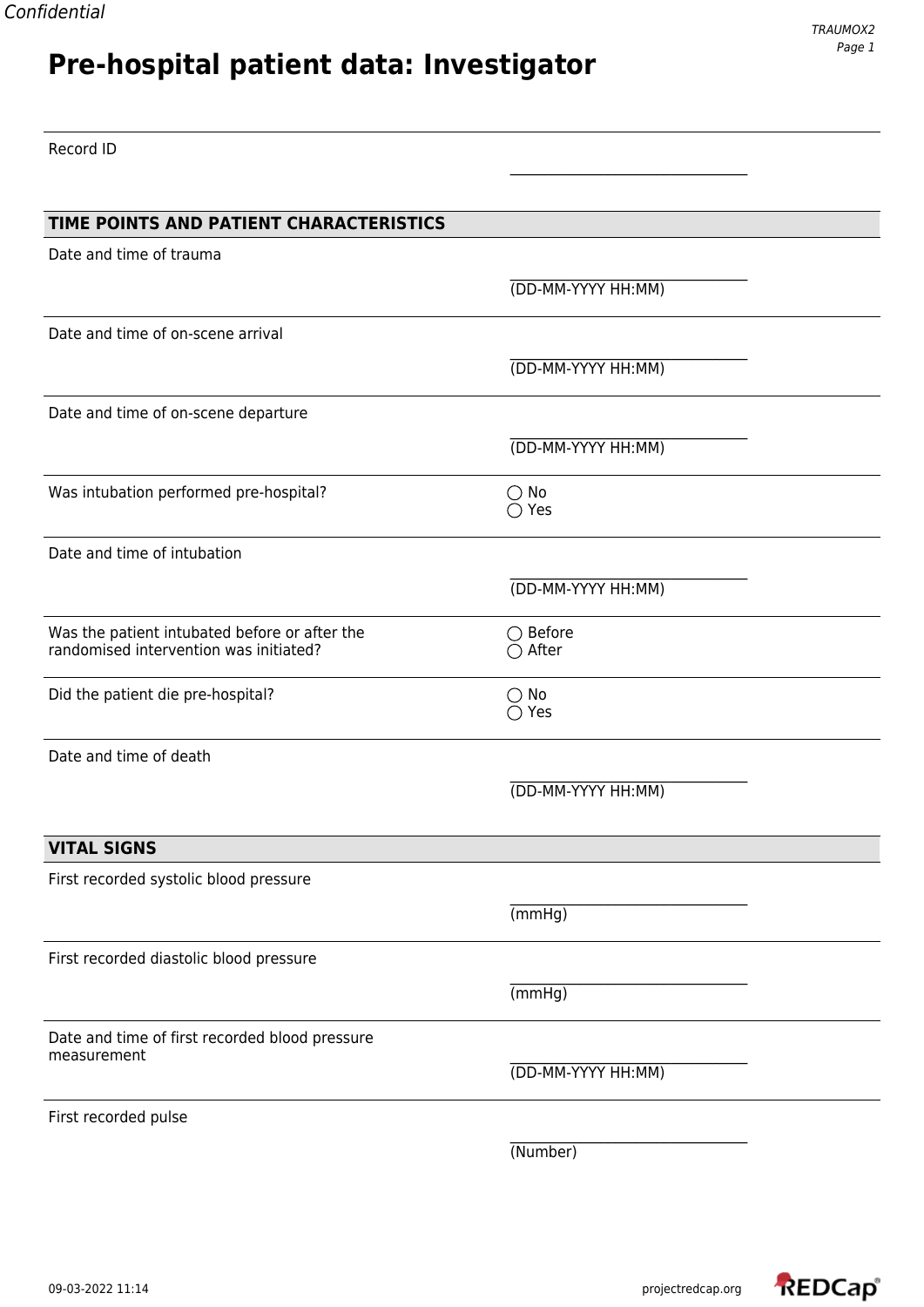| Date and time of first recorded pulse measurement                                 |                                                                                                                                                                 |
|-----------------------------------------------------------------------------------|-----------------------------------------------------------------------------------------------------------------------------------------------------------------|
|                                                                                   | (DD-MM-YYYY HH:MM)                                                                                                                                              |
| First recorded respiratory rate                                                   |                                                                                                                                                                 |
|                                                                                   | (Number)                                                                                                                                                        |
| Date and time of first recorded respiratory rate                                  |                                                                                                                                                                 |
| measurement                                                                       | (DD-MM-YYYY HH:MM)                                                                                                                                              |
| First recorded SpO2                                                               |                                                                                                                                                                 |
|                                                                                   | $\overline{(\%)}$                                                                                                                                               |
| Date and time of first recorded SpO2 measurement                                  |                                                                                                                                                                 |
|                                                                                   | (DD-MM-YYYY HH:MM)                                                                                                                                              |
| First recorded temperature                                                        |                                                                                                                                                                 |
|                                                                                   | (Celsius with one decimal)                                                                                                                                      |
| Date and time of first recorded temperature                                       |                                                                                                                                                                 |
| measurement                                                                       | (DD-MM-YYYY HH:MM)                                                                                                                                              |
| First recorded GCS                                                                |                                                                                                                                                                 |
|                                                                                   | (Number)                                                                                                                                                        |
| Date and time of first recorded GCS measurement                                   |                                                                                                                                                                 |
|                                                                                   | (DD-MM-YYYY HH:MM)                                                                                                                                              |
| DETAILS ON SUPPLEMENTAL OXYGEN PRIOR TO INCLUSION                                 |                                                                                                                                                                 |
| Use of pre-hospital or in-hospital supplemental oxygen<br>prior to randomisation? | $\bigcirc$ No<br>$\bigcirc$ Yes<br>(If it is unknown whether the patient received<br>supplemental oxygen prior to inclusion, then use<br>the missing data code) |
| Date and time for initiation of supplemental oxygen<br>prior to randomisation     | (DD-MM-YYYY HH:MM)                                                                                                                                              |
| Highest SpO2 measured prior to randomisation?                                     |                                                                                                                                                                 |
|                                                                                   | $\overline{(\%)}$                                                                                                                                               |
| Date and time for randomisation                                                   |                                                                                                                                                                 |
|                                                                                   | (DD-MM-YYYY HH:MM; see date and time of                                                                                                                         |



randomisation in the data collection sheet)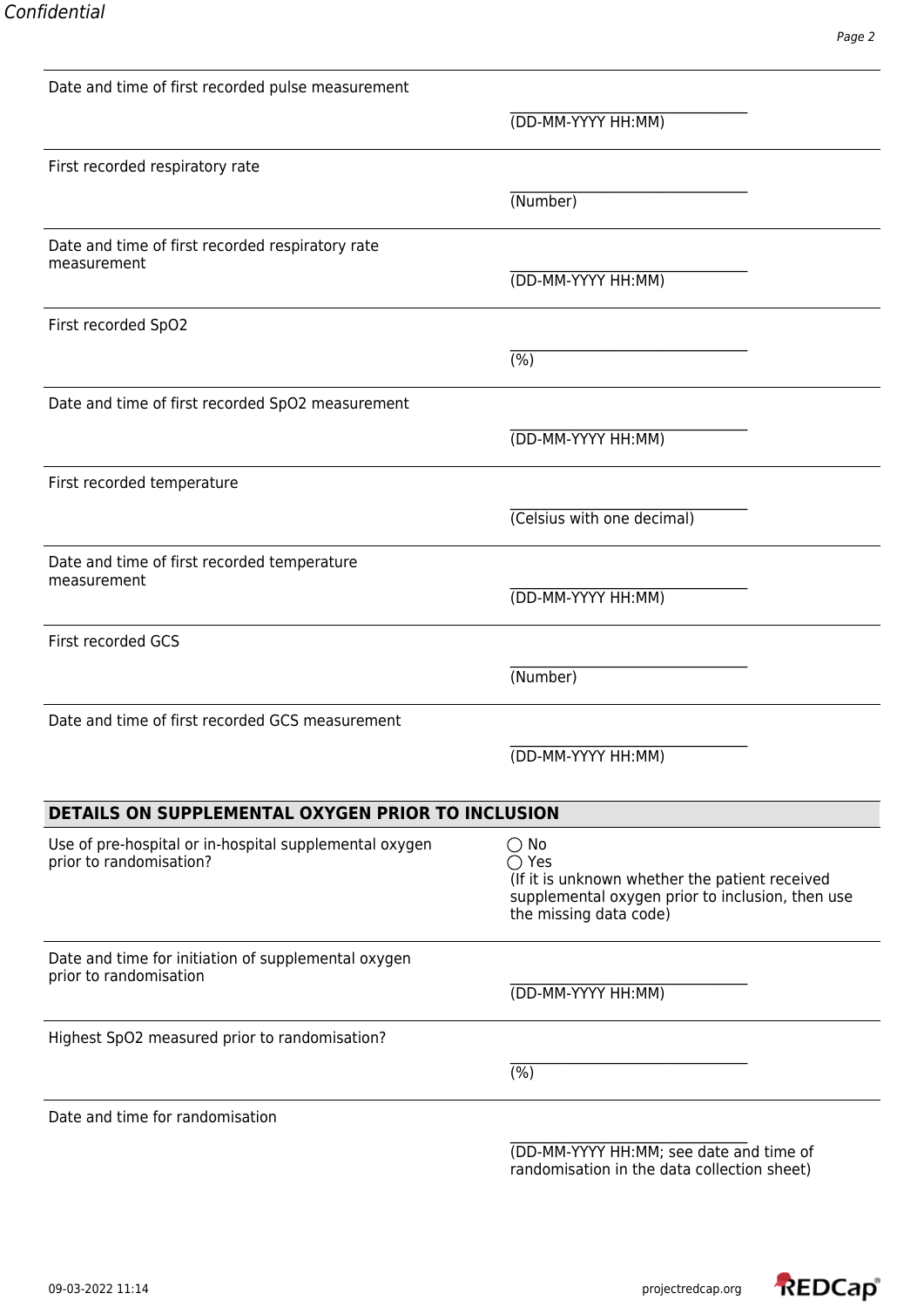| Minutes of supplemental oxygen treatment before<br>randomisation     | (Number of minutes will appear after entering data<br>on date and time of initiation of supplemental<br>oxygen prior to inclusion and date and time of<br>initiation of trial intervention) |
|----------------------------------------------------------------------|---------------------------------------------------------------------------------------------------------------------------------------------------------------------------------------------|
| Indication for supplemental oxygen treatment before<br>randomisation | $\bigcirc$ Life-saving (SpO2 < 85%)<br>$\bigcirc$ Avoiding hypoxia (SpO2 < 90%)<br>$\bigcirc$ Routine treatment independent of SpO2<br>(Choose the best fit)                                |
| Supplementary oxygen administration form before<br>randomisation     | $\bigcirc$ Nasal cannula<br>) Non-rebreather mask<br>Intubated                                                                                                                              |
| Initial oxygen flow chosen                                           |                                                                                                                                                                                             |
|                                                                      | (L/min)                                                                                                                                                                                     |
| Initial FiO2 chosen                                                  |                                                                                                                                                                                             |

(Two decimals)

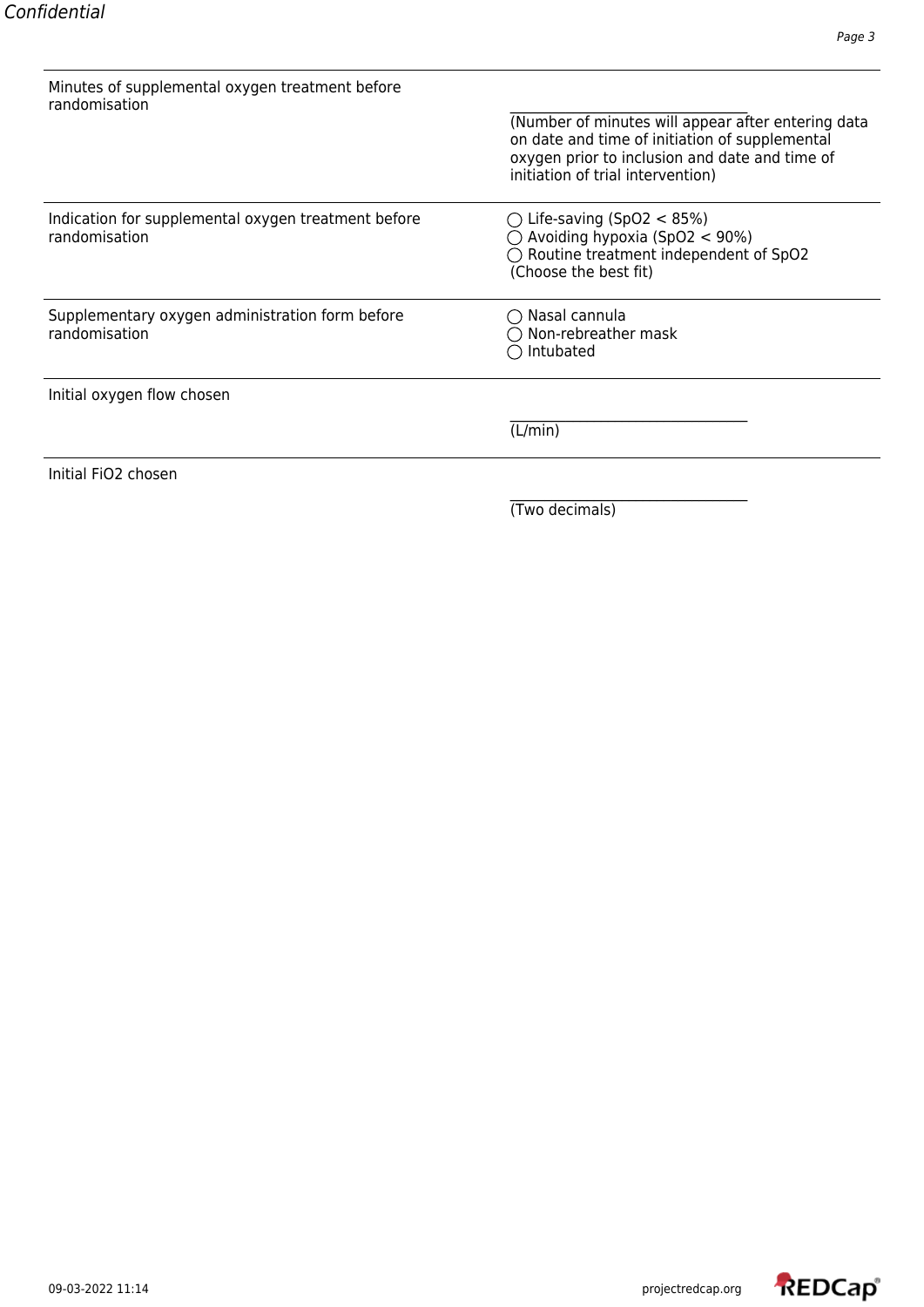# **Trauma centre patient data: Investigator**

\_\_\_\_\_\_\_\_\_\_\_\_\_\_\_\_\_\_\_\_\_\_\_\_\_\_\_\_\_\_\_\_\_\_

Record ID

| PATIENT CHARACTERISTICS AND TIME POINTS                                                 |                                                                                                                                                                                                                                                                       |
|-----------------------------------------------------------------------------------------|-----------------------------------------------------------------------------------------------------------------------------------------------------------------------------------------------------------------------------------------------------------------------|
| Type of transportation to the trauma centre                                             | $\bigcirc$ Ground ambulance<br>$\bigcirc$ Helicopter ambulance<br>$\bigcirc$ A combination of ground ambulance and helicopter<br>ambulance underway to the trauma centre<br>$\bigcirc$ Private vehicle<br>$\bigcirc$ Walk-in<br>$\bigcirc$ Police<br>$\bigcirc$ Other |
| Date and time of trauma call start                                                      |                                                                                                                                                                                                                                                                       |
|                                                                                         | (DD-MM-YYYY HH:MM)                                                                                                                                                                                                                                                    |
| Was intubation performed in the trauma centre?                                          | $\bigcirc$ No<br>$\bigcirc$ Yes                                                                                                                                                                                                                                       |
| Date and time of intubation                                                             |                                                                                                                                                                                                                                                                       |
|                                                                                         | (DD-MM-YYYY HH:MM)                                                                                                                                                                                                                                                    |
| Was the patient intubated before or after the<br>randomised intervention was initiated? | $\bigcirc$ Before<br>$\bigcirc$ After                                                                                                                                                                                                                                 |
| Was surgery performed in the trauma centre?                                             | $\bigcirc$ No<br>$\bigcirc$ Yes                                                                                                                                                                                                                                       |
| What type of surgery was performed?                                                     | Neurosurgery<br>Cardiothoracic surgery<br>Abdominal surgery<br>Orthopaedic surgery<br>Urological surgery<br>Vascular surgery<br>Gynecological surgery<br>$\Box$ Other(s)<br>(Multiple types of surgery performed may be marked)                                       |
| Date and time of trauma call end                                                        |                                                                                                                                                                                                                                                                       |
|                                                                                         | (DD-MM-YYYY HH:MM)                                                                                                                                                                                                                                                    |
| Duration of trauma call (minutes)                                                       |                                                                                                                                                                                                                                                                       |
|                                                                                         | (Number of minutes will appear after entering data<br>on date and time of trauma call start and date and<br>time of trauma call end)                                                                                                                                  |
| Did the patient die in the trauma centre?                                               | $\bigcirc$ No<br>$\bigcirc$ Yes                                                                                                                                                                                                                                       |

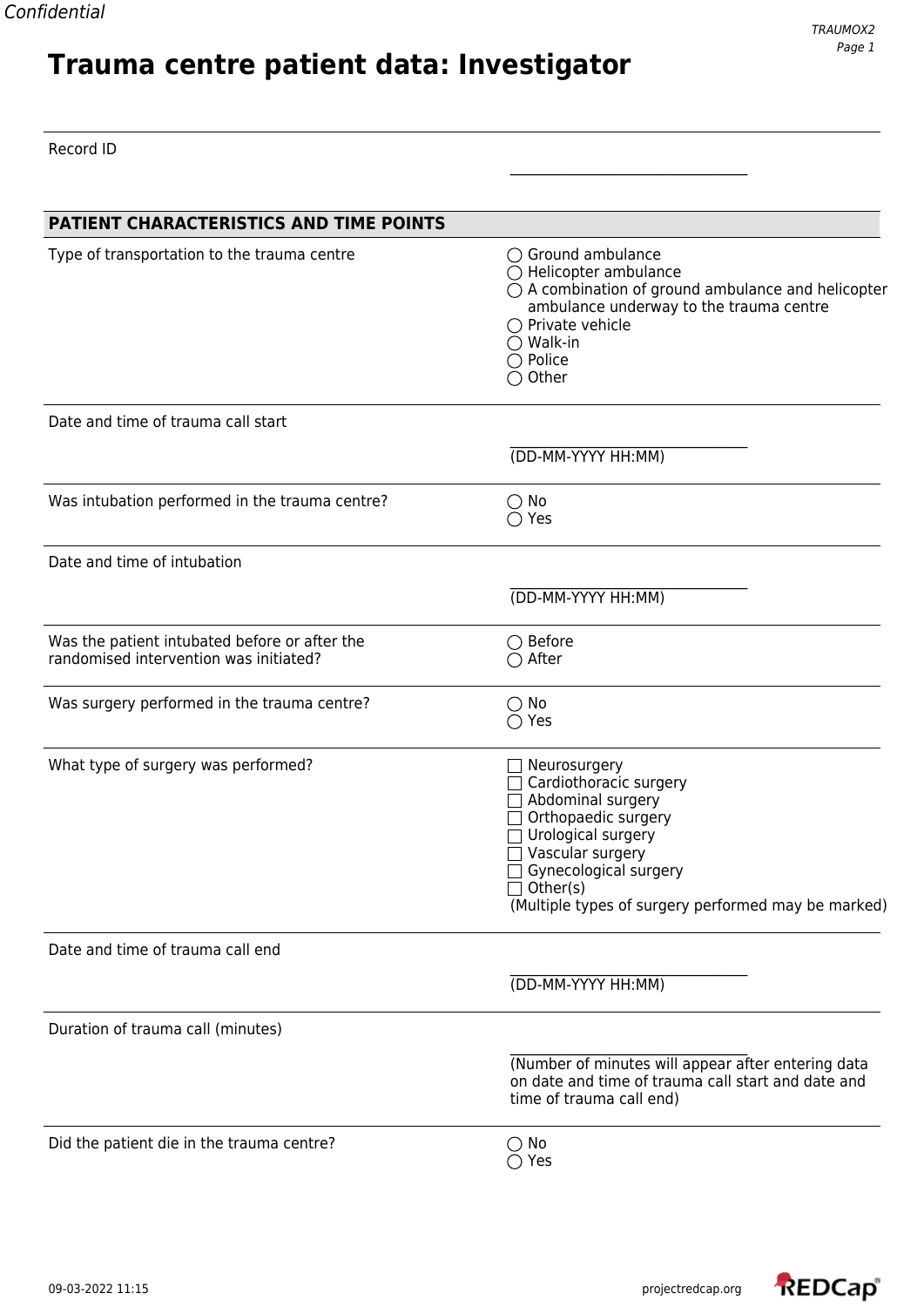| Date and time of death                                                                  |                                                                                                                                                                                                                                                                                                                                                                                                                                                                                                                                                                                                                                                           |
|-----------------------------------------------------------------------------------------|-----------------------------------------------------------------------------------------------------------------------------------------------------------------------------------------------------------------------------------------------------------------------------------------------------------------------------------------------------------------------------------------------------------------------------------------------------------------------------------------------------------------------------------------------------------------------------------------------------------------------------------------------------------|
|                                                                                         | (DD-MM-YYYY HH:MM)                                                                                                                                                                                                                                                                                                                                                                                                                                                                                                                                                                                                                                        |
| Where was the patient sent after initial treatment in<br>the trauma centre?             | $\bigcirc$ General Intensive Care Unit<br>$\bigcirc$ Neurointensive Care Unit<br>◯ Cardiothoracic Intensive Care Unit<br>$\bigcirc$ Operating Room<br>$\bigcirc$ Ward<br>(It will be possible to enter data on further time<br>points in the instrument: "In-hospital patient<br>data: Investigator")                                                                                                                                                                                                                                                                                                                                                     |
| Was the patient excluded from the study at any time<br>after initially being included?  | $\bigcirc$ No<br>$\bigcirc$ Yes                                                                                                                                                                                                                                                                                                                                                                                                                                                                                                                                                                                                                           |
| Date of exclusion                                                                       |                                                                                                                                                                                                                                                                                                                                                                                                                                                                                                                                                                                                                                                           |
|                                                                                         | (DD-MM-YYYY)                                                                                                                                                                                                                                                                                                                                                                                                                                                                                                                                                                                                                                              |
| What was the reason for excluding the patient from the<br>study?                        | $\bigcirc$ Patient < 18 years of age<br>$\bigcirc$ Suspicion of carbon monoxide intoxication<br>$\bigcirc$ Cardiac arrest before or on admission<br>$\bigcirc$ Secondary transfer<br>$\bigcirc$ Secondary survey reveals no/minor injuries and an<br>expected dicharge of the patient < 24 hours<br>$\bigcirc$ The enrolling physician did after randomisaton not<br>anymore expect a hospital length of stay for at<br>least 24 hours<br>$\bigcirc$ No trauma team was activated/trauma team<br>activation was cancelled<br>$\bigcirc$ Lack of personnel<br>$\bigcirc$ Excluded due to going to a non-participating<br>trauma centre<br>$\bigcirc$ Other |
| Describe why "other" was chosen as a reason for<br>excluding the patient from the study |                                                                                                                                                                                                                                                                                                                                                                                                                                                                                                                                                                                                                                                           |
| <b>VITAL SIGNS</b>                                                                      |                                                                                                                                                                                                                                                                                                                                                                                                                                                                                                                                                                                                                                                           |
| First recorded systolic blood pressure                                                  |                                                                                                                                                                                                                                                                                                                                                                                                                                                                                                                                                                                                                                                           |
|                                                                                         | (mmHg)                                                                                                                                                                                                                                                                                                                                                                                                                                                                                                                                                                                                                                                    |
| First recorded diastolic blood pressure                                                 |                                                                                                                                                                                                                                                                                                                                                                                                                                                                                                                                                                                                                                                           |
|                                                                                         | (mmHg)                                                                                                                                                                                                                                                                                                                                                                                                                                                                                                                                                                                                                                                    |
| Date and time of first recorded blood pressure<br>measurement                           | (DD-MM-YYYY HH:MM)                                                                                                                                                                                                                                                                                                                                                                                                                                                                                                                                                                                                                                        |
| First recorded pulse                                                                    |                                                                                                                                                                                                                                                                                                                                                                                                                                                                                                                                                                                                                                                           |
|                                                                                         | (Number)                                                                                                                                                                                                                                                                                                                                                                                                                                                                                                                                                                                                                                                  |
|                                                                                         |                                                                                                                                                                                                                                                                                                                                                                                                                                                                                                                                                                                                                                                           |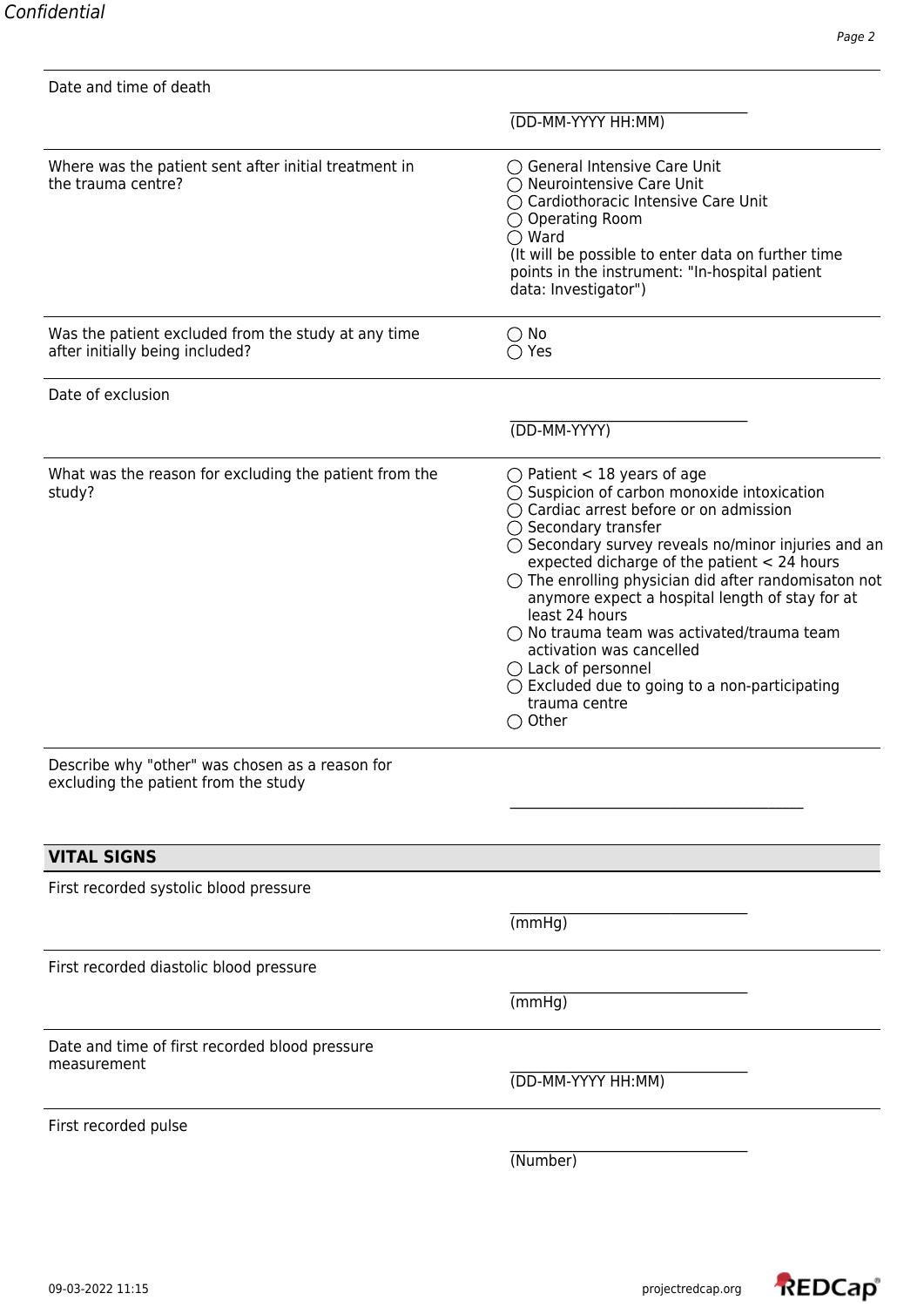| Date and time of first recorded pulse measurement                        |                                                                                              |
|--------------------------------------------------------------------------|----------------------------------------------------------------------------------------------|
|                                                                          | (DD-MM-YYYY HH:MM)                                                                           |
| First recorded respiratory rate                                          |                                                                                              |
|                                                                          | (Number)                                                                                     |
| Date and time of first recorded respiratory rate                         |                                                                                              |
| measurement                                                              | (DD-MM-YYYY HH:MM)                                                                           |
| First recorded SpO2                                                      |                                                                                              |
|                                                                          | $\overline{(\%)}$                                                                            |
| Date and time of first recorded SpO2 measurement                         |                                                                                              |
|                                                                          | (DD-MM-YYYY HH:MM)                                                                           |
| First recorded temperature                                               |                                                                                              |
|                                                                          | (Celsius with one decimal)                                                                   |
| Date and time of first recorded temperature                              |                                                                                              |
| measurement                                                              | (DD-MM-YYYY HH:MM)                                                                           |
| First recorded GCS                                                       |                                                                                              |
|                                                                          | (Number)                                                                                     |
| Date and time of first recorded GCS measurement                          |                                                                                              |
|                                                                          | (DD-MM-YYYY HH:MM)                                                                           |
| INJURIES, ABBREVIATED INJURY SCALE (AIS) AND INJURY SEVERITY SCORE (ISS) |                                                                                              |
| Injured body region(s)                                                   | Head<br><b>Neck</b><br>Face<br>Spine<br>Thorax<br>Abdomen<br>Pelvis<br>Extremity<br>Other(s) |
| AIS codes                                                                |                                                                                              |
|                                                                          | (Enter AIS codes seperated by semicolon without<br>spaces, e.g. 4414111.3;442202.2;650206.3) |
| AIS: Head / Neck / Cervical spine                                        |                                                                                              |
|                                                                          | (AIS score)                                                                                  |
|                                                                          |                                                                                              |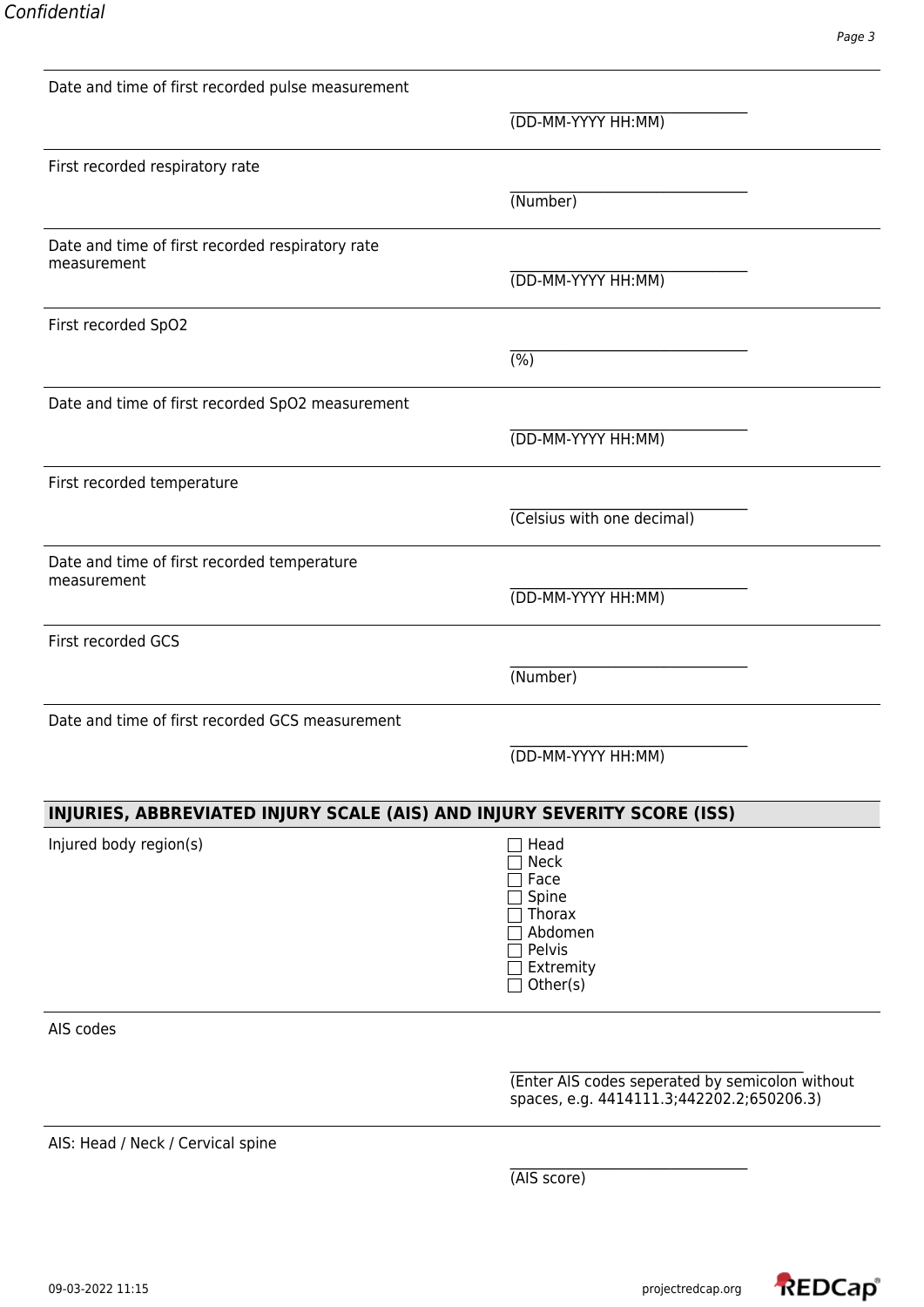| AIS: Face                                   |             |  |
|---------------------------------------------|-------------|--|
|                                             | (AIS score) |  |
| AIS: Thorax / Thoracic spine                |             |  |
|                                             | (AIS score) |  |
| AIS: Abdomen / Lumbar spine                 |             |  |
|                                             | (AIS score) |  |
| AIS: Extremity                              |             |  |
|                                             | (AIS score) |  |
| AIS: External incl. skin injuries and burns |             |  |
|                                             | (AIS score) |  |
| Injury Severity Score (ISS)                 |             |  |
|                                             |             |  |

(ISS calculation based on AIS scores)

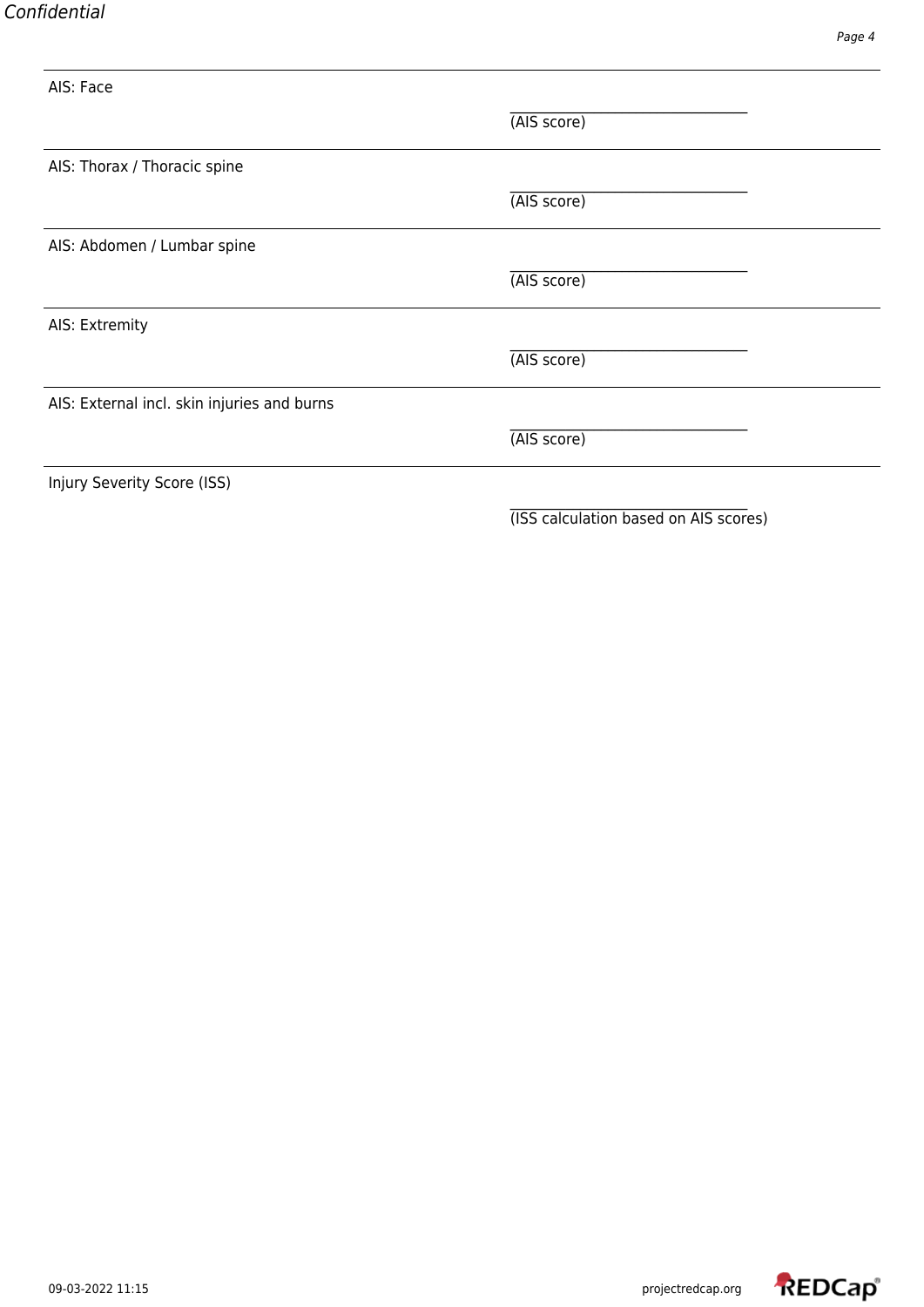## **Data collection sheet: Investigator**

Record ID

#### **RANDOMISATION AND INTERVENTION TIME POINTS**

Patient name

Randomised to  $\bigcirc$  Restrictive oxygen strategy (mark one oxygen strategy box)  $\bigcirc$  Liberal oxygen strategy

Time of randomisation (opening of the randomisation envelope) \_\_\_\_\_\_\_\_\_\_\_\_\_\_\_\_\_\_\_\_\_\_\_\_\_\_\_\_\_\_\_\_\_\_

Termination of study intervention (8 hours after opening of the randomisation envelope)

(HH:MM)

(HH:MM)

\_\_\_\_\_\_\_\_\_\_\_\_\_\_\_\_\_\_\_\_\_\_\_\_\_\_\_\_\_\_\_\_\_\_

\_\_\_\_\_\_\_\_\_\_\_\_\_\_\_\_\_\_\_\_\_\_\_\_\_\_\_\_\_\_\_\_\_\_

**If it is needed to fill in the data collection sheet with SpO2 and oxygen treatment values from the patient's medical record, use the value that are closest to the time slot. However, if there are more values around the time slot, use the median value.**

**If several arterial blood gasses (ABGs) have been drawn around the time slot for the 1st and 2nd ABG during the 8 hour intervention, use the PaO2 result from the ABG nearest to 1 hour and 6 hours after randomisation, respectively.**

| Data collection sheet: File upload |                                                                                                                                                                                                                                                                                |
|------------------------------------|--------------------------------------------------------------------------------------------------------------------------------------------------------------------------------------------------------------------------------------------------------------------------------|
| TO (HOUR 0)                        |                                                                                                                                                                                                                                                                                |
| Was any data obtained for T0?      | No<br>$\bigcirc$ Yes                                                                                                                                                                                                                                                           |
| Date and time                      |                                                                                                                                                                                                                                                                                |
|                                    | (DD-MM-YYYY HH:MM)                                                                                                                                                                                                                                                             |
| Name of ward                       | $\bigcirc$ Pre-hospital<br>◯ Trauma Centre<br>$\bigcirc$ Operating Room<br>$\bigcirc$ Examination Room<br>◯ Post-Anaesthesia Care Unit<br>◯ General Intensive Care Unit<br>$\bigcirc$ Neurointensive Care Unit<br>$\bigcirc$ Cardiothoracic Intensive Care Unit<br>Normal ward |

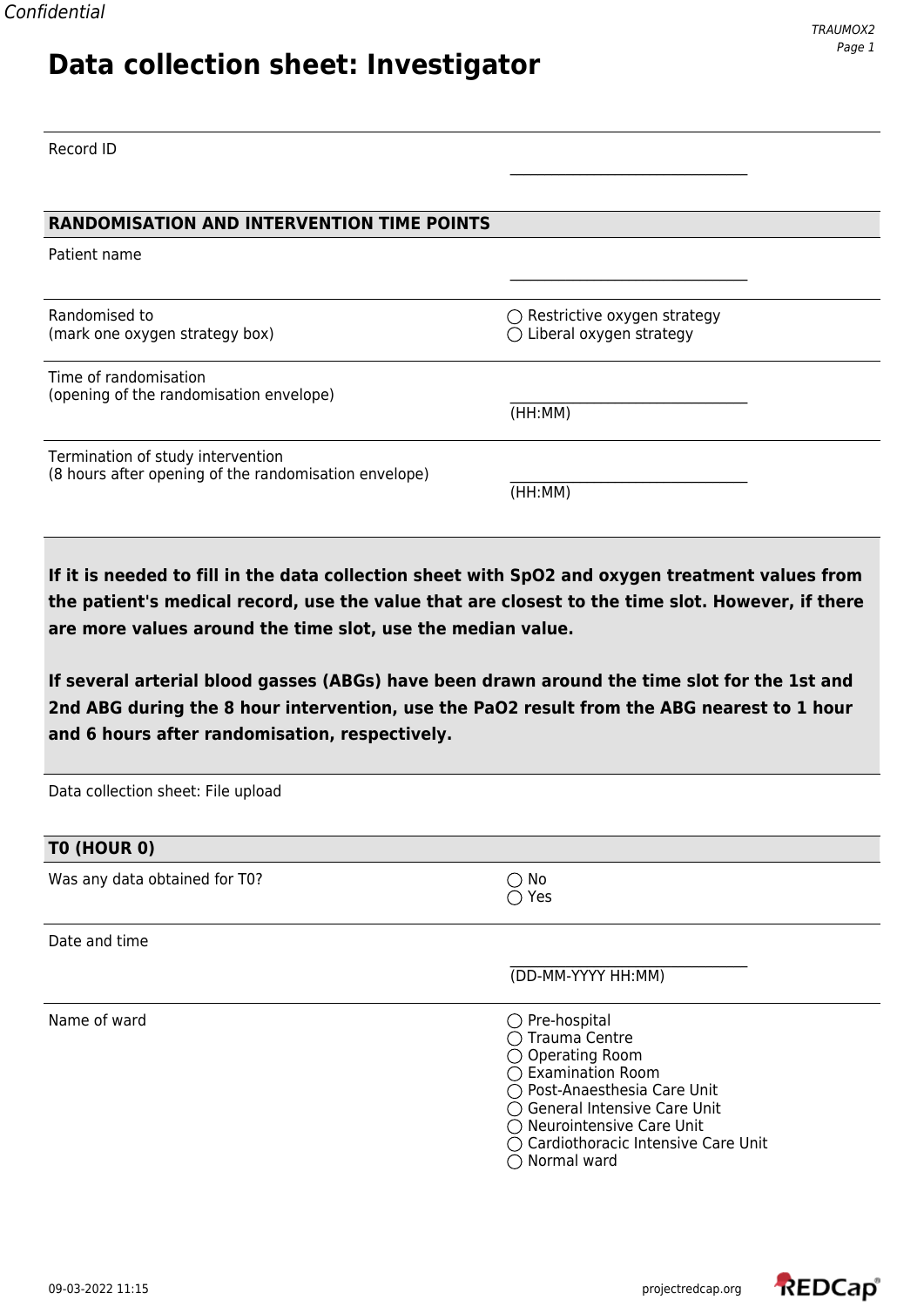| Confidential |
|--------------|
|--------------|

| SpO <sub>2</sub>                  |                                                                                                                                                                                                                                                                                                                                                                                       |
|-----------------------------------|---------------------------------------------------------------------------------------------------------------------------------------------------------------------------------------------------------------------------------------------------------------------------------------------------------------------------------------------------------------------------------------|
|                                   | (% )                                                                                                                                                                                                                                                                                                                                                                                  |
| Type of oxygen delivery           | $\bigcirc$ None<br>◯ Nasal cannula<br>$\bigcirc$ Non-rebreather mask<br>$\bigcirc$ Intubated<br>(If this is unknown, mark it with the missing data<br>code; both entry for oxygen delivery and FiO2 will<br>appear. In case you have either the value for<br>oxygen delivery or the FiO2, enter the value and<br>mark the other (oxygen delivery/FiO2) with the<br>missing data code) |
| Oxygen delivery                   |                                                                                                                                                                                                                                                                                                                                                                                       |
|                                   | (L/min)                                                                                                                                                                                                                                                                                                                                                                               |
| FiO <sub>2</sub>                  |                                                                                                                                                                                                                                                                                                                                                                                       |
|                                   | (Two decimals)                                                                                                                                                                                                                                                                                                                                                                        |
| Why was data for T0 not obtained? |                                                                                                                                                                                                                                                                                                                                                                                       |
|                                   |                                                                                                                                                                                                                                                                                                                                                                                       |
| T1                                |                                                                                                                                                                                                                                                                                                                                                                                       |
| Was any data obtained for T1?     | $\bigcirc$ No<br>Yes                                                                                                                                                                                                                                                                                                                                                                  |
| Date and time                     |                                                                                                                                                                                                                                                                                                                                                                                       |
|                                   | (DD-MM-YYYY HH:MM)                                                                                                                                                                                                                                                                                                                                                                    |
| Name of ward                      | ◯ Pre-hospital<br>◯ Trauma Centre<br>◯ Operating Room<br>$\bigcirc$ Examination Room<br>◯ Post-Anaesthesia Care Unit<br>◯ General Intensive Care Unit<br>◯ Neurointensive Care Unit<br>○ Cardiothoracic Intensive Care Unit<br>$\bigcirc$ Normal ward                                                                                                                                 |
| SpO <sub>2</sub>                  |                                                                                                                                                                                                                                                                                                                                                                                       |

 $\overline{(\%)}$ 

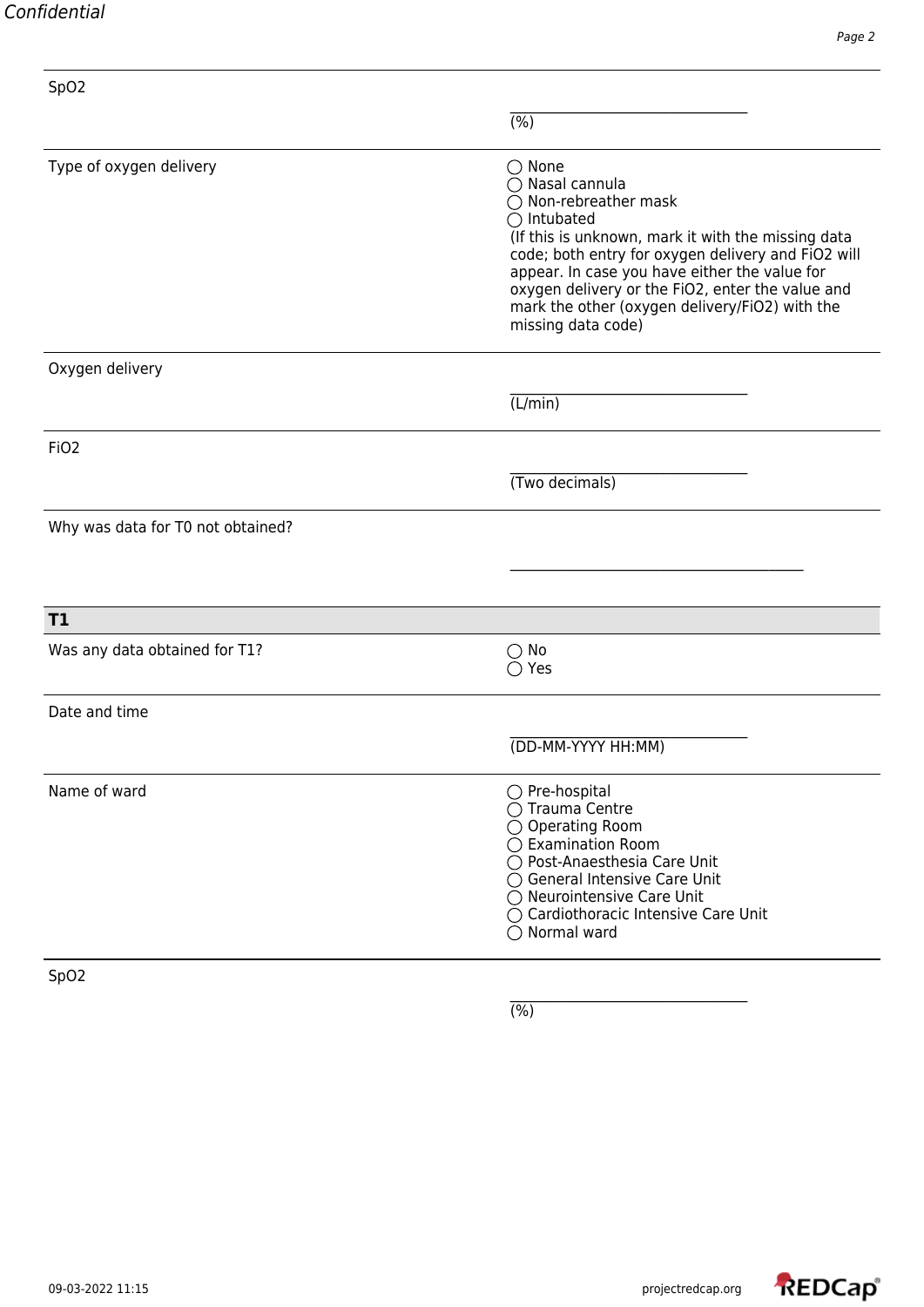| Type of oxygen delivery           | $\bigcirc$ None<br>◯ Nasal cannula<br>$\bigcap$ Non-rebreather mask<br>$\bigcirc$ Intubated<br>(If this is unknown, mark it with the missing data<br>code; both entry for oxygen delivery and FiO2 will<br>appear. In case you have either the value for<br>oxygen delivery or the FiO2, enter the value and<br>mark the other (oxygen delivery/FiO2) with the<br>missing data code)           |
|-----------------------------------|------------------------------------------------------------------------------------------------------------------------------------------------------------------------------------------------------------------------------------------------------------------------------------------------------------------------------------------------------------------------------------------------|
| Oxygen delivery                   |                                                                                                                                                                                                                                                                                                                                                                                                |
|                                   | (L/min)                                                                                                                                                                                                                                                                                                                                                                                        |
| FiO <sub>2</sub>                  |                                                                                                                                                                                                                                                                                                                                                                                                |
|                                   | (Two decimals)                                                                                                                                                                                                                                                                                                                                                                                 |
| Why was data for T1 not obtained? |                                                                                                                                                                                                                                                                                                                                                                                                |
|                                   |                                                                                                                                                                                                                                                                                                                                                                                                |
| T <sub>2</sub>                    |                                                                                                                                                                                                                                                                                                                                                                                                |
| Was any data obtained for T2?     | No<br>$\bigcirc$ Yes                                                                                                                                                                                                                                                                                                                                                                           |
| Date and time                     |                                                                                                                                                                                                                                                                                                                                                                                                |
|                                   | (DD-MM-YYYY HH:MM)                                                                                                                                                                                                                                                                                                                                                                             |
| Name of ward                      | $\bigcirc$ Pre-hospital<br>$\bigcap$ Trauma Centre<br>$\bigcirc$ Operating Room<br>$\bigcirc$ Examination Room<br>◯ Post-Anaesthesia Care Unit<br>◯ General Intensive Care Unit<br>$\bigcirc$ Neurointensive Care Unit<br>○ Cardiothoracic Intensive Care Unit<br>$\bigcirc$ Normal ward                                                                                                       |
| SpO <sub>2</sub>                  |                                                                                                                                                                                                                                                                                                                                                                                                |
|                                   | $\overline{(\%)}$                                                                                                                                                                                                                                                                                                                                                                              |
| Type of oxygen delivery           | $\bigcirc$ None<br>$\bigcirc$ Nasal cannula<br>$\bigcirc$ Non-rebreather mask<br>$\bigcirc$ Intubated<br>(If this is unknown, mark it with the missing data<br>code; both entry for oxygen delivery and FiO2 will<br>appear. In case you have either the value for<br>oxygen delivery or the FiO2, enter the value and<br>mark the other (oxygen delivery/FiO2) with the<br>missing data code) |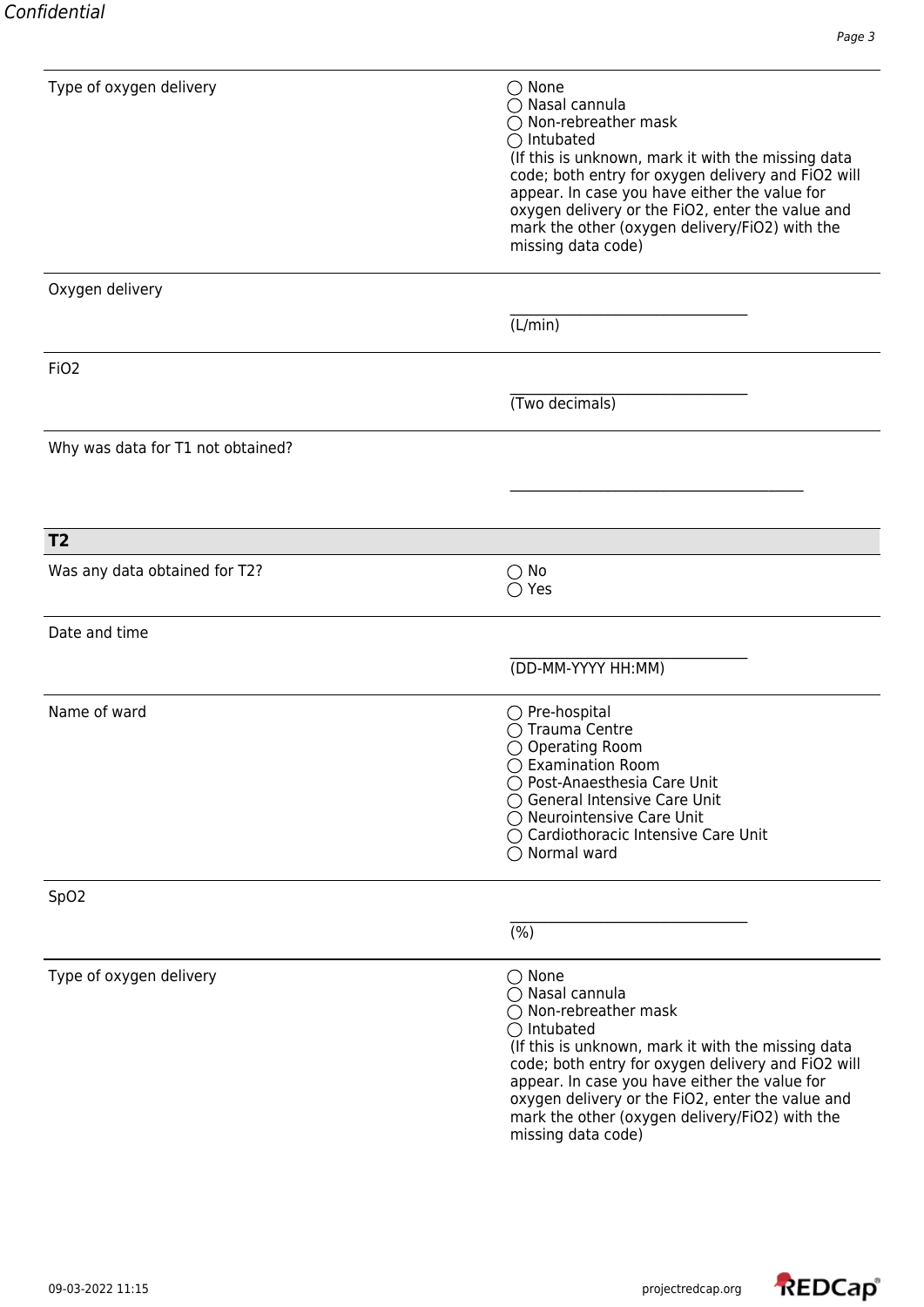| Oxygen delivery                   |                                                                                                                                                                                                                                                                                                                                                                                       |
|-----------------------------------|---------------------------------------------------------------------------------------------------------------------------------------------------------------------------------------------------------------------------------------------------------------------------------------------------------------------------------------------------------------------------------------|
|                                   | (L/min)                                                                                                                                                                                                                                                                                                                                                                               |
| FiO <sub>2</sub>                  |                                                                                                                                                                                                                                                                                                                                                                                       |
|                                   | (Two decimals)                                                                                                                                                                                                                                                                                                                                                                        |
| Why was data for T2 not obtained? |                                                                                                                                                                                                                                                                                                                                                                                       |
|                                   |                                                                                                                                                                                                                                                                                                                                                                                       |
| T <sub>3</sub>                    |                                                                                                                                                                                                                                                                                                                                                                                       |
| Was any data obtained for T3?     | $\bigcirc$ No<br>$\bigcirc$ Yes                                                                                                                                                                                                                                                                                                                                                       |
| Date and time                     |                                                                                                                                                                                                                                                                                                                                                                                       |
|                                   | (DD-MM-YYYY HH:MM)                                                                                                                                                                                                                                                                                                                                                                    |
| Name of ward                      | $\bigcirc$ Pre-hospital<br>◯ Trauma Centre<br>◯ Operating Room<br>◯ Examination Room<br>◯ Post-Anaesthesia Care Unit<br>◯ General Intensive Care Unit<br>◯ Neurointensive Care Unit<br>◯ Cardiothoracic Intensive Care Unit<br>$\bigcirc$ Normal ward                                                                                                                                 |
| SpO <sub>2</sub>                  |                                                                                                                                                                                                                                                                                                                                                                                       |
|                                   | $(\%)$                                                                                                                                                                                                                                                                                                                                                                                |
| Type of oxygen delivery           | $\bigcirc$ None<br>◯ Nasal cannula<br>$\bigcirc$ Non-rebreather mask<br>$\bigcirc$ Intubated<br>(If this is unknown, mark it with the missing data<br>code; both entry for oxygen delivery and FiO2 will<br>appear. In case you have either the value for<br>oxygen delivery or the FiO2, enter the value and<br>mark the other (oxygen delivery/FiO2) with the<br>missing data code) |
| Oxygen delivery                   |                                                                                                                                                                                                                                                                                                                                                                                       |
|                                   | (L/min)                                                                                                                                                                                                                                                                                                                                                                               |
| FiO <sub>2</sub>                  |                                                                                                                                                                                                                                                                                                                                                                                       |
|                                   | (Two decimals)                                                                                                                                                                                                                                                                                                                                                                        |
| Why was data for T3 not obtained? |                                                                                                                                                                                                                                                                                                                                                                                       |

\_\_\_\_\_\_\_\_\_\_\_\_\_\_\_\_\_\_\_\_\_\_\_\_\_\_\_\_\_\_\_\_\_\_\_\_\_\_\_\_\_\_

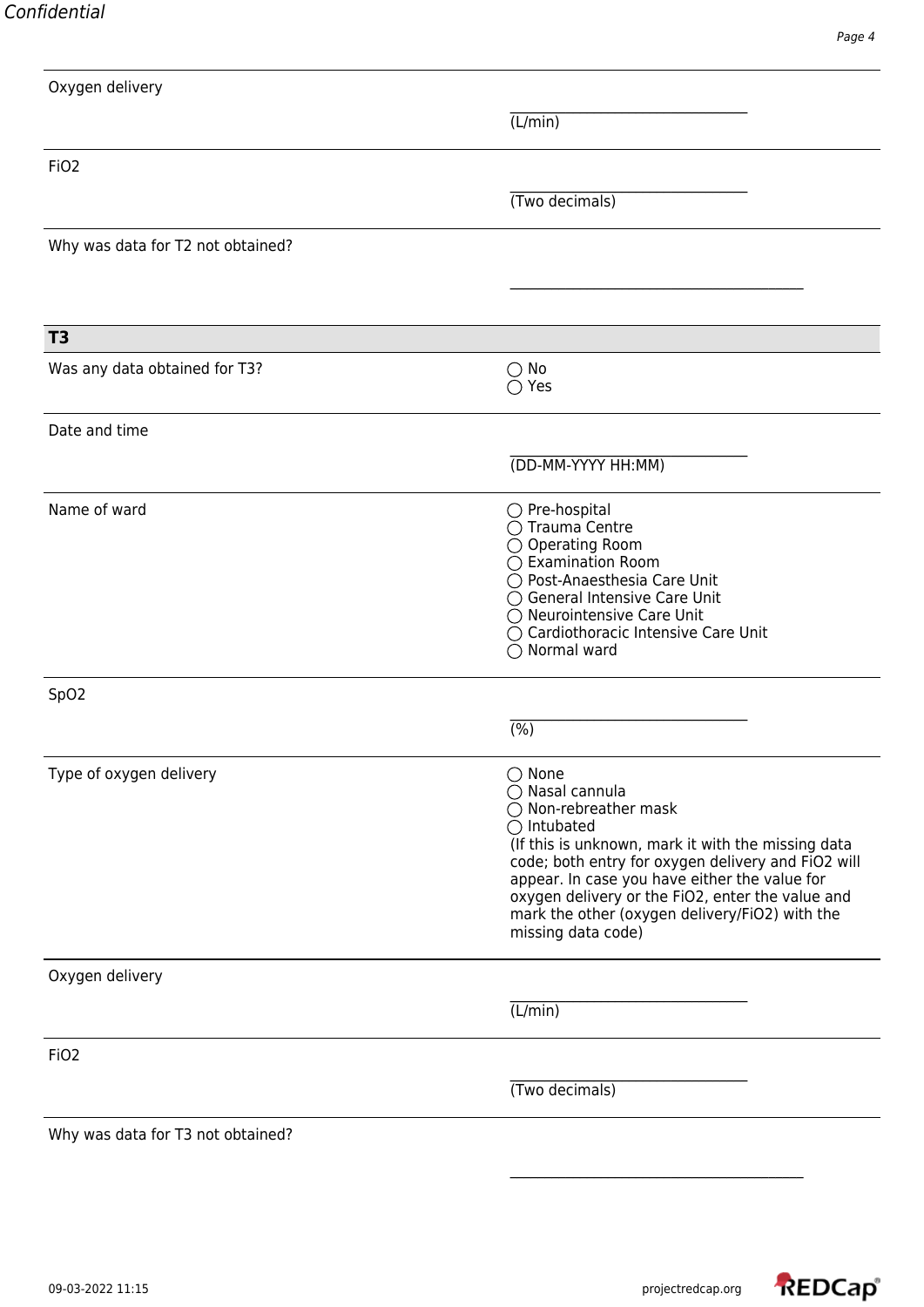| <b>T4</b>                         |                                                                                                                                                                                                                                                                                                                                                                                       |
|-----------------------------------|---------------------------------------------------------------------------------------------------------------------------------------------------------------------------------------------------------------------------------------------------------------------------------------------------------------------------------------------------------------------------------------|
| Was any data obtained for T4?     | $\bigcirc$ No<br>$\bigcirc$ Yes                                                                                                                                                                                                                                                                                                                                                       |
| Date and time                     |                                                                                                                                                                                                                                                                                                                                                                                       |
|                                   | (DD-MM-YYYY HH:MM)                                                                                                                                                                                                                                                                                                                                                                    |
| Name of ward                      | $\bigcirc$ Pre-hospital<br>◯ Trauma Centre<br>$\bigcirc$ Operating Room<br>◯ Examination Room<br>◯ Post-Anaesthesia Care Unit<br>◯ General Intensive Care Unit<br>◯ Neurointensive Care Unit<br>◯ Cardiothoracic Intensive Care Unit<br>$\bigcirc$ Normal ward                                                                                                                        |
| SpO <sub>2</sub>                  |                                                                                                                                                                                                                                                                                                                                                                                       |
|                                   | (%)                                                                                                                                                                                                                                                                                                                                                                                   |
| Type of oxygen delivery           | $\bigcirc$ None<br>◯ Nasal cannula<br>$\bigcirc$ Non-rebreather mask<br>$\bigcirc$ Intubated<br>(If this is unknown, mark it with the missing data<br>code; both entry for oxygen delivery and FiO2 will<br>appear. In case you have either the value for<br>oxygen delivery or the FiO2, enter the value and<br>mark the other (oxygen delivery/FiO2) with the<br>missing data code) |
| Oxygen delivery                   |                                                                                                                                                                                                                                                                                                                                                                                       |
|                                   | (L/min)                                                                                                                                                                                                                                                                                                                                                                               |
| FiO <sub>2</sub>                  |                                                                                                                                                                                                                                                                                                                                                                                       |
|                                   | (Two decimals)                                                                                                                                                                                                                                                                                                                                                                        |
| Why was data for T4 not obtained? |                                                                                                                                                                                                                                                                                                                                                                                       |
|                                   |                                                                                                                                                                                                                                                                                                                                                                                       |
| T <sub>5</sub>                    |                                                                                                                                                                                                                                                                                                                                                                                       |
| Was any data obtained for T5?     | No<br>$( \ )$<br>$\bigcirc$ Yes                                                                                                                                                                                                                                                                                                                                                       |
| Date and time                     |                                                                                                                                                                                                                                                                                                                                                                                       |
|                                   | (DD-MM-YYYY HH:MM)                                                                                                                                                                                                                                                                                                                                                                    |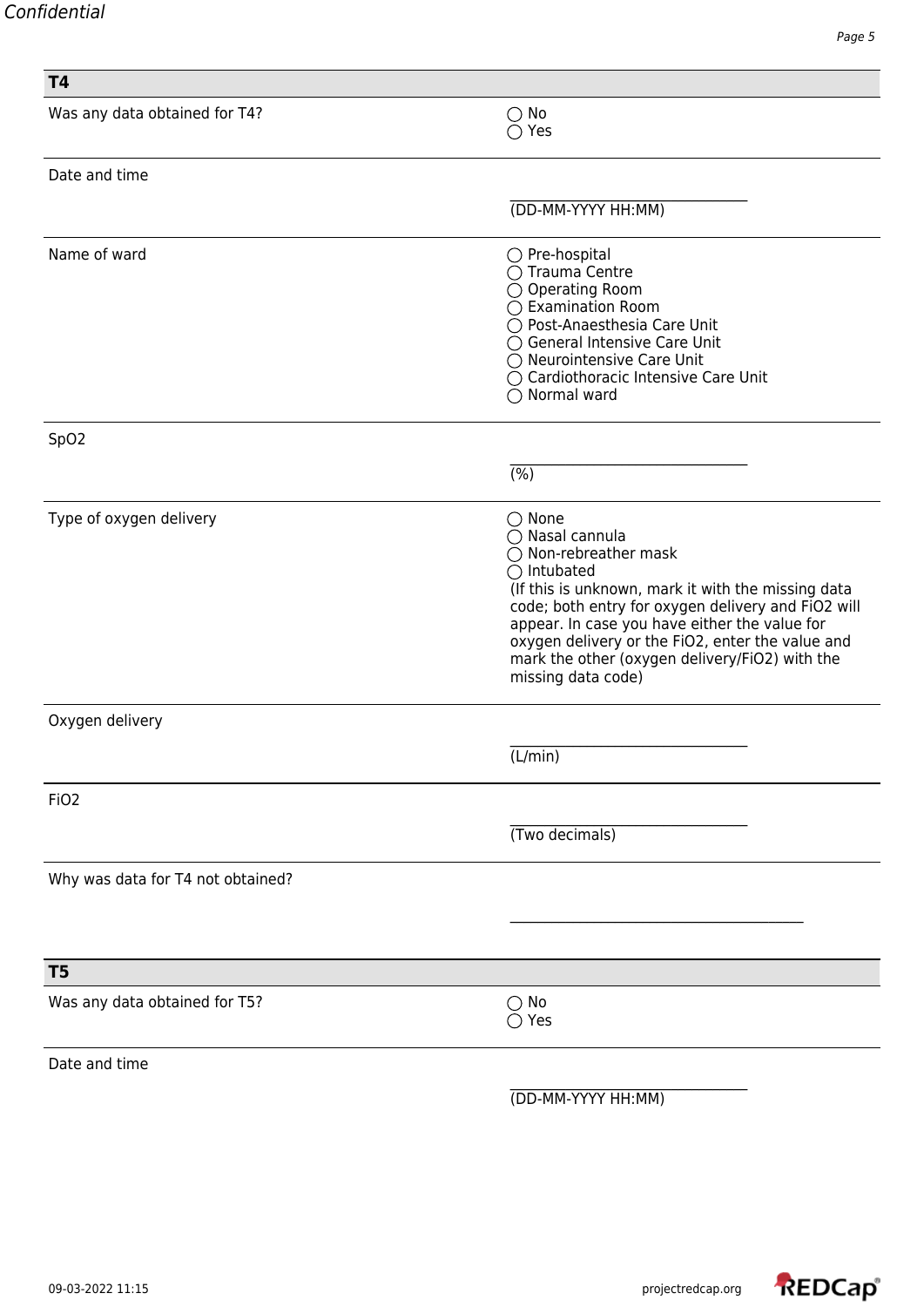| Name of ward                      | $\bigcirc$ Pre-hospital<br>◯ Trauma Centre<br>$\bigcirc$ Operating Room<br>◯ Examination Room<br>○ Post-Anaesthesia Care Unit<br>◯ General Intensive Care Unit                                                                                                                                                                                                                        |
|-----------------------------------|---------------------------------------------------------------------------------------------------------------------------------------------------------------------------------------------------------------------------------------------------------------------------------------------------------------------------------------------------------------------------------------|
|                                   | ◯ Neurointensive Care Unit<br>◯ Cardiothoracic Intensive Care Unit<br>$\bigcirc$ Normal ward                                                                                                                                                                                                                                                                                          |
| SpO <sub>2</sub>                  |                                                                                                                                                                                                                                                                                                                                                                                       |
|                                   | $\overline{(\%)}$                                                                                                                                                                                                                                                                                                                                                                     |
| Type of oxygen delivery           | $\bigcirc$ None<br>◯ Nasal cannula<br>$\bigcirc$ Non-rebreather mask<br>$\bigcirc$ Intubated<br>(If this is unknown, mark it with the missing data<br>code; both entry for oxygen delivery and FiO2 will<br>appear. In case you have either the value for<br>oxygen delivery or the FiO2, enter the value and<br>mark the other (oxygen delivery/FiO2) with the<br>missing data code) |
| Oxygen delivery                   |                                                                                                                                                                                                                                                                                                                                                                                       |
|                                   | (L/min)                                                                                                                                                                                                                                                                                                                                                                               |
| FiO <sub>2</sub>                  |                                                                                                                                                                                                                                                                                                                                                                                       |
|                                   | (Two decimals)                                                                                                                                                                                                                                                                                                                                                                        |
| Why was data for T5 not obtained? |                                                                                                                                                                                                                                                                                                                                                                                       |
|                                   |                                                                                                                                                                                                                                                                                                                                                                                       |
| T <sub>6</sub>                    |                                                                                                                                                                                                                                                                                                                                                                                       |
| Was any data obtained for T6?     | $\bigcirc$ No<br>$\bigcirc$ Yes                                                                                                                                                                                                                                                                                                                                                       |
| Date and time                     |                                                                                                                                                                                                                                                                                                                                                                                       |
|                                   | (DD-MM-YYYY HH:MM)                                                                                                                                                                                                                                                                                                                                                                    |
| Name of ward                      | $\bigcirc$ Pre-hospital<br>◯ Trauma Centre<br>$\bigcirc$ Operating Room<br>$\bigcirc$ Examination Room<br>◯ Post-Anaesthesia Care Unit<br>◯ General Intensive Care Unit<br>$\bigcirc$ Neurointensive Care Unit<br>$\bigcirc$ Cardiothoracic Intensive Care Unit<br>$\bigcirc$ Normal ward                                                                                             |

SpO2

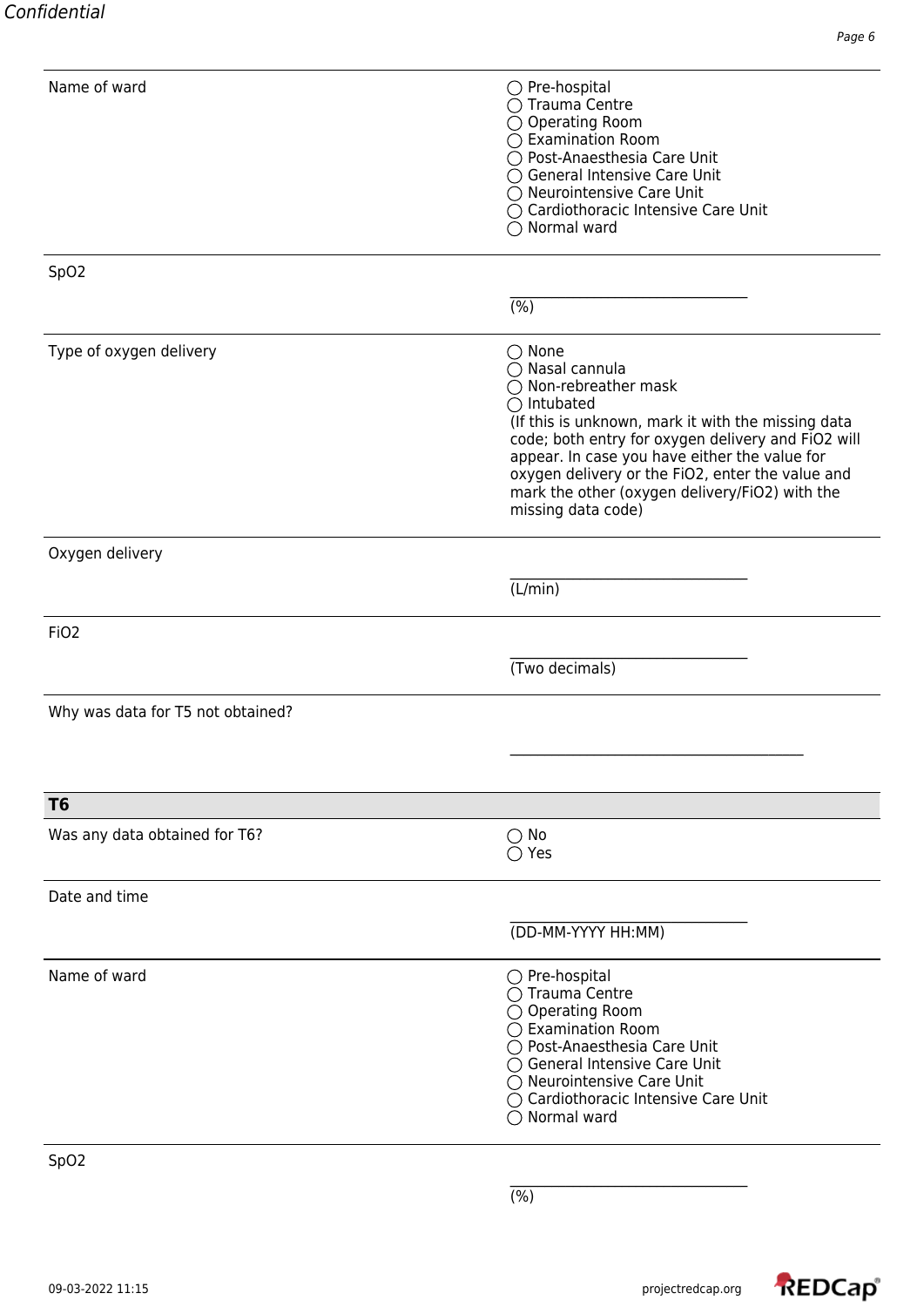| Type of oxygen delivery           | $\bigcirc$ None<br>◯ Nasal cannula<br>$\bigcirc$ Non-rebreather mask<br>$\bigcirc$ Intubated<br>(If this is unknown, mark it with the missing data<br>code; both entry for oxygen delivery and FiO2 will<br>appear. In case you have either the value for<br>oxygen delivery or the FiO2, enter the value and<br>mark the other (oxygen delivery/FiO2) with the<br>missing data code)          |
|-----------------------------------|------------------------------------------------------------------------------------------------------------------------------------------------------------------------------------------------------------------------------------------------------------------------------------------------------------------------------------------------------------------------------------------------|
| Oxygen delivery                   |                                                                                                                                                                                                                                                                                                                                                                                                |
|                                   | (L/min)                                                                                                                                                                                                                                                                                                                                                                                        |
| FiO <sub>2</sub>                  |                                                                                                                                                                                                                                                                                                                                                                                                |
|                                   | (Two decimals)                                                                                                                                                                                                                                                                                                                                                                                 |
| Why was data for T6 not obtained? |                                                                                                                                                                                                                                                                                                                                                                                                |
|                                   |                                                                                                                                                                                                                                                                                                                                                                                                |
| <b>T7</b>                         |                                                                                                                                                                                                                                                                                                                                                                                                |
| Was any data obtained for T7?     | $\bigcirc$ No<br>$\bigcirc$ Yes                                                                                                                                                                                                                                                                                                                                                                |
| Date and time                     |                                                                                                                                                                                                                                                                                                                                                                                                |
|                                   | (DD-MM-YYYY HH:MM)                                                                                                                                                                                                                                                                                                                                                                             |
| Name of ward                      | $\bigcirc$ Pre-hospital<br>◯ Trauma Centre<br>$\bigcirc$ Operating Room<br>$\bigcirc$ Examination Room<br>◯ Post-Anaesthesia Care Unit<br>◯ General Intensive Care Unit<br>$\bigcirc$ Neurointensive Care Unit<br>◯ Cardiothoracic Intensive Care Unit<br>$\bigcirc$ Normal ward                                                                                                               |
| SpO <sub>2</sub>                  |                                                                                                                                                                                                                                                                                                                                                                                                |
|                                   | $\overline{(\%)}$                                                                                                                                                                                                                                                                                                                                                                              |
| Type of oxygen delivery           | $\bigcirc$ None<br>$\bigcirc$ Nasal cannula<br>$\bigcirc$ Non-rebreather mask<br>$\bigcirc$ Intubated<br>(If this is unknown, mark it with the missing data<br>code; both entry for oxygen delivery and FiO2 will<br>appear. In case you have either the value for<br>oxygen delivery or the FiO2, enter the value and<br>mark the other (oxygen delivery/FiO2) with the<br>missing data code) |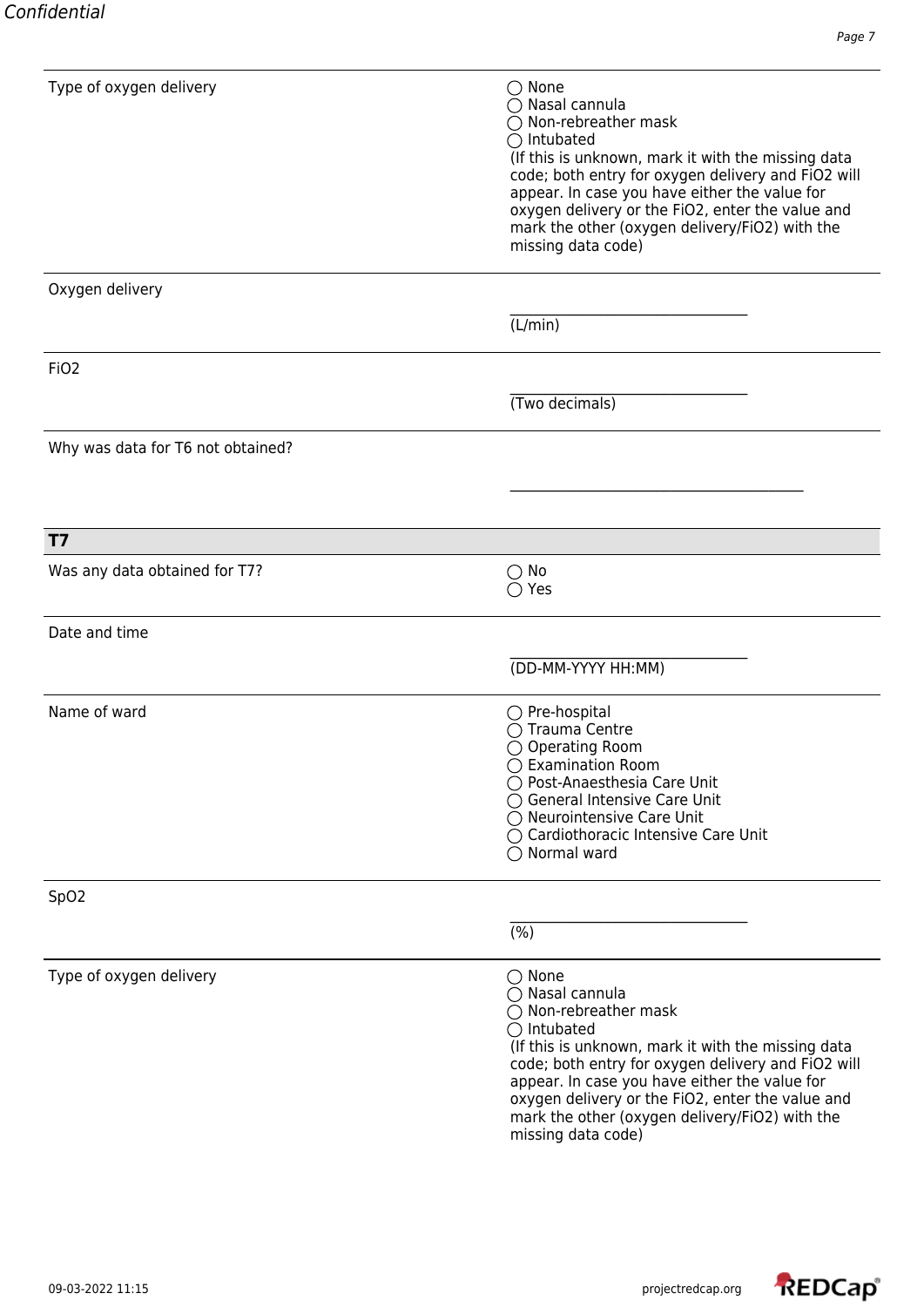| Oxygen delivery                   |                                                                                                                                                                                                                                                                                                                                                                                       |
|-----------------------------------|---------------------------------------------------------------------------------------------------------------------------------------------------------------------------------------------------------------------------------------------------------------------------------------------------------------------------------------------------------------------------------------|
|                                   | (L/min)                                                                                                                                                                                                                                                                                                                                                                               |
| FiO <sub>2</sub>                  |                                                                                                                                                                                                                                                                                                                                                                                       |
|                                   | (Two decimals)                                                                                                                                                                                                                                                                                                                                                                        |
| Why was data for T7 not obtained? |                                                                                                                                                                                                                                                                                                                                                                                       |
|                                   |                                                                                                                                                                                                                                                                                                                                                                                       |
| T <sub>8</sub>                    |                                                                                                                                                                                                                                                                                                                                                                                       |
| Was any data obtained for T8?     | $\bigcirc$ No<br>$\bigcirc$ Yes                                                                                                                                                                                                                                                                                                                                                       |
| Date and time                     |                                                                                                                                                                                                                                                                                                                                                                                       |
|                                   | (DD-MM-YYYY HH:MM)                                                                                                                                                                                                                                                                                                                                                                    |
| Name of ward                      | $\bigcirc$ Pre-hospital<br>○ Trauma Centre<br>◯ Operating Room<br>◯ Examination Room<br>◯ Post-Anaesthesia Care Unit<br>◯ General Intensive Care Unit<br>◯ Neurointensive Care Unit<br>O Cardiothoracic Intensive Care Unit<br>$\bigcirc$ Normal ward                                                                                                                                 |
| SpO <sub>2</sub>                  |                                                                                                                                                                                                                                                                                                                                                                                       |
|                                   | $\overline{(\%)}$                                                                                                                                                                                                                                                                                                                                                                     |
| Type of oxygen delivery           | $\bigcirc$ None<br>◯ Nasal cannula<br>$\bigcirc$ Non-rebreather mask<br>$\bigcirc$ Intubated<br>(If this is unknown, mark it with the missing data<br>code; both entry for oxygen delivery and FiO2 will<br>appear. In case you have either the value for<br>oxygen delivery or the FiO2, enter the value and<br>mark the other (oxygen delivery/FiO2) with the<br>missing data code) |
| Oxygen delivery                   |                                                                                                                                                                                                                                                                                                                                                                                       |
|                                   | (L/min)                                                                                                                                                                                                                                                                                                                                                                               |
| FiO <sub>2</sub>                  |                                                                                                                                                                                                                                                                                                                                                                                       |
|                                   | (Two decimals)                                                                                                                                                                                                                                                                                                                                                                        |
| Why was data for T8 not obtained? |                                                                                                                                                                                                                                                                                                                                                                                       |

\_\_\_\_\_\_\_\_\_\_\_\_\_\_\_\_\_\_\_\_\_\_\_\_\_\_\_\_\_\_\_\_\_\_\_\_\_\_\_\_\_\_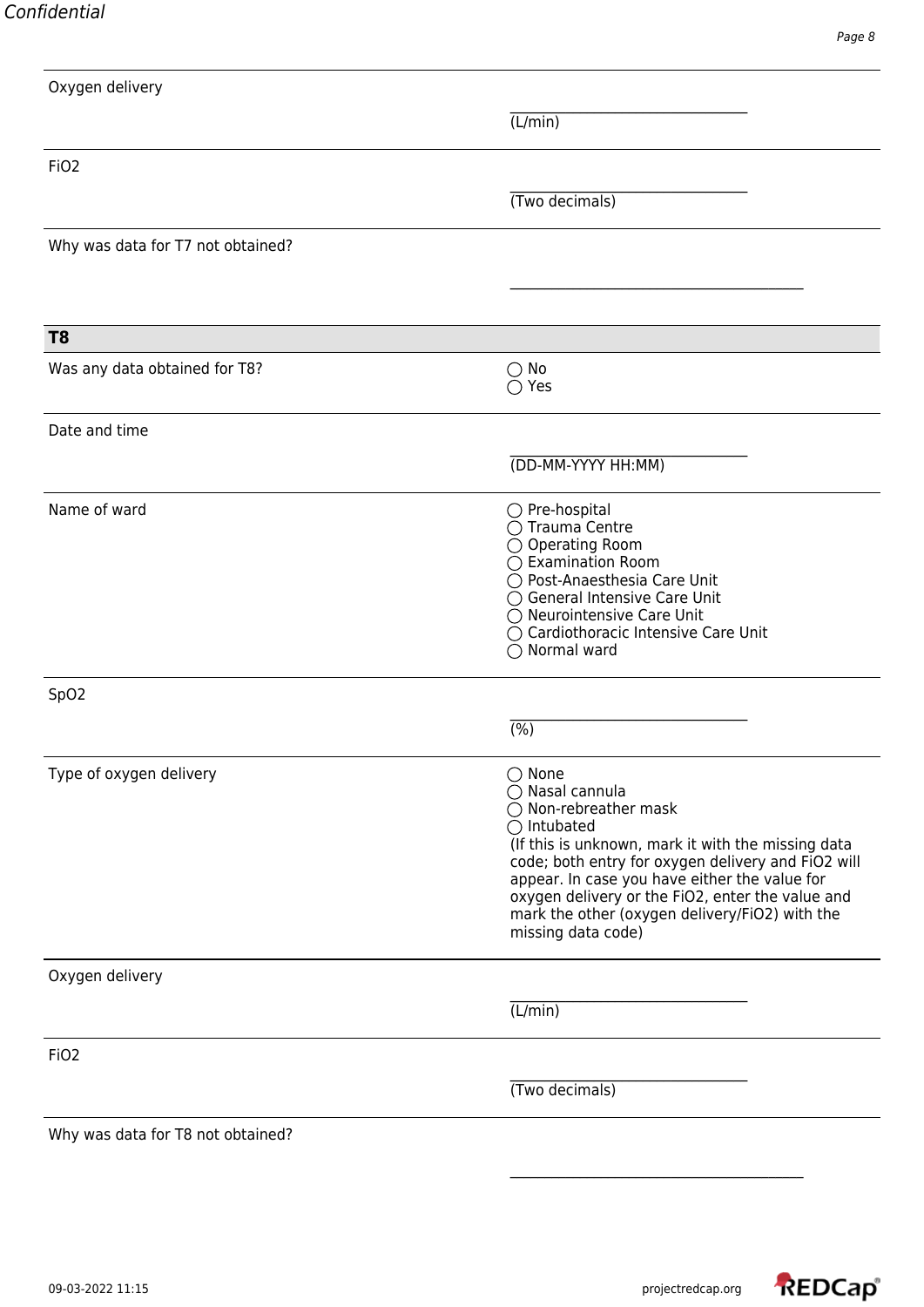| <b>ARTERIAL BLOOD GAS (ABG) ANALYSES</b>                                      |                                                             |  |
|-------------------------------------------------------------------------------|-------------------------------------------------------------|--|
| 1st ABG (at hour $1 \pm 30$ minutes (T1) after<br>randomisation)PaO2          | (One decimal)                                               |  |
|                                                                               |                                                             |  |
| 1st ABG (at hour $1 \pm 30$ minutes (T1) after<br>randomisation)PaO2 unit     | $\bigcirc$ Kilopascal (kPa)<br>Millimetre of mercury (mmHg) |  |
| 1st ABG (at hour $1 \pm 30$ minutes (T1) after<br>randomisation)Date and time | (DD-MM-YYYY HH:MM)                                          |  |
| 2nd ABG (at hour $6 \pm 2$ hours (T6) after<br>randomisation)PaO2             | (One decimal)                                               |  |
| 2nd ABG (at hour $6 \pm 2$ hours (T6) after<br>randomisation)PaO2 unit        | $\bigcirc$ Kilopascal (kPa)<br>Millimetre of mercury (mmHg) |  |
| 2nd ABG (at hour $6 \pm 2$ hours (T6) after<br>randomisation)Date and time    | (DD-MM-YYYY HH:MM)                                          |  |

### **PROTOCOL DEVIATIONS/VIOLATIONS AND COMMENTS**

**A major protocol violation is defined as:**

**Restrictive oxygen group: during the intervention period**

**- For non-intubated trial participants: Supplemental oxygen ≥3 L O2/min and having an SpO2 ≥98% recorded in two consecutive hourly values in the data collection sheet: "Randomisation, data collection sheet and REDCap inclusion"**

**- For intubated trial participants: FiO2 ≥0.4 and having an SpO2 ≥98% recorded in two consecutive hourly values in the data collection sheet: "Randomisation, data collection sheet and REDCap inclusion"**

**Liberal oxygen group: during the intervention period**

**- For non-intubated trial participants: Supplemental oxygen < 3 L O2/min in two consecutive hourly values in the data collection sheet: "Randomisation, data collection sheet and REDCap inclusion"**

**- For intubated trial participants: FiO2 < 0.4 in two consecutive hourly values in the data collection sheet: "Randomisation, data collection sheet and REDCap inclusion"**

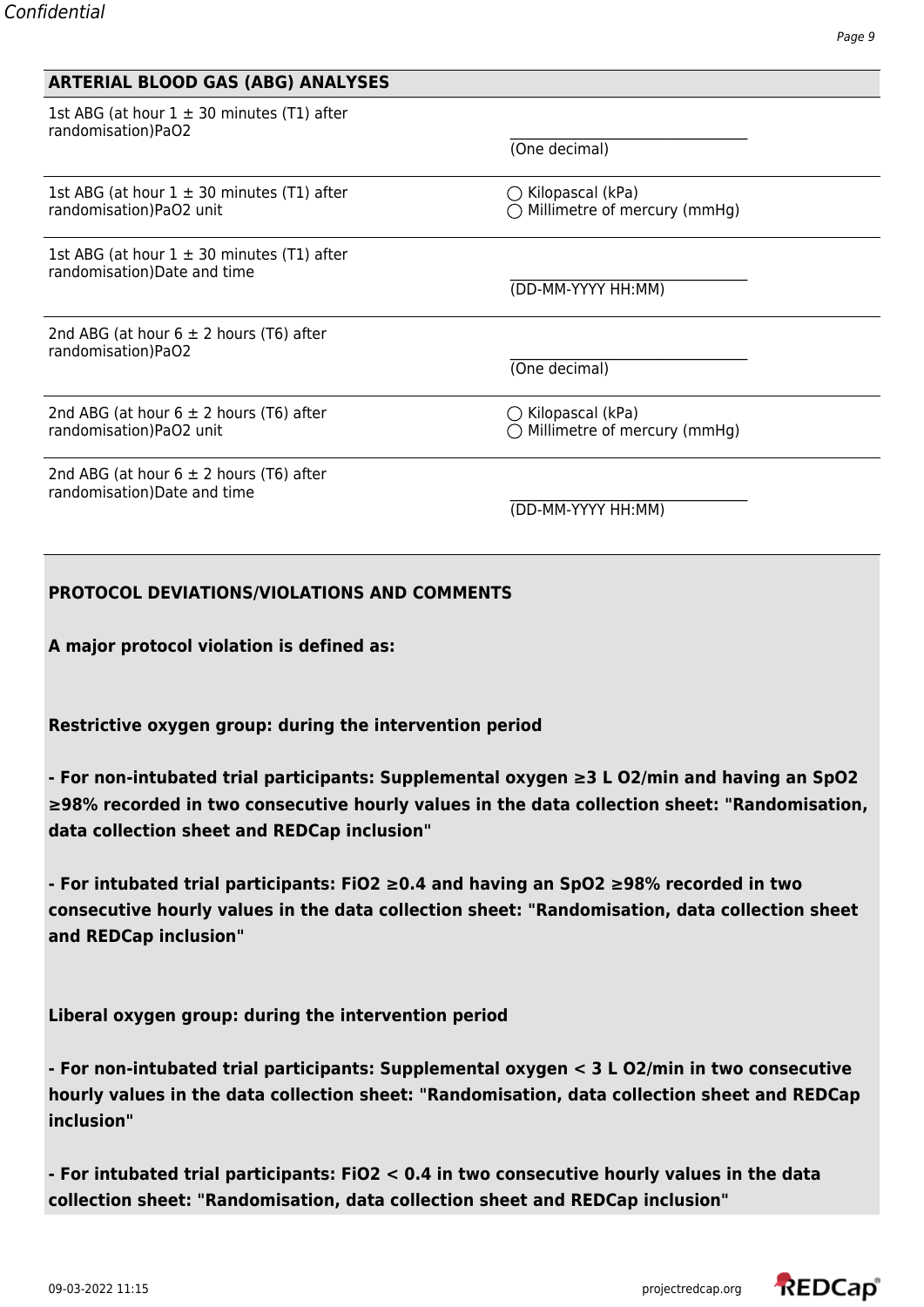| Did the treating physician deviate from the protocol<br>at any point during the intervention? | No<br>Yes           |
|-----------------------------------------------------------------------------------------------|---------------------|
| Date and time of the protocol deviation                                                       |                     |
|                                                                                               | (DD-MM-YYYY HH:MM)  |
| What was the clinical justification behind the<br>protocol deviation?                         |                     |
|                                                                                               |                     |
| Were there any major protocol violations during the<br>intervention?                          | No<br>$\supset$ Yes |
| When, how and why did the major protocol violation<br>happen?                                 |                     |
|                                                                                               |                     |
| If you have any comments regarding the intervention,<br>list them here                        |                     |

(Lacking data points, missing ABGs etc.)

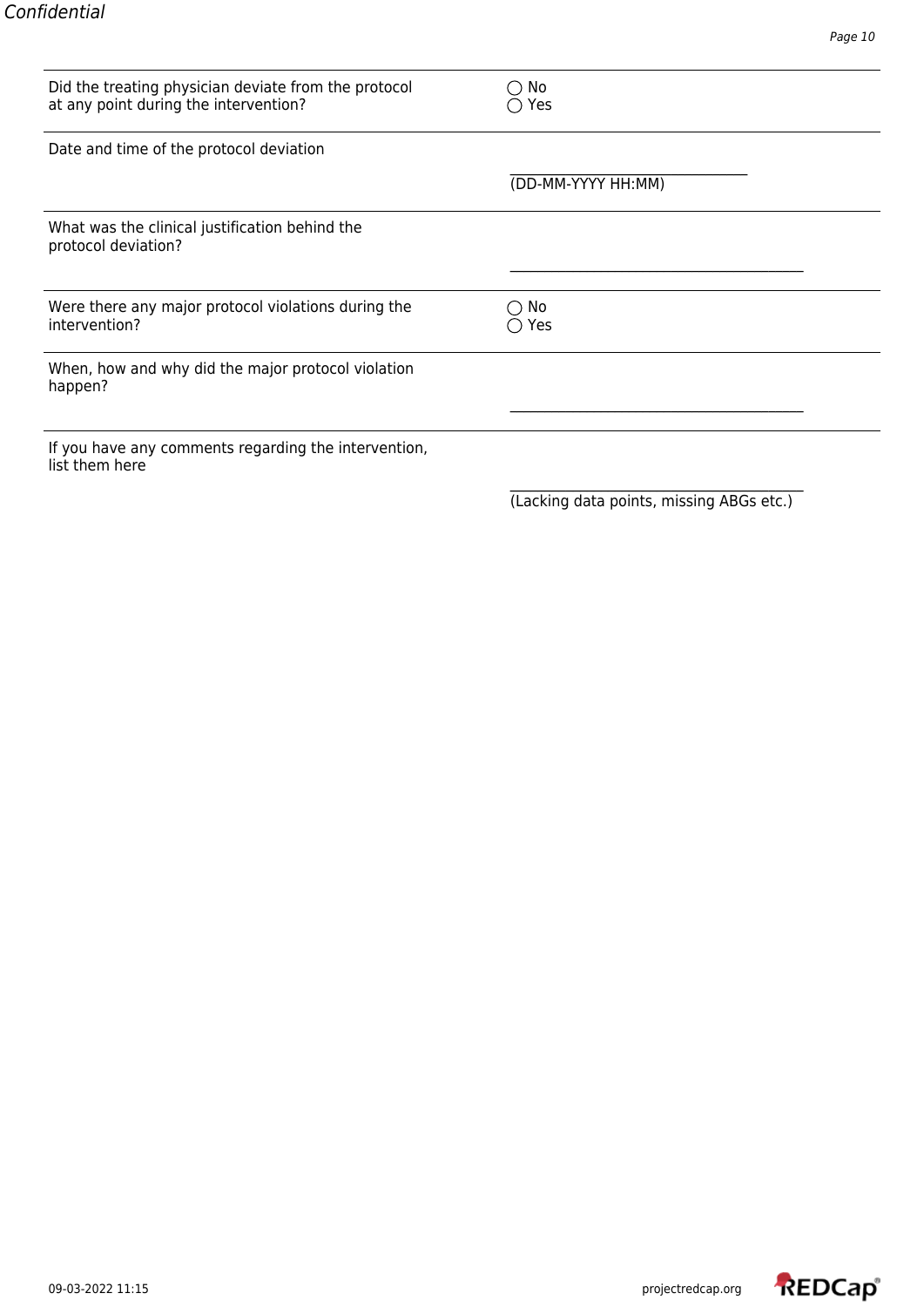Record ID

## **In-hospital patient data: Investigator**

\_\_\_\_\_\_\_\_\_\_\_\_\_\_\_\_\_\_\_\_\_\_\_\_\_\_\_\_\_\_\_\_\_\_ **TIME POINTS** Date and time of surgery initiation in the operating  $\blacksquare$ room (DD-MM-YYYY HH:MM) Date and time of surgery termination in the operating  $\blacksquare$ room (DD-MM-YYYY HH:MM) Duration of surgery (minutes) (Number of minutes will appear after entering data on date and time of surgery initation in the operating room and date and time of surgery termination in the operating room) Where was the patient sent after undergoing surgery  $\bigcirc$  General Intensive Care Unit straight after the trauma centre? straight after the trauma centre? ◯ Cardiothoracic Intensive Care Unit ◯ Ward Date and time of arrival to the ward after undergoing surgery straight after the trauma centre (DD-MM-YYYY HH:MM) Date and time of arrival to the ward straight after the trauma centre (DD-MM-YYYY HH:MM) Was the patient admitted to an ICU at any point during  $\bigcirc$  No initial admission at the ward?  $\bigcirc$  Yes Date and time of arrival to the ICU \_\_\_\_\_\_\_\_\_\_\_\_\_\_\_\_\_\_\_\_\_\_\_\_\_\_\_\_\_\_\_\_\_\_ (DD-MM-YYYY HH:MM; any kind of ICU (general ICU, neuro ICU or cardiothoracic ICU)) **OTHER VARIABLES** Was brain injury present within 7 days during  $\bigcirc$  No admission?  $\bigcirc$  Yes admission? Specifics of brain injury (type and extent) \_\_\_\_\_\_\_\_\_\_\_\_\_\_\_\_\_\_\_\_\_\_\_\_\_\_\_\_\_\_\_\_\_\_\_\_\_\_\_\_\_\_ (Description based on the patient's medical record) Did any of these protocol specified ischaemic events  $\Box$  Myocardial infarction occur within 7 days during admission?  $\Box$  Cerebral ischaemia  $\overline{\Box}$  None of the above

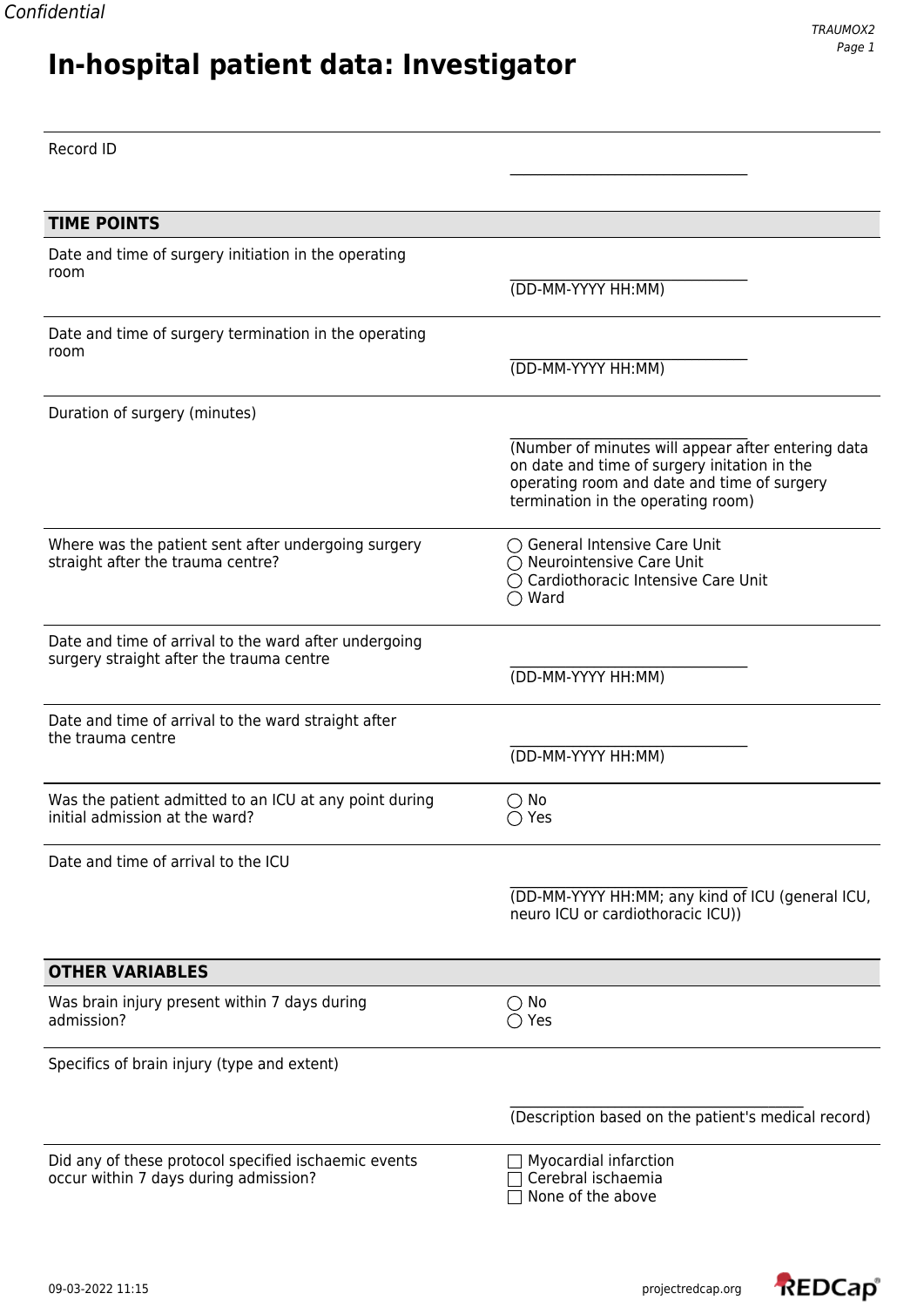Date and time of the diagnosis myocardial infarction

\_\_\_\_\_\_\_\_\_\_\_\_\_\_\_\_\_\_\_\_\_\_\_\_\_\_\_\_\_\_\_\_\_\_ (DD-MM-YYYY HH:MM)

Date and time of the diagnosis cerebral ishcaemia

\_\_\_\_\_\_\_\_\_\_\_\_\_\_\_\_\_\_\_\_\_\_\_\_\_\_\_\_\_\_\_\_\_\_ (DD-MM-YYYY HH:MM)

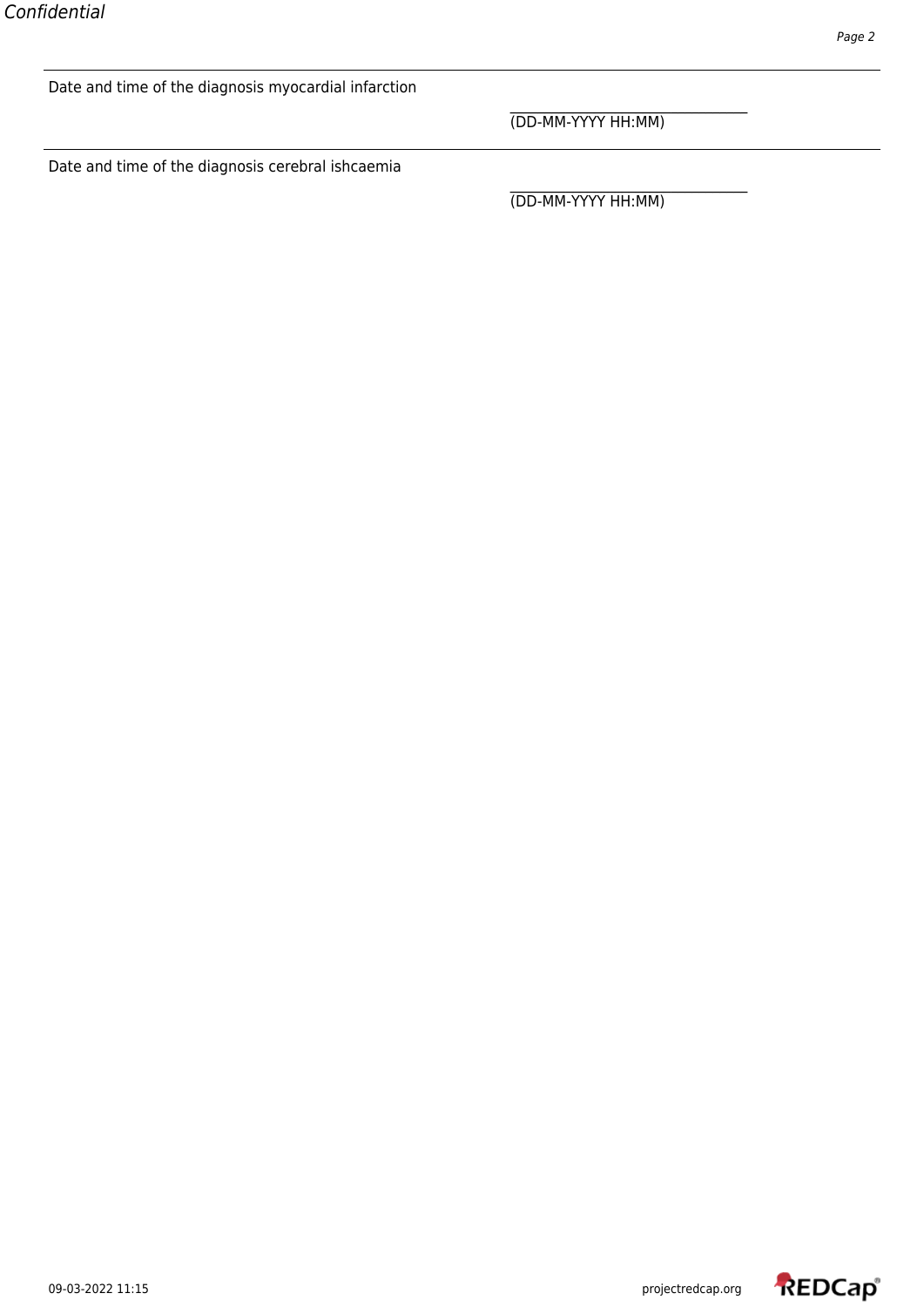# **Adverse Event (AE) registration: Investigator**

#### Record ID

#### **INFORMATION**

Adverse Event (AE): Any untoward medical occurrence in a subject to whom a medicinal product is administered and which does not necessarily have a causal relationship with this treatment.

\_\_\_\_\_\_\_\_\_\_\_\_\_\_\_\_\_\_\_\_\_\_\_\_\_\_\_\_\_\_\_\_\_\_

We only record the following AEs in this study:

- Atelectasis
- Irritability of airway mucosa

To monitor AEs, you must as a TRAUMOX2 investigator assess the patient's medical record:

- Once within the first 24 hours
- Every third day until discharge (maximum of 30 days)

| <b>ADVERSE EVENT DURING INTERVENTION</b>                            |                                                                                                                                                                                                                                                                                                                                                                                                                                                                                                                             |
|---------------------------------------------------------------------|-----------------------------------------------------------------------------------------------------------------------------------------------------------------------------------------------------------------------------------------------------------------------------------------------------------------------------------------------------------------------------------------------------------------------------------------------------------------------------------------------------------------------------|
| Do you want to register an AE that occurred during<br>intervention? | $\bigcirc$ No<br>$\bigcirc$ Yes                                                                                                                                                                                                                                                                                                                                                                                                                                                                                             |
| Which AE occurred?                                                  | Atelectasis<br>Irritability of airway mucosa<br>(During intervention)                                                                                                                                                                                                                                                                                                                                                                                                                                                       |
| Date and time of the AE                                             |                                                                                                                                                                                                                                                                                                                                                                                                                                                                                                                             |
|                                                                     | (DD-MM-YYYY HH:MM; during intervention)                                                                                                                                                                                                                                                                                                                                                                                                                                                                                     |
| Description of the AE                                               |                                                                                                                                                                                                                                                                                                                                                                                                                                                                                                                             |
|                                                                     | (During intervention)                                                                                                                                                                                                                                                                                                                                                                                                                                                                                                       |
| Assessment of the correlation between the AE and trial<br>medicine  | $\bigcirc$ 1: Unrelated - No temporal context; other<br>etiologies are more likely to be the cause<br>$\bigcirc$ 2: Possible related - Less clear connection; other<br>etiologies are also possible<br>$\bigcirc$ 3: Probably related - Clear temporal correlation<br>with medication discontinuation, and not<br>reasonably explained by the known clinical<br>condition of the subject<br>$\bigcirc$ 4: Related - Clear temporal relationship with<br>rehabilitation test or clinical assessment<br>(During intervention) |

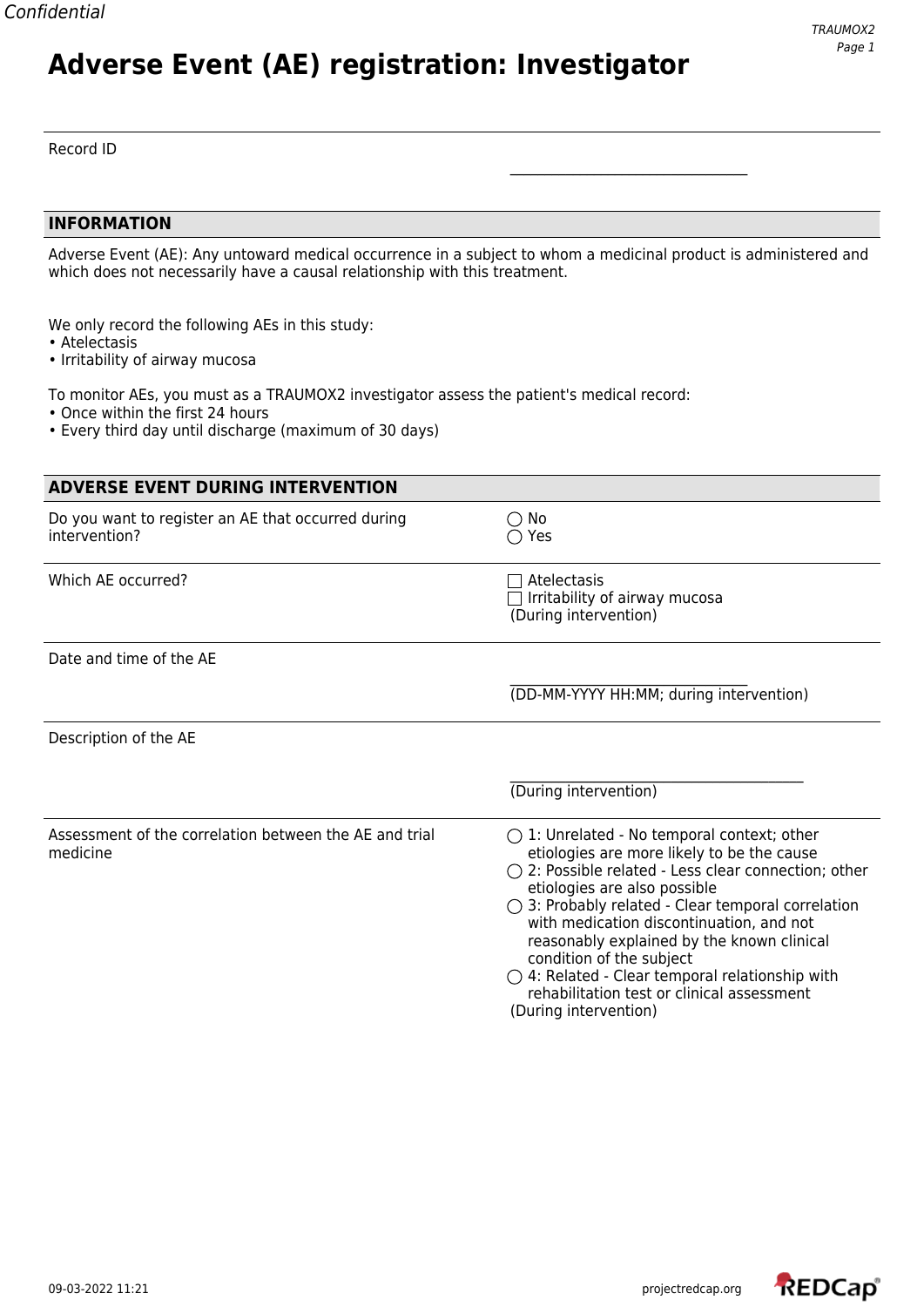| <b>ADVERSE EVENT DURING ADMISSION</b>                              |                                                                                                                                                                                                                                                                                                                                                                                                                                                                                                                          |
|--------------------------------------------------------------------|--------------------------------------------------------------------------------------------------------------------------------------------------------------------------------------------------------------------------------------------------------------------------------------------------------------------------------------------------------------------------------------------------------------------------------------------------------------------------------------------------------------------------|
| Do you want to register an AE that occurred during<br>admission?   | $\bigcirc$ No<br>$\bigcirc$ Yes<br>(Up to a maximum of 30 days after trial<br>intervention; after 30 days it is no longer needed<br>to follow patients for AEs)                                                                                                                                                                                                                                                                                                                                                          |
| Which AE occurred?                                                 | Atelectasis<br>Irritability of airway mucosa<br>(During admission)                                                                                                                                                                                                                                                                                                                                                                                                                                                       |
| Date and time of the AE                                            |                                                                                                                                                                                                                                                                                                                                                                                                                                                                                                                          |
|                                                                    | (DD-MM-YYYY HH:MM; during admission)                                                                                                                                                                                                                                                                                                                                                                                                                                                                                     |
| Description of the AE                                              |                                                                                                                                                                                                                                                                                                                                                                                                                                                                                                                          |
|                                                                    | (During admission)                                                                                                                                                                                                                                                                                                                                                                                                                                                                                                       |
| Assessment of the correlation between the AE and trial<br>medicine | $\bigcirc$ 1: Unrelated - No temporal context; other<br>etiologies are more likely to be the cause<br>$\bigcirc$ 2: Possible related - Less clear connection; other<br>etiologies are also possible<br>$\bigcirc$ 3: Probably related - Clear temporal correlation<br>with medication discontinuation, and not<br>reasonably explained by the known clinical<br>condition of the subject<br>$\bigcirc$ 4: Related - Clear temporal relationship with<br>rehabilitation test or clinical assessment<br>(During admission) |

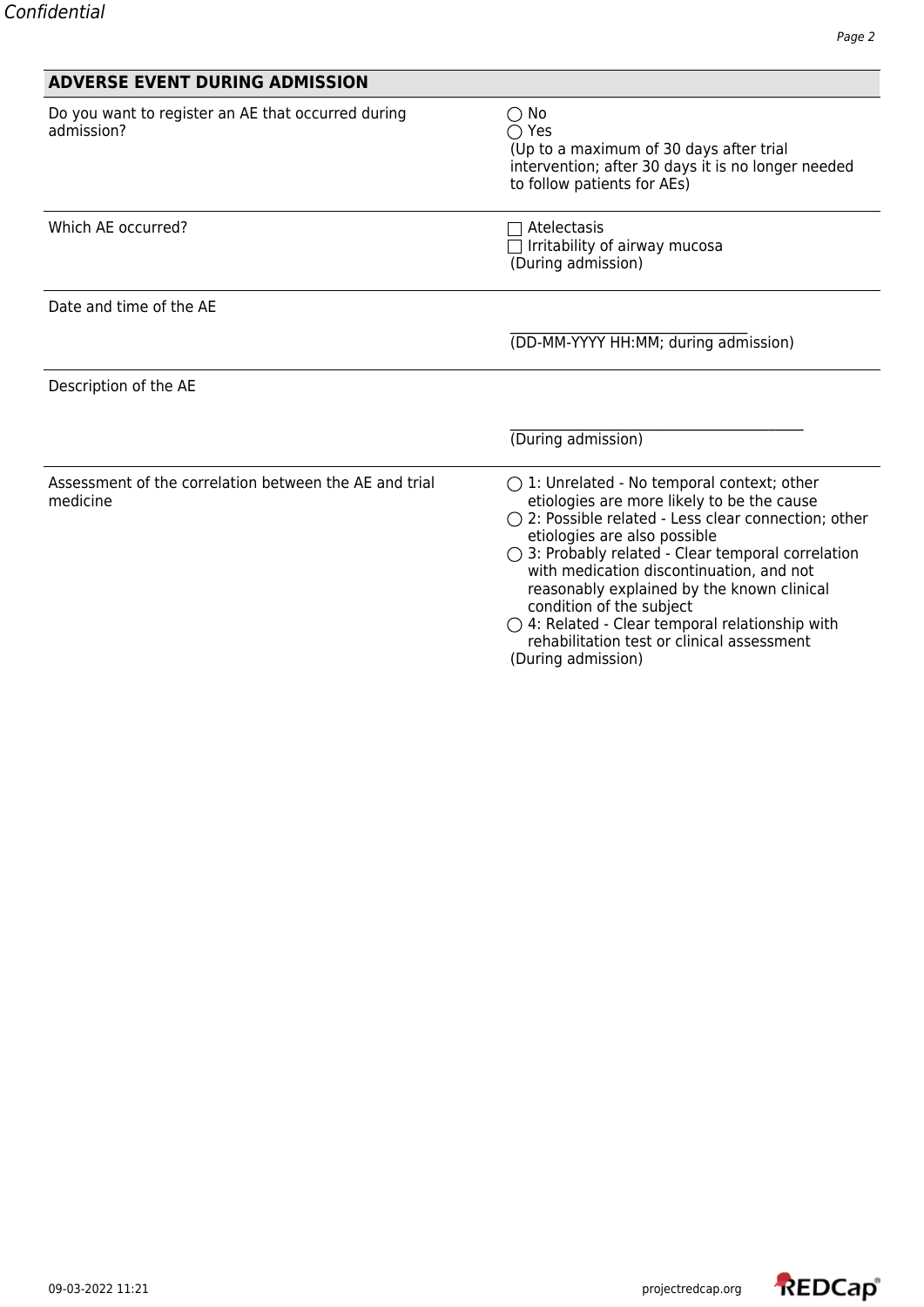### **Serious Adverse Event (SAE) registration: Investigator and sponsor**

Record ID

#### **INFORMATION**

Serious Adverse Event (SAE): Any untoward medical occurrence that at any dose requires inpatient hospitalisation or prolongation of exisiting hospitalisation, results in persistent or significant disability or incapacity, results in a congenital anomaly or birth defect, is life-threatening, or results in death.

To monitor SAEs, you must as a TRAUMOX2 investigator assess the patient's medical record:

- Once within the first 24 hours
- Every third day until discharge (maximum of 30 days)

Please read the TRAUMOX2 study protocol and "Registration of Serious Adverse Events in TRAUMOX2 v1.0 01-12-2021" for more details.

All SAEs registered and saved here in REDCap will immediately notify the sponsor and coordinating investigator via an automatic generated e-mail from the REDCap notification system.

[Attachment: "Registration of Serious Adverse Events in TRAUMOX2 v1.0 01-12-2021.pdf"]

### **SERIOUS ADVERSE EVENT REGISTRATION DURING INTERVENTION**

#### **INVESTIGATOR**

Do you want to register an SAE that occurred during  $\bigcirc$  No intervention? 
and the set of the set of the set of the set of the set of the set of the set of the set of the set of the set of the set of the set of the set of the set of the set of the set of the set of the set of the s

(When clicking "Yes" and saving the record, the sponsor will immediately receieve an e-mail notification)

\_\_\_\_\_\_\_\_\_\_\_\_\_\_\_\_\_\_\_\_\_\_\_\_\_\_\_\_\_\_\_\_\_\_

#### **To be filled in by INVESTIGATOR**

Name of investigator

Type of SAE registration  $\bigcirc$  Initial registration

 $\bigcirc$  Follow-up registration

\_\_\_\_\_\_\_\_\_\_\_\_\_\_\_\_\_\_\_\_\_\_\_\_\_\_\_\_\_\_\_\_\_\_

\_\_\_\_\_\_\_\_\_\_\_\_\_\_\_\_\_\_\_\_\_\_\_\_\_\_\_\_\_\_\_\_\_\_

Date and time of onset of the SAE during intervention

(DD-MM-YYYY HH:MM; when the SAE occurred for the patient)

Date and time of SAE investigator awareness

\_\_\_\_\_\_\_\_\_\_\_\_\_\_\_\_\_\_\_\_\_\_\_\_\_\_\_\_\_\_\_\_\_\_ (DD-MM-YYYY HH:MM; when the SAE came to your awareness as an investigator)

Date and time of the SAE registration

\_\_\_\_\_\_\_\_\_\_\_\_\_\_\_\_\_\_\_\_\_\_\_\_\_\_\_\_\_\_\_\_\_\_ (DD-MM-YYYY HH:MM (you may click "Now"))

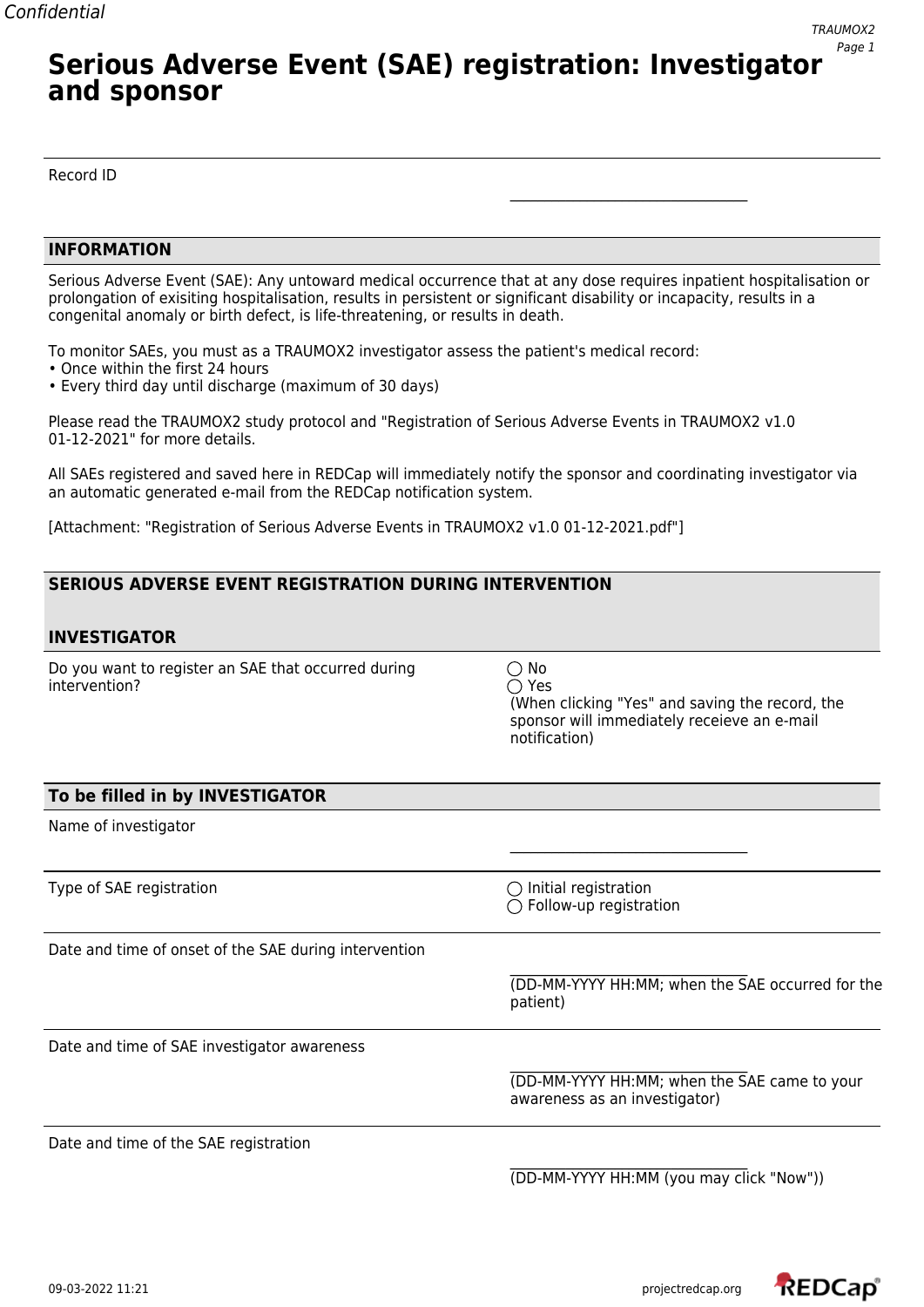| <b>SAE</b> criteria                                                                  | $\bigcirc$ Patient died<br>$\bigcirc$ Was life-threatening<br>$\bigcirc$ Involved or prolonged hospital length of stay<br>$\bigcirc$ Involved persistence of significant disability or<br>incapacity<br>$\bigcirc$ Resulted in a congenital anomaly or birth defect                                                                                                                                                                                                                                |
|--------------------------------------------------------------------------------------|----------------------------------------------------------------------------------------------------------------------------------------------------------------------------------------------------------------------------------------------------------------------------------------------------------------------------------------------------------------------------------------------------------------------------------------------------------------------------------------------------|
|                                                                                      |                                                                                                                                                                                                                                                                                                                                                                                                                                                                                                    |
| Date and time of death                                                               |                                                                                                                                                                                                                                                                                                                                                                                                                                                                                                    |
|                                                                                      | (DD-MM-YYYY HH:MM)                                                                                                                                                                                                                                                                                                                                                                                                                                                                                 |
| Cause of death                                                                       |                                                                                                                                                                                                                                                                                                                                                                                                                                                                                                    |
| SAE description                                                                      |                                                                                                                                                                                                                                                                                                                                                                                                                                                                                                    |
| SAE diagnosis                                                                        |                                                                                                                                                                                                                                                                                                                                                                                                                                                                                                    |
|                                                                                      |                                                                                                                                                                                                                                                                                                                                                                                                                                                                                                    |
| Concomitant medication(s) relevant to the SAE (exclude<br>those used to treat event) |                                                                                                                                                                                                                                                                                                                                                                                                                                                                                                    |
| Action taken on trial medicine                                                       | $\bigcirc$ No change<br>$\bigcirc$ Drug dose changed<br>$\bigcirc$ Drug temporarily discontinued<br>$\bigcirc$ Drug permanently discontinued                                                                                                                                                                                                                                                                                                                                                       |
| Intervention starting date and time                                                  |                                                                                                                                                                                                                                                                                                                                                                                                                                                                                                    |
|                                                                                      | (DD-MM-YYYY HH:MM; see date and time of<br>randomisation in the data collection sheet)                                                                                                                                                                                                                                                                                                                                                                                                             |
| Intervention changing/stopping date and time                                         |                                                                                                                                                                                                                                                                                                                                                                                                                                                                                                    |
|                                                                                      | (DD-MM-YYYY HH:MM)                                                                                                                                                                                                                                                                                                                                                                                                                                                                                 |
| Assessment by investigator of the correlation between<br>the SAE and trial medicine  | $\bigcirc$ 1: Unrelated - No temporal context; other<br>etiologies are more likely to be the cause<br>$\bigcirc$ 2: Possible related - Less clear connection; other<br>etiologies are also possible<br>$\bigcirc$ 3: Probably related - Clear temporal correlation<br>with medication discontinuation, and not<br>reasonably explained by the known clinical<br>condition of the subject<br>$\bigcirc$ 4: Related - Clear temporal relationship with<br>rehabilitation test or clinical assessment |
| Was the patient discontinued from the study due to the<br>SAE?                       | $\bigcirc$ No<br>$\bigcirc$ Yes                                                                                                                                                                                                                                                                                                                                                                                                                                                                    |
| Date and time of discontinuation                                                     |                                                                                                                                                                                                                                                                                                                                                                                                                                                                                                    |

(DD-MM-YYYY HH:MM)

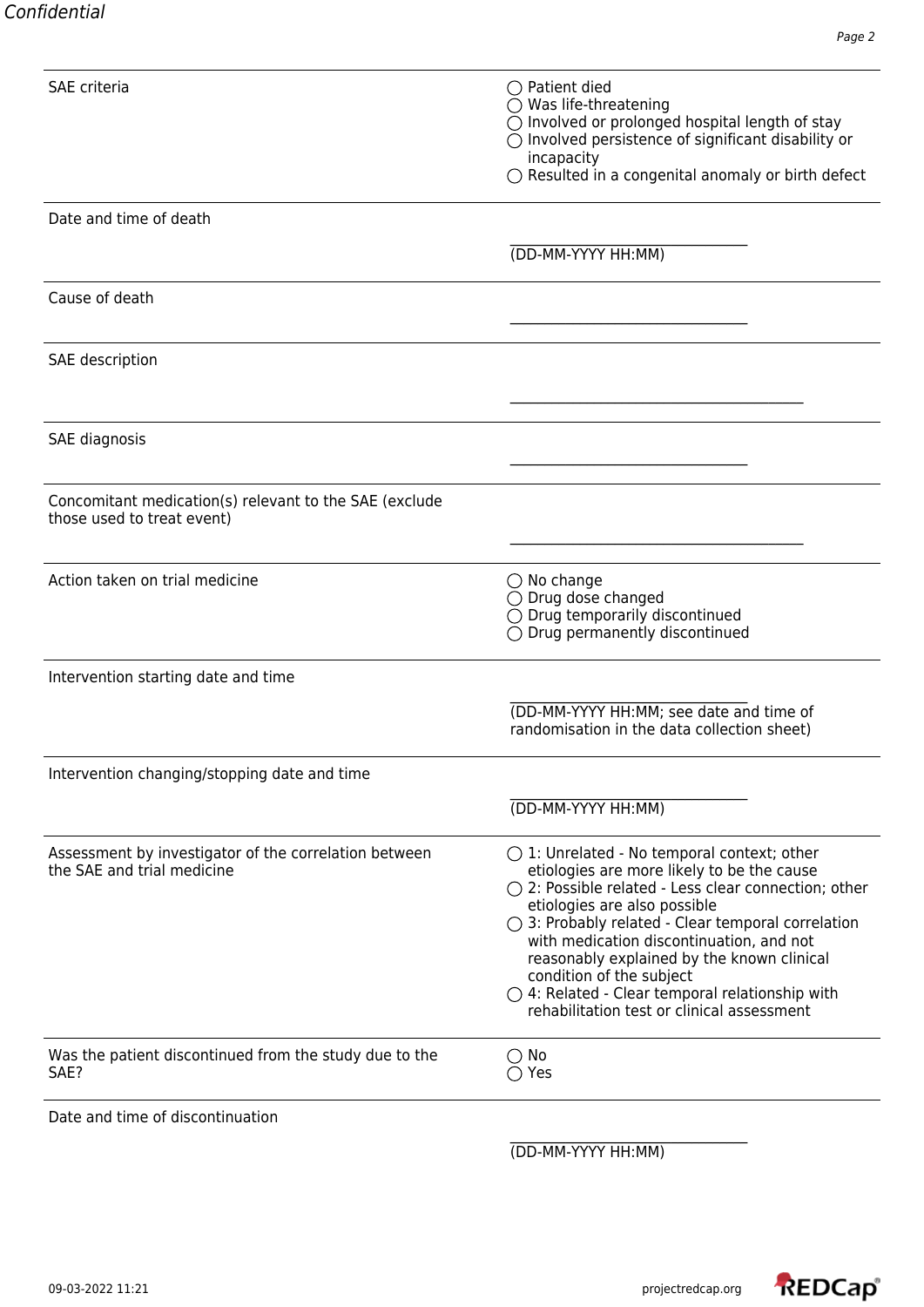| Date and time of the SAE end                                                                                              |                                                                                                                                                                                                                                                                                                                                                                                                                                                                                           |  |
|---------------------------------------------------------------------------------------------------------------------------|-------------------------------------------------------------------------------------------------------------------------------------------------------------------------------------------------------------------------------------------------------------------------------------------------------------------------------------------------------------------------------------------------------------------------------------------------------------------------------------------|--|
|                                                                                                                           | (DD-MM-YYYY HH:MM)                                                                                                                                                                                                                                                                                                                                                                                                                                                                        |  |
| To be filled in by SPONSOR                                                                                                |                                                                                                                                                                                                                                                                                                                                                                                                                                                                                           |  |
| Date and time filled in by the sponsor to confirm that<br>the SAE (during intervention) registration has been<br>received | (DD-MM-YYYY HH:MM)                                                                                                                                                                                                                                                                                                                                                                                                                                                                        |  |
| Signature by the sponsor to confirm that the SAE<br>(during intervention) registration has been received                  |                                                                                                                                                                                                                                                                                                                                                                                                                                                                                           |  |
| Assessment by sponsor of the correlation between the<br>SAE and trial medicine                                            | $\bigcirc$ 1: Unrelated - No temporal context; other<br>etiologies are more likely to be the cause<br>○ 2: Possible related - Less clear connection; other<br>etiologies are also possible<br>$\bigcirc$ 3: Probably related - Clear temporal correlation<br>with medication discontinuation, and not<br>reasonably explained by the known clinical<br>condition of the subject<br>$\bigcirc$ 4: Related - Clear temporal relationship with<br>rehabilitation test or clinical assessment |  |
| Expectedness assessment by sponsor                                                                                        | $\bigcirc$ Expected<br>$\bigcirc$ Unexpected                                                                                                                                                                                                                                                                                                                                                                                                                                              |  |
| Classification of the SAE after sponsor assessment                                                                        | $\bigcirc$ SUSAR (SAE is both related and unexpected)<br>$\bigcirc$ SAR (SAE is related but not unexpected)<br>◯ SAE (SAE is not related and not unexpected)<br>(Remember to notify relevant authorities if needed<br>according to the protocol)                                                                                                                                                                                                                                          |  |
| Sponsor's comments                                                                                                        |                                                                                                                                                                                                                                                                                                                                                                                                                                                                                           |  |
|                                                                                                                           |                                                                                                                                                                                                                                                                                                                                                                                                                                                                                           |  |
| Process of evaluation                                                                                                     | $\bigcirc$ Ongoing<br>$\bigcirc$ Finished                                                                                                                                                                                                                                                                                                                                                                                                                                                 |  |
| Termination date of the SAE evaluation                                                                                    |                                                                                                                                                                                                                                                                                                                                                                                                                                                                                           |  |
|                                                                                                                           | (DD-MM-YYYY)                                                                                                                                                                                                                                                                                                                                                                                                                                                                              |  |
| Signature by the sponsor to confirm termination of the<br><b>SAE</b> evaluation                                           |                                                                                                                                                                                                                                                                                                                                                                                                                                                                                           |  |



\_\_\_\_\_\_\_\_\_\_\_\_\_\_\_\_\_\_\_\_\_\_\_\_\_\_\_\_\_\_\_\_\_\_\_\_\_\_\_\_\_\_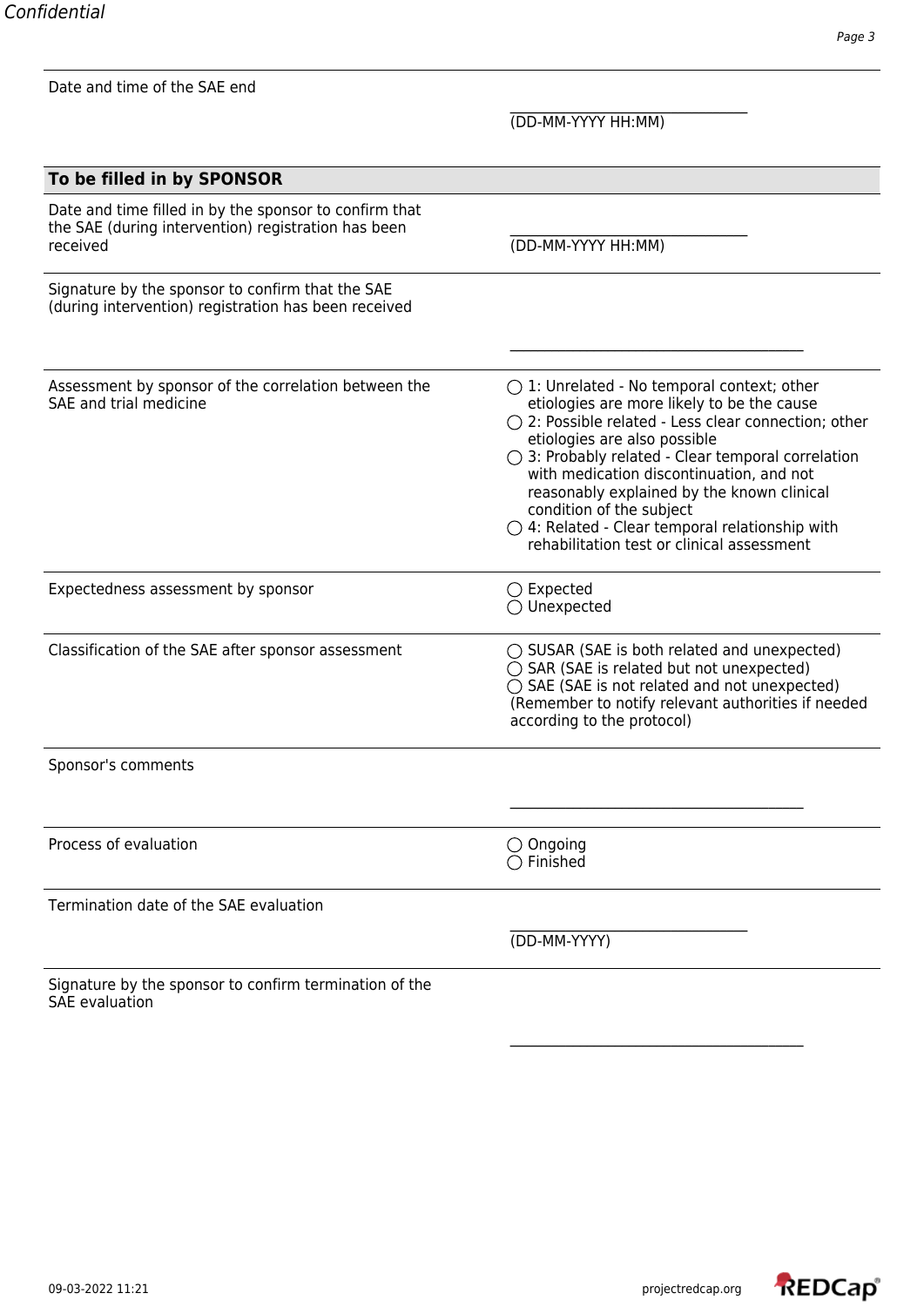|  | <b>SERIOUS ADVERSE EVENT REGISTRATION DURING/AFTER ADMISSION</b> |
|--|------------------------------------------------------------------|

| <b>INVESTIGATOR</b>                                                                  |                                                                                                                                                                                                                                                            |
|--------------------------------------------------------------------------------------|------------------------------------------------------------------------------------------------------------------------------------------------------------------------------------------------------------------------------------------------------------|
| Do you want to register an SAE that occurred<br>during/after admission?              | $\bigcirc$ No<br>$\bigcirc$ Yes<br>(When clicking "Yes" and saving the record, the<br>sponsor will immediately receieve an e-mail<br>notification)                                                                                                         |
| To be filled in by INVESTIGATOR                                                      |                                                                                                                                                                                                                                                            |
| Name of investigator                                                                 |                                                                                                                                                                                                                                                            |
| Type of SAE registration                                                             | $\bigcirc$ Initial registration<br>$\bigcirc$ Follow-up registration                                                                                                                                                                                       |
| Date and time of onset of the SAE during/after                                       |                                                                                                                                                                                                                                                            |
| admission                                                                            | (DD-MM-YYYY HH:MM; when the SAE occurred for the<br>patient)                                                                                                                                                                                               |
| Date and time of SAE investigator awareness                                          |                                                                                                                                                                                                                                                            |
|                                                                                      | (DD-MM-YYYY HH:MM; when the SAE came to your<br>awareness as an investigator)                                                                                                                                                                              |
| Date and time of the SAE registration                                                |                                                                                                                                                                                                                                                            |
|                                                                                      | (DD-MM-YYYY HH:MM (you may click "Now"))                                                                                                                                                                                                                   |
| SAE criteria                                                                         | $\bigcirc$ Patient died<br>$\bigcirc$ Was life-threatening<br>○ Involved or prolonged hospital length of stay<br>$\bigcirc$ Involved persistence of significant disability or<br>incapacity<br>$\bigcirc$ Resulted in a congenital anomaly or birth defect |
| Date and time of death                                                               |                                                                                                                                                                                                                                                            |
|                                                                                      | (DD-MM-YYYY HH:MM)                                                                                                                                                                                                                                         |
| Cause of death                                                                       |                                                                                                                                                                                                                                                            |
| SAE description                                                                      |                                                                                                                                                                                                                                                            |
| SAE diagnosis                                                                        |                                                                                                                                                                                                                                                            |
| Concomitant medication(s) relevant to the SAE (exclude<br>those used to treat event) |                                                                                                                                                                                                                                                            |

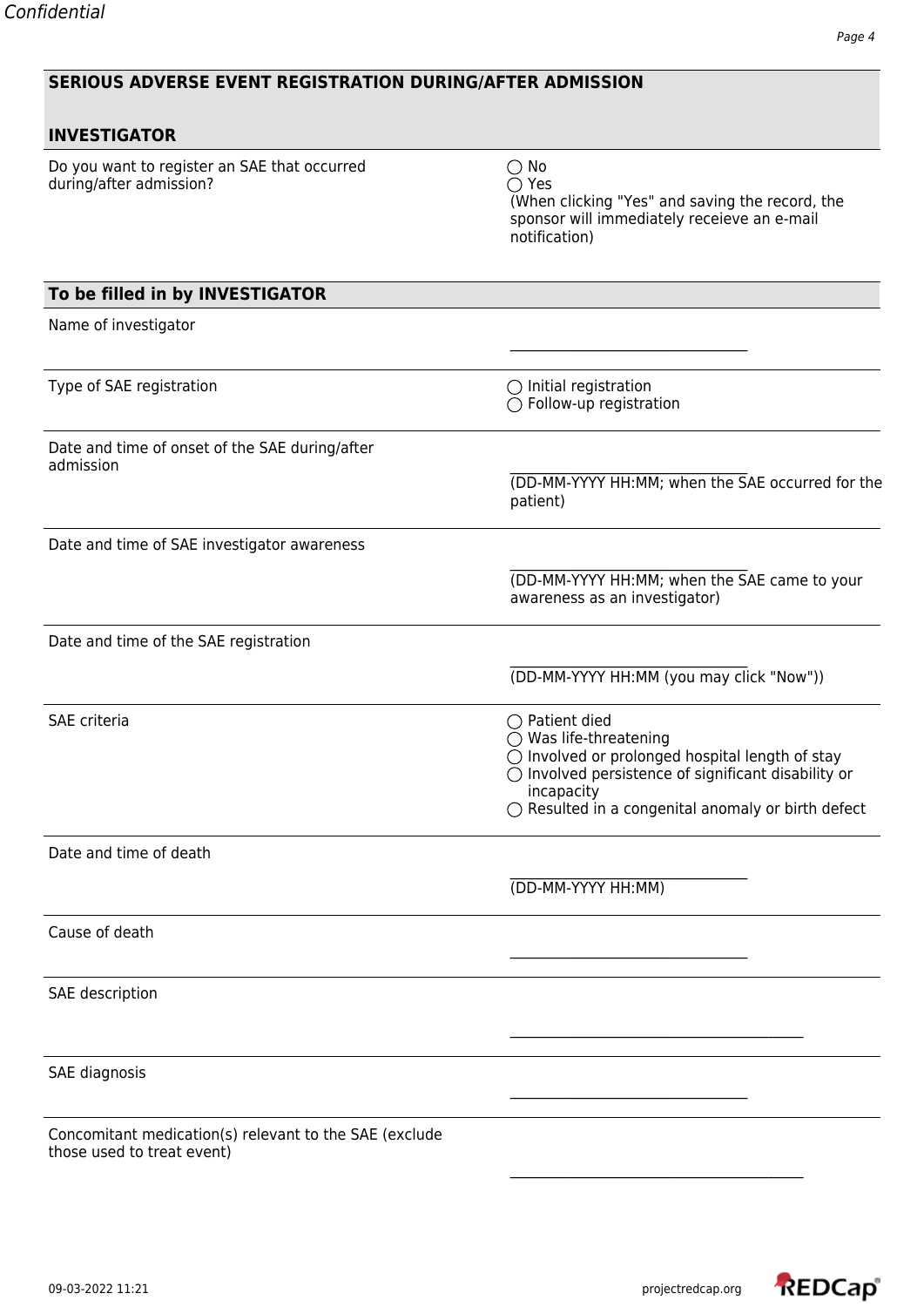| Intervention starting date and time                                                                                          |                                                                                                                                                                                                                                                                                                                                                                                                                                                                                                    |
|------------------------------------------------------------------------------------------------------------------------------|----------------------------------------------------------------------------------------------------------------------------------------------------------------------------------------------------------------------------------------------------------------------------------------------------------------------------------------------------------------------------------------------------------------------------------------------------------------------------------------------------|
|                                                                                                                              | (DD-MM-YYYY HH:MM; see date and time of<br>randomisation in the data collection sheet)                                                                                                                                                                                                                                                                                                                                                                                                             |
| Assessment by investigator of the correlation between<br>the SAE and trial medicine                                          | $\bigcirc$ 1: Unrelated - No temporal context; other<br>etiologies are more likely to be the cause<br>$\bigcirc$ 2: Possible related - Less clear connection; other<br>etiologies are also possible<br>$\bigcirc$ 3: Probably related - Clear temporal correlation<br>with medication discontinuation, and not<br>reasonably explained by the known clinical<br>condition of the subject<br>$\bigcirc$ 4: Related - Clear temporal relationship with<br>rehabilitation test or clinical assessment |
| Was the patient discontinued from the study due to the<br>SAE?                                                               | $\bigcirc$ No<br>$\bigcirc$ Yes                                                                                                                                                                                                                                                                                                                                                                                                                                                                    |
| Date and time of discontinuation                                                                                             |                                                                                                                                                                                                                                                                                                                                                                                                                                                                                                    |
|                                                                                                                              | (DD-MM-YYYY HH:MM)                                                                                                                                                                                                                                                                                                                                                                                                                                                                                 |
| Date and time of the SAE end                                                                                                 |                                                                                                                                                                                                                                                                                                                                                                                                                                                                                                    |
|                                                                                                                              | (DD-MM-YYYY HH:MM)                                                                                                                                                                                                                                                                                                                                                                                                                                                                                 |
| To be filled in by SPONSOR                                                                                                   |                                                                                                                                                                                                                                                                                                                                                                                                                                                                                                    |
| Date and time filled in by the sponsor to confirm that<br>the SAE (during/after admission) registration has been<br>received | (DD-MM-YYYY HH:MM)                                                                                                                                                                                                                                                                                                                                                                                                                                                                                 |
| Signature by the sponsor to confirm that the SAE<br>(during/after admission) registration has been<br>received               |                                                                                                                                                                                                                                                                                                                                                                                                                                                                                                    |
| Assessment by sponsor of the correlation between the<br>SAE and trial medicine                                               | $\bigcirc$ 1: Unrelated - No temporal context; other<br>etiologies are more likely to be the cause<br>$\bigcirc$ 2: Possible related - Less clear connection; other<br>etiologies are also possible<br>$\bigcirc$ 3: Probably related - Clear temporal correlation<br>with medication discontinuation, and not<br>reasonably explained by the known clinical<br>condition of the subject<br>$\bigcirc$ 4: Related - Clear temporal relationship with<br>rehabilitation test or clinical assessment |
| Expectedness assessment by sponsor                                                                                           | $\bigcirc$ Expected<br>$\bigcirc$ Unexpected                                                                                                                                                                                                                                                                                                                                                                                                                                                       |
| Classification of the SAE after sponsor assessment                                                                           | $\bigcirc$ SUSAR (SAE is both related and unexpected)<br>$\bigcirc$ SAR (SAE is related but not unexpected)<br>◯ SAE (SAE is not related and not unexpected)<br>(Remember to notify relevant authorities if needed<br>according to the protocol)                                                                                                                                                                                                                                                   |

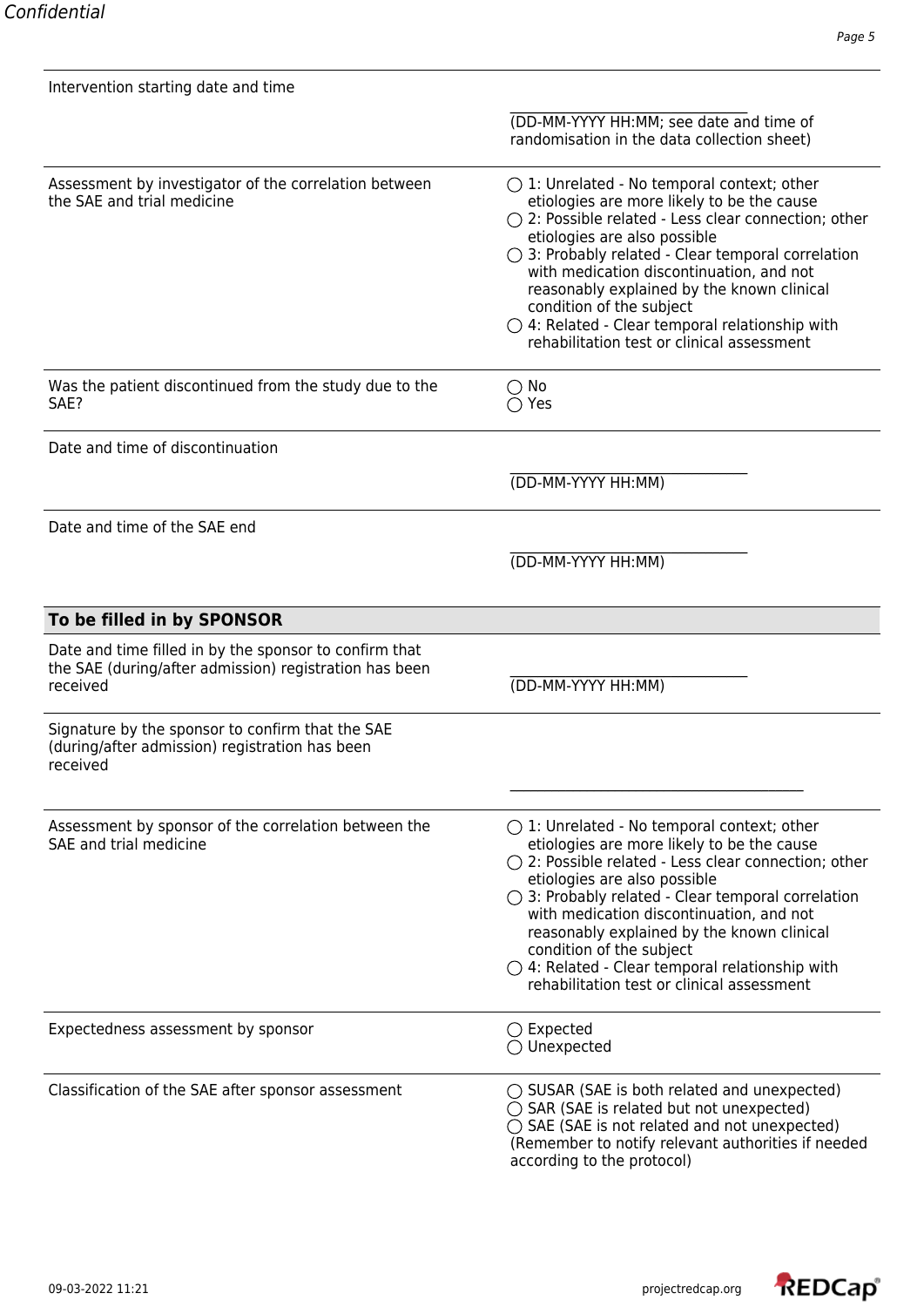| Sponsor's comments                                                              |                                           |
|---------------------------------------------------------------------------------|-------------------------------------------|
|                                                                                 |                                           |
| Process of evaluation                                                           | $\bigcirc$ Ongoing<br>$\bigcirc$ Finished |
| Termination date of the SAE evaluation                                          |                                           |
|                                                                                 | (DD-MM-YYYY)                              |
| Signature by the sponsor to confirm termination of the<br><b>SAE</b> evaluation |                                           |

\_\_\_\_\_\_\_\_\_\_\_\_\_\_\_\_\_\_\_\_\_\_\_\_\_\_\_\_\_\_\_\_\_\_\_\_\_\_\_\_\_\_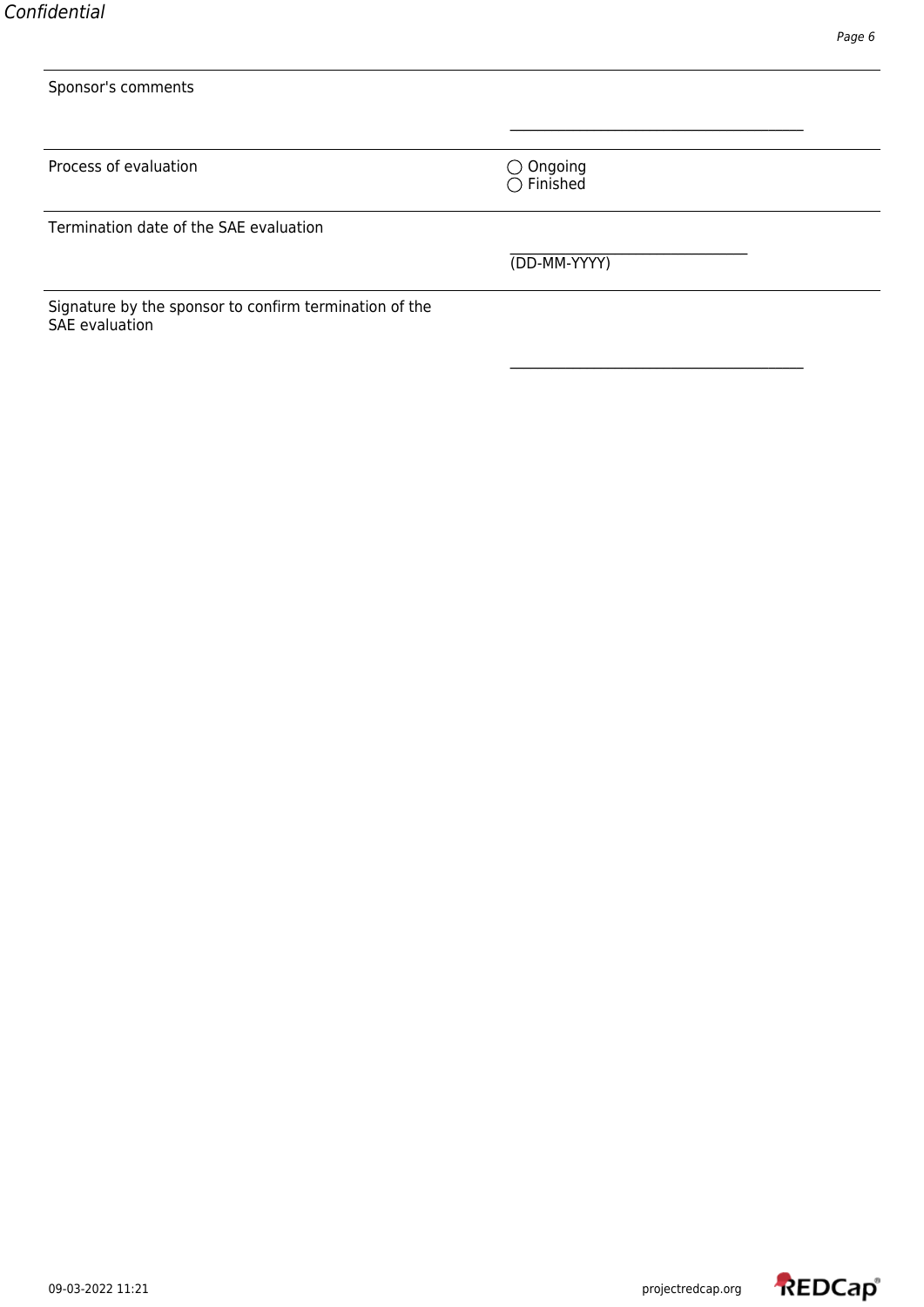### **Upload of consent form(s) for the biobank for future research: Investigator**

| Record ID                                                                                                                                                                |                                  |
|--------------------------------------------------------------------------------------------------------------------------------------------------------------------------|----------------------------------|
|                                                                                                                                                                          |                                  |
| <b>INVESTIGATOR</b>                                                                                                                                                      |                                  |
| At the time of entering data on this patient, are you<br>from a centre who participate in the biobank for<br>future research?                                            | $\bigcirc$ No<br>$\bigcirc$ Yes  |
| Did the patient / patient's next-of-kin (on behalf of<br>the patient) wish to participate in the biobank for<br>future research?                                         | $\bigcirc$ No<br>$\bigcirc$ Yes  |
| Why did the patient / patient's next-of-kin (on behalf<br>of the patient) not want to participate in the biobank<br>for future research?                                 |                                  |
| <b>CONSENT FORM UPLOAD</b>                                                                                                                                               |                                  |
| Samtykkeerklæringer til biobanken for fremtidig forskning for danske centre kan findes i:                                                                                |                                  |
| "File repository" (se menuen til venstre)                                                                                                                                |                                  |
| eller                                                                                                                                                                    |                                  |
| Manuelt download af de udfyldte samtykkeerklæringer, som kan findes i toppen af de pågældende instruments ved<br>klik på "Download PDF of instrument(s)"                 |                                  |
| eller                                                                                                                                                                    |                                  |
| Hvis man undtagelsesvist har fået underskrift på papir, så scan det og upload her i REDCap                                                                               |                                  |
| Who gave consent to let the patient participate in the<br>biobank?                                                                                                       | Patient<br>Patient's next-of-kin |
| Date of biobank consent: Patient                                                                                                                                         |                                  |
|                                                                                                                                                                          | (DD-MM-YYYY)                     |
| <b>Biobank consent form: Patient</b>                                                                                                                                     |                                  |
| Date of biobank proxy consent: Patient's next-of-kin                                                                                                                     |                                  |
|                                                                                                                                                                          | (DD-MM-YYYY)                     |
| Biobank proxy consent form: Patient's next-of-kin                                                                                                                        |                                  |
| IMPORTANT INFORMATIONAdditional data on the blood samples for the biobank for future research must be entered<br>in another REDCap database established for this purpose |                                  |

See the project bookmark in the left menu "REDCap: TRAUMOX2 biobank for future research"

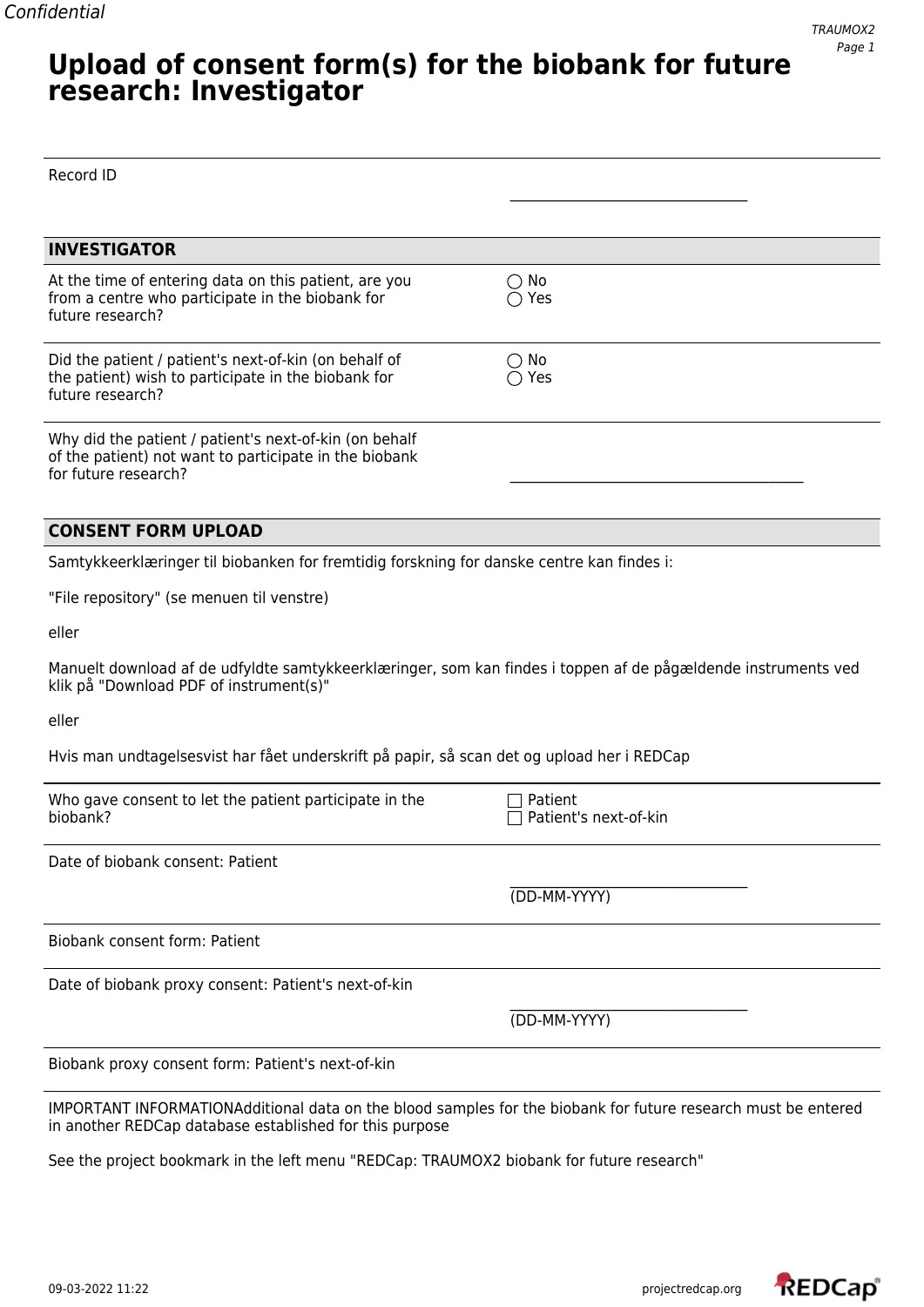# **Primary outcome: Investigator**

\_\_\_\_\_\_\_\_\_\_\_\_\_\_\_\_\_\_\_\_\_\_\_\_\_\_\_\_\_\_\_\_\_\_

Record ID

| PRIMARY OUTCOME ASSESSMENT                                                                             |                                                                                                |  |
|--------------------------------------------------------------------------------------------------------|------------------------------------------------------------------------------------------------|--|
| Please see the attached document on how to assess the primary outcome                                  |                                                                                                |  |
| [Attachment: "Primary outcome assessment in TRAUMOX2 v1.0 25-11-2021.pdf"]                             |                                                                                                |  |
| Please feel free to use this attached primary outcome tool document for the primary outcome assessment |                                                                                                |  |
| [Attachment: "Primary outcome assessment tool TRAUMOX2 v1.0 24-02-2022.xlsx"]                          |                                                                                                |  |
| Journal notes                                                                                          |                                                                                                |  |
| Lab and microbiology results                                                                           |                                                                                                |  |
| Radiology description(s)                                                                               |                                                                                                |  |
| Name of primary outcome assessor 1                                                                     |                                                                                                |  |
| Name of primary outcome assessor 2                                                                     |                                                                                                |  |
| Occurrence of the combined primary outcome:                                                            | $\bigcirc$ No                                                                                  |  |
| 30-day mortality                                                                                       | $\bigcirc$ Yes<br>(Assessed by at least two treatment allocation                               |  |
| AND / OR                                                                                               | blinded specialists in anaesthesia, intensive care,<br>emergency medicine or similar)          |  |
| Major lung complication(s) within 30 days                                                              |                                                                                                |  |
| Specify which outcome(s) occurred                                                                      | Death                                                                                          |  |
|                                                                                                        | Pneumonia<br><b>ARDS</b>                                                                       |  |
|                                                                                                        | (It is possible to mark the occurrence of more than<br>one outcome)                            |  |
| Mortality date                                                                                         |                                                                                                |  |
|                                                                                                        | (DD-MM-YYYY)                                                                                   |  |
| Where can documentation be found?                                                                      |                                                                                                |  |
|                                                                                                        | (Regarding the circumstances of death)                                                         |  |
| Categorisation of pneumonia                                                                            | $\bigcirc$ Non-ventilator-associated pneumonia (PNEU)<br>Ventilator-associated pneumonia (VAP) |  |

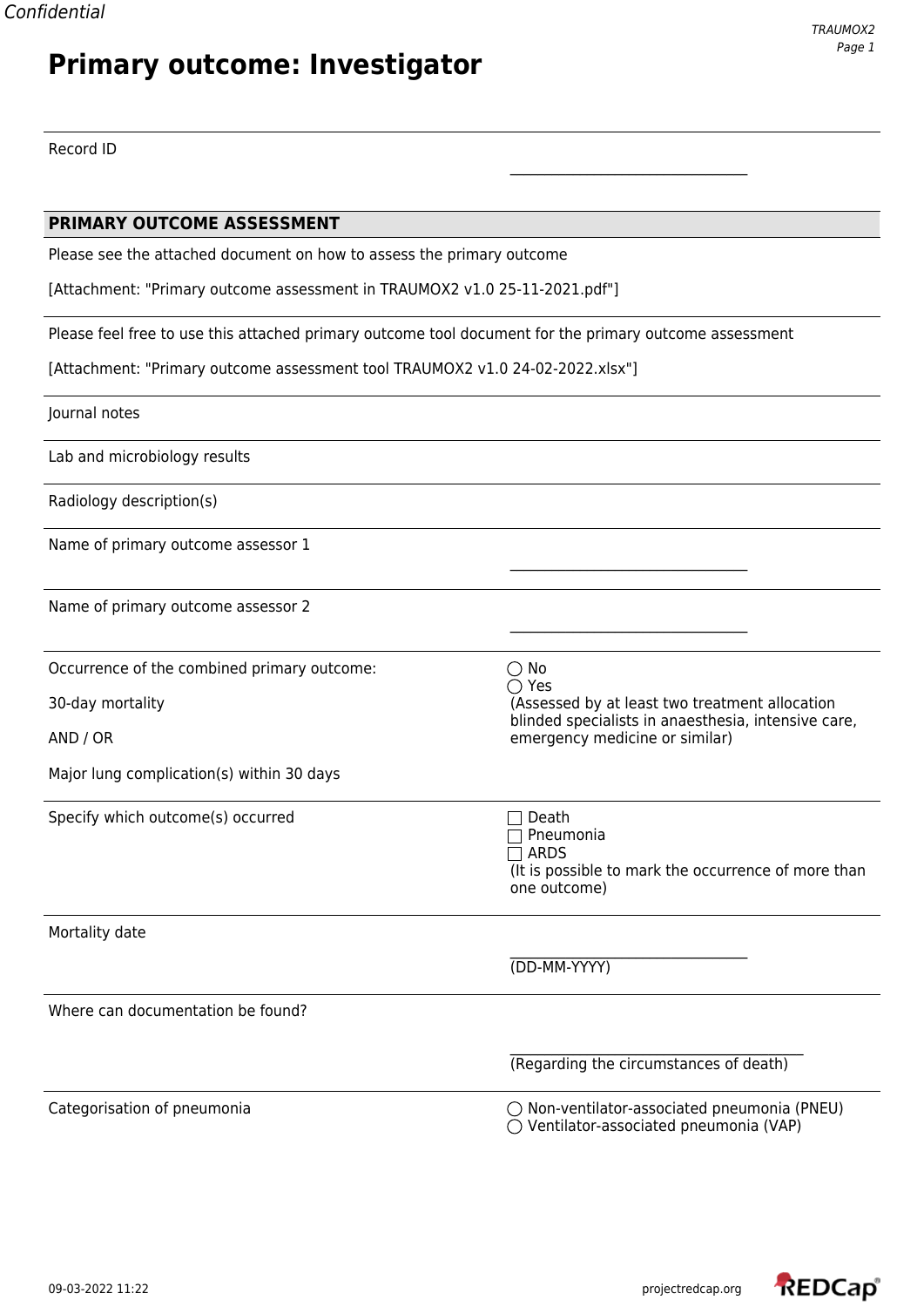| ł |
|---|
|---|

| Date of confirmed pneumonia                                                                                                                                   |                                                                   |
|---------------------------------------------------------------------------------------------------------------------------------------------------------------|-------------------------------------------------------------------|
|                                                                                                                                                               | (DD-MM-YYYY)                                                      |
| Where can documentation be found?                                                                                                                             |                                                                   |
|                                                                                                                                                               | (Regarding the pneumonia assessment)                              |
| <b>Categorisation of ARDS</b>                                                                                                                                 | $\bigcirc$ Mild<br>$\bigcirc$ Moderate<br>$\bigcirc$ Severe       |
| Date of confirmed ARDS                                                                                                                                        |                                                                   |
|                                                                                                                                                               | (DD-MM-YYYY)                                                      |
| Where can documentation be found?                                                                                                                             |                                                                   |
|                                                                                                                                                               | (Regarding the ARDS assessment)                                   |
| Treatment allocation guess by primary outcome assessor<br>1                                                                                                   | $\bigcirc$ Restrictive oxygen strategy<br>Liberal oxygen strategy |
| Treatment allocation guess by primary outcome assessor<br>2                                                                                                   | $\bigcirc$ Restrictive oxygen strategy<br>Liberal oxygen strategy |
| If you have any comments regarding the primary outcome<br>assessment, please list them here (from the primary<br>outcome assessors or you as an investigator) |                                                                   |

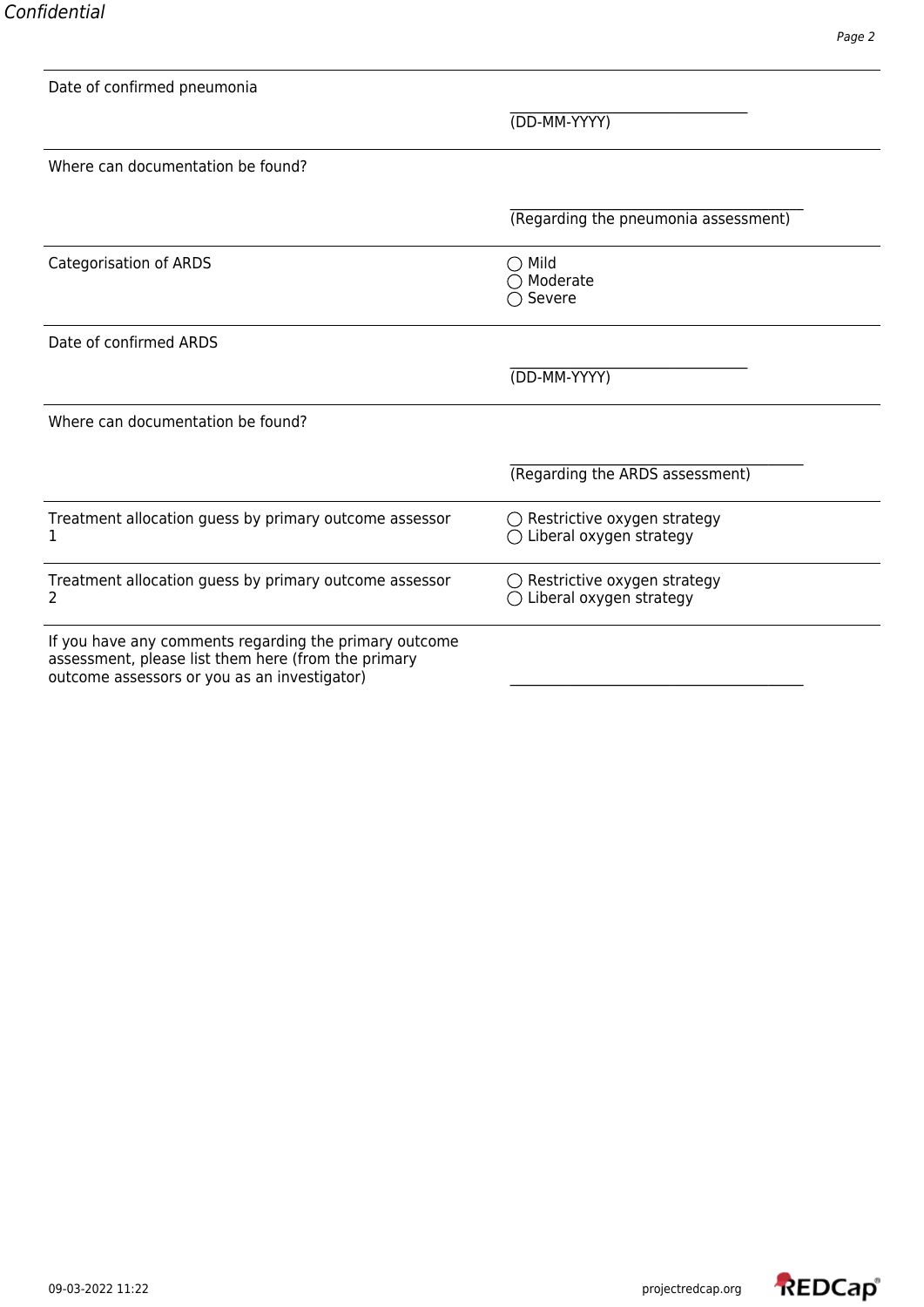Record ID

| <b>SECONDARY OUTCOMES</b>                                                                   |                                                                                                                                                                                                                                           |
|---------------------------------------------------------------------------------------------|-------------------------------------------------------------------------------------------------------------------------------------------------------------------------------------------------------------------------------------------|
| Episode(s) of hypoxaemia during the 8 hours of<br>intervention (saturation $<$ 90%)         | (From the data collection sheet; defined as number<br>of times the valid oxygen saturation is below 90%;<br>if it is below 90%, above 90% and below 90% again,<br>then it should be registered as 2 episodes)                             |
| Was intubation performed in any of these settings?                                          | $\bigcirc$ Pre-hospital<br>$\bigcap$ Trauma Centre<br>$\bigcirc$ After being admitted to the hospital (post trauma<br>centre treatment)<br>$\bigcirc$ The patient was never intubated during admission                                    |
| Was the patient ventilated in the ICU?                                                      | $\bigcirc$ No<br>$\bigcirc$ Yes                                                                                                                                                                                                           |
| Date and time of intubation                                                                 |                                                                                                                                                                                                                                           |
|                                                                                             | (DD-MM-YYYY HH:MM)                                                                                                                                                                                                                        |
| Was the patient extubated at any point during<br>admission?                                 | $\bigcirc$ No<br>$\bigcirc$ Yes                                                                                                                                                                                                           |
| Date and time of extubation                                                                 |                                                                                                                                                                                                                                           |
|                                                                                             | (DD-MM-YYYY HH:MM)                                                                                                                                                                                                                        |
| Was the patient re-intubated at any point during<br>admission?                              | $\bigcirc$ No<br>$\bigcirc$ Yes<br>(Only re-intubation in an ICU setting should be<br>considered)                                                                                                                                         |
| How many intubations (including the initial one) were<br>performed within 30 days in total? | (Enter number of intubations; only intubations in<br>an ICU setting should be considered)                                                                                                                                                 |
| Number of re-intubations                                                                    |                                                                                                                                                                                                                                           |
|                                                                                             | (Calculation based on total number of intubations<br>minus 1 (total re-intubations); if the number 998<br>is shown here due to earlier entered missing data<br>values (999), this value of 998 is similar to 999<br>(missing data value)) |
| Date and time of ICU discharge                                                              |                                                                                                                                                                                                                                           |
|                                                                                             |                                                                                                                                                                                                                                           |

(DD-MM-YYYY HH:MM)

\_\_\_\_\_\_\_\_\_\_\_\_\_\_\_\_\_\_\_\_\_\_\_\_\_\_\_\_\_\_\_\_\_\_

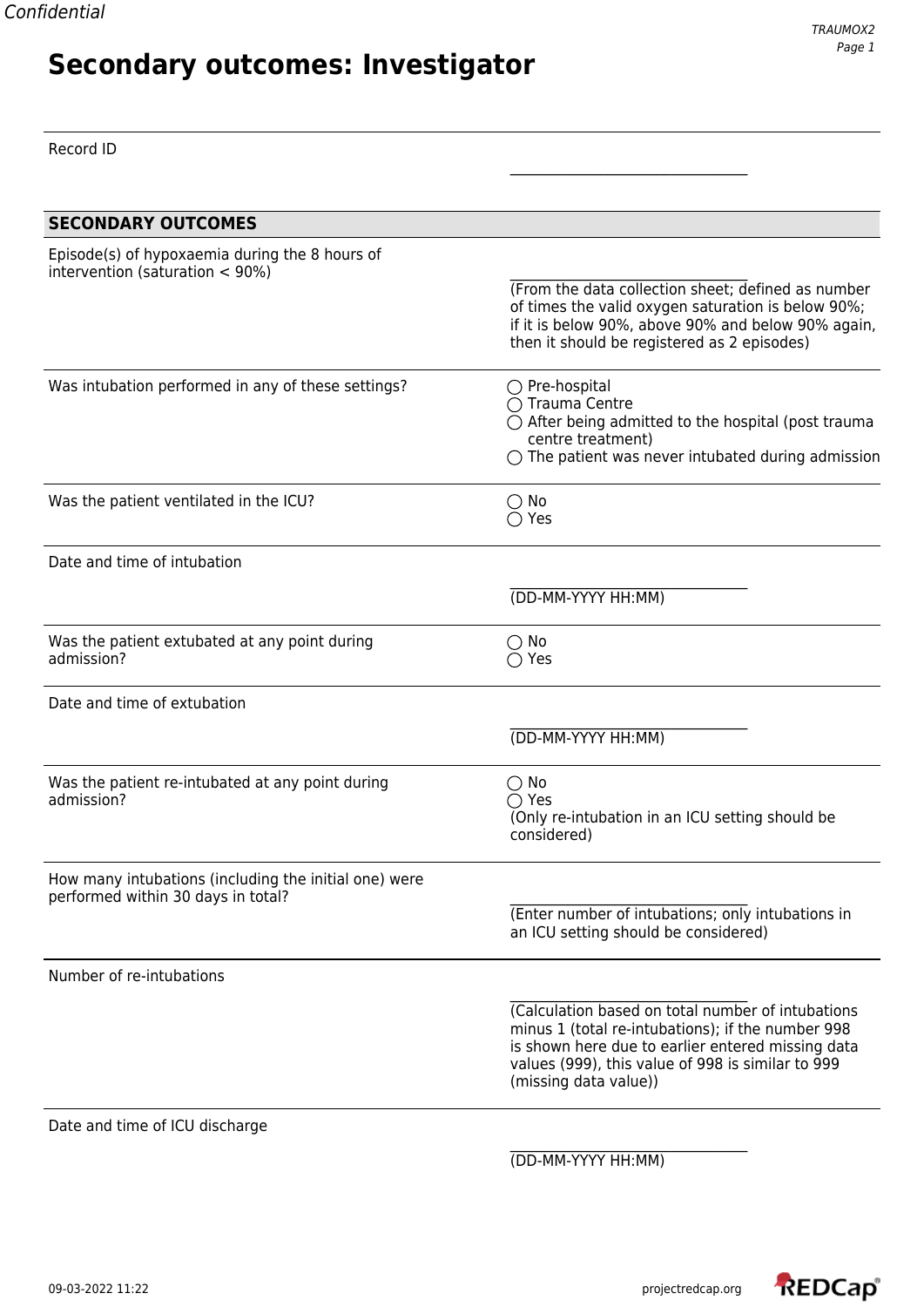| <b>ICU LOS</b>                                                                                                                                                                                                                                                                              |                                                                                                                                                                                                                                                                                                                                                                             |
|---------------------------------------------------------------------------------------------------------------------------------------------------------------------------------------------------------------------------------------------------------------------------------------------|-----------------------------------------------------------------------------------------------------------------------------------------------------------------------------------------------------------------------------------------------------------------------------------------------------------------------------------------------------------------------------|
|                                                                                                                                                                                                                                                                                             | (ICU LOS = Intensive Care Unit Length Of Stay;<br>number of days will appear after data on date and<br>time for admission to an ICU (located in the<br>instrument "In-hospital patient data:<br>Investigator") and date and time for discharge from<br>an ICU (located in this instrument) are entered;<br>calculation is set to round up equal day(s) with no<br>decimals) |
| Was the patient re-admitted to an ICU at any point<br>during admission?                                                                                                                                                                                                                     | $\bigcirc$ No<br>$\bigcirc$ Yes                                                                                                                                                                                                                                                                                                                                             |
| How many days was the patient admitted to an ICU<br>during the re-admission(s)?                                                                                                                                                                                                             | (Enter manually the number of days for the<br>re-admission(s) to an ICU besides the primary ICU<br>admission; round up equal day(s) with no decimals)                                                                                                                                                                                                                       |
| Surgical site infection(s) within 30 days<br>At least one of the following:<br>- Purulent drainage<br>- Positive microbiologic testing from surgical<br>site/wound<br>- Deliberately opened by a surgeon AND sign(s) of<br>infection<br>- Diagnosis of surgical site infection by a surgeon | $\bigcirc$ No<br>$\bigcirc$ Yes<br>(Defined as per the CDC criteria for a surgical<br>site infection event)                                                                                                                                                                                                                                                                 |
| Sepsis during hospital admission                                                                                                                                                                                                                                                            | $\bigcirc$ No<br>$\bigcap$ Yes<br>(Clearly stated in the patient's medical record by<br>a physician or assigned as a diagnosis)                                                                                                                                                                                                                                             |
| Pneumonia post-discharge within 30 days                                                                                                                                                                                                                                                     | $\bigcirc$ No<br>$\bigcirc$ Yes<br>(Evaluated through medicines prescribed after<br>hospital discharge in countries where this<br>information is available; if the patient is still<br>admitted after 30 days, enter "No")                                                                                                                                                  |
| Date and time of hospital discharge                                                                                                                                                                                                                                                         |                                                                                                                                                                                                                                                                                                                                                                             |
| - Only the primary admission should be considered (no<br>re-admissions)                                                                                                                                                                                                                     | (DD-MM-YYYY HH:MM)                                                                                                                                                                                                                                                                                                                                                          |
| - If a patient is transfered from one hospital to<br>another hospital for further treatment related to the<br>trauma, it is not considered a hospital discharge                                                                                                                             |                                                                                                                                                                                                                                                                                                                                                                             |
| - If a patient is transfered from the hospital to a<br>psychiatry department or a rehabilitation center for<br>further treatment, then the day of transfer is<br>considered the date of hospital discharge                                                                                  |                                                                                                                                                                                                                                                                                                                                                                             |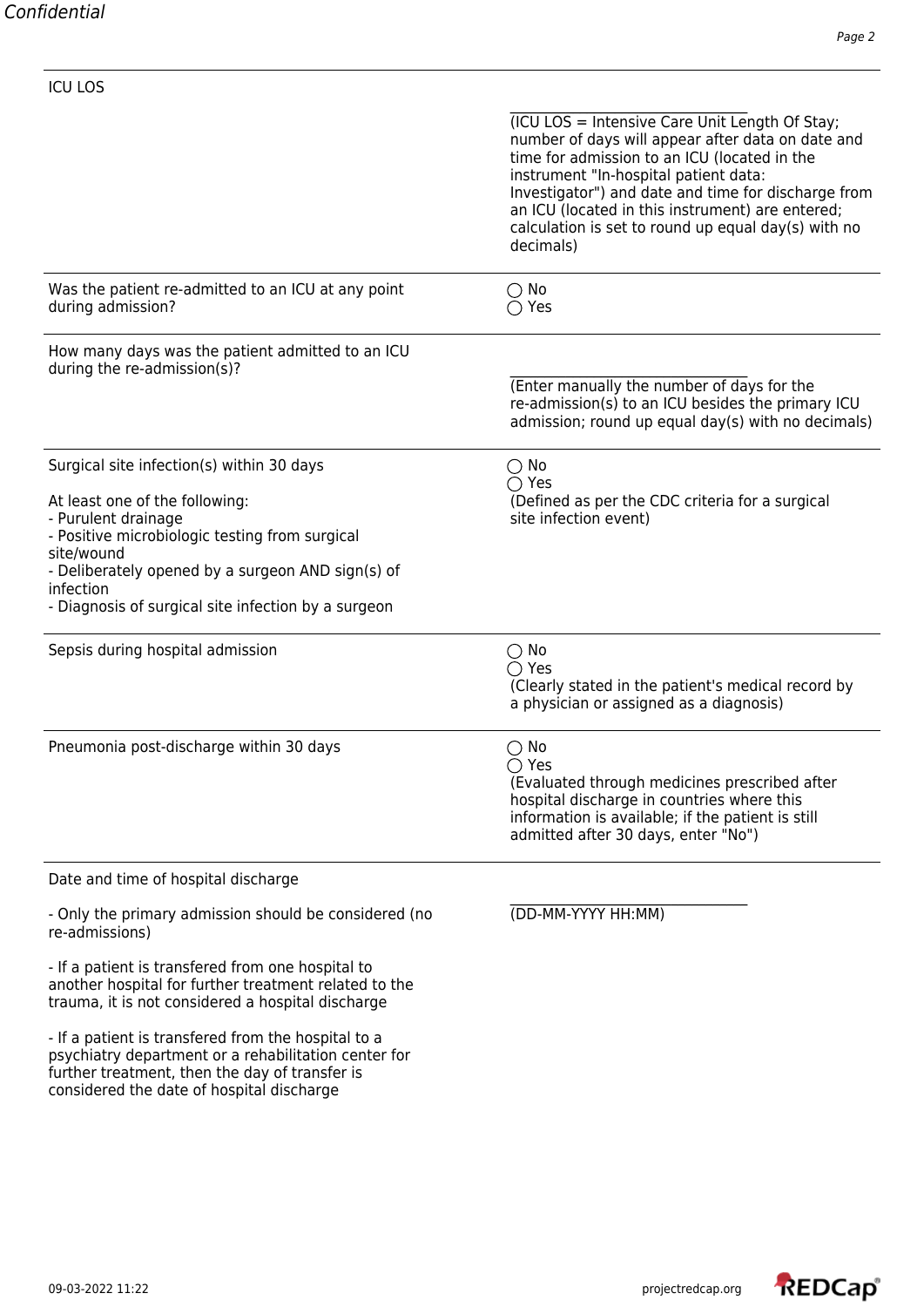| <b>Hospital LOS</b>                       |                                                                                                                                                                                                                                                                                                                                                      |
|-------------------------------------------|------------------------------------------------------------------------------------------------------------------------------------------------------------------------------------------------------------------------------------------------------------------------------------------------------------------------------------------------------|
|                                           | (LOS = Length Of Stay; number of days will appear<br>after data on date and time for arrival to the<br>hospital (located in the instrument "Trauma centre<br>patient data: Investigator") and date and time for<br>discharge from the hospital (in this instrument)<br>are entered; calculation is set to round up equal<br>day(s) with no decimals) |
| Days alive outside the ICU                |                                                                                                                                                                                                                                                                                                                                                      |
|                                           | (Number of ICU-free days within 30 days after<br>enrolment; round up day(s) with no decimals)                                                                                                                                                                                                                                                        |
| Time on mechanical ventilation            |                                                                                                                                                                                                                                                                                                                                                      |
|                                           | (Number of ventilator hours within 30 days after<br>enrolment; only mechanical ventilation in the ICU<br>should be considered; round up hour(s) with no<br>decimals)                                                                                                                                                                                 |
| Days alive without mechanical ventilation |                                                                                                                                                                                                                                                                                                                                                      |
|                                           | (Number of ventilator-free days within 30 days<br>after enrolment; only mechanical ventilation in the<br>ICU should be considered; round up day(s) with no<br>decimals)                                                                                                                                                                              |

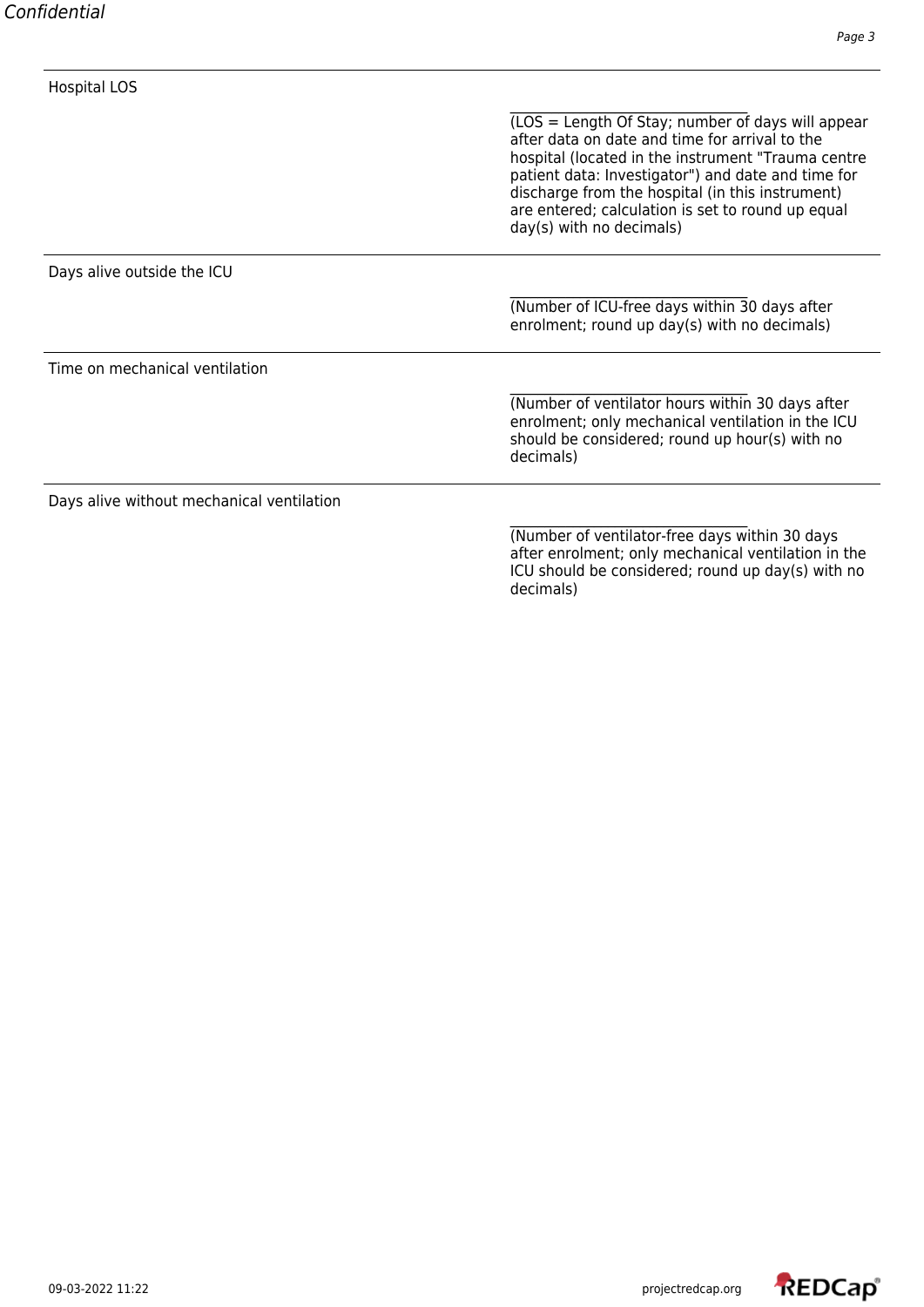### **6- and 12-month follow-up (secondary outcomes): Investigator**

| Record ID                                                                                                             |                                                                                                                      |
|-----------------------------------------------------------------------------------------------------------------------|----------------------------------------------------------------------------------------------------------------------|
|                                                                                                                       |                                                                                                                      |
| <b>EQ-5D-5L</b>                                                                                                       |                                                                                                                      |
| <b>6 MONTHS POST-TRAUMA</b>                                                                                           |                                                                                                                      |
| Were you able to contact a respondent for the<br>completion of the EQ-5D-5L questionnaire at 6 months<br>post-trauma? | $\bigcirc$ No<br>$\bigcirc$ Yes                                                                                      |
| Why not?                                                                                                              |                                                                                                                      |
|                                                                                                                       |                                                                                                                      |
| Date of assessment                                                                                                    |                                                                                                                      |
|                                                                                                                       | (DD-MM-YYYY)                                                                                                         |
| Who was the respondent?                                                                                               | $\bigcirc$ Patient<br>◯ Patient's next-of-kin/friend/caretaker<br>○ Patient + patient's next-of-kin/friend/caretaker |
| Mobility                                                                                                              |                                                                                                                      |
|                                                                                                                       | (Enter the score from 1 to 5)                                                                                        |
| Self-care                                                                                                             |                                                                                                                      |
|                                                                                                                       | (Enter the score from 1 to 5)                                                                                        |
| Usual activities                                                                                                      |                                                                                                                      |
|                                                                                                                       | (Enter the score from 1 to 5)                                                                                        |
| Pain or discomfort                                                                                                    |                                                                                                                      |
|                                                                                                                       | (Enter the score from 1 to 5)                                                                                        |
| Anxiety or depression                                                                                                 |                                                                                                                      |
|                                                                                                                       | (Enter the score from 1 to 5)                                                                                        |
| EQ-5D VAS: The respondent's health today                                                                              |                                                                                                                      |
|                                                                                                                       | (Enter the score from 0 to 100)                                                                                      |
| EQ-5D-5L: File upload                                                                                                 | (6-month follow-up)                                                                                                  |

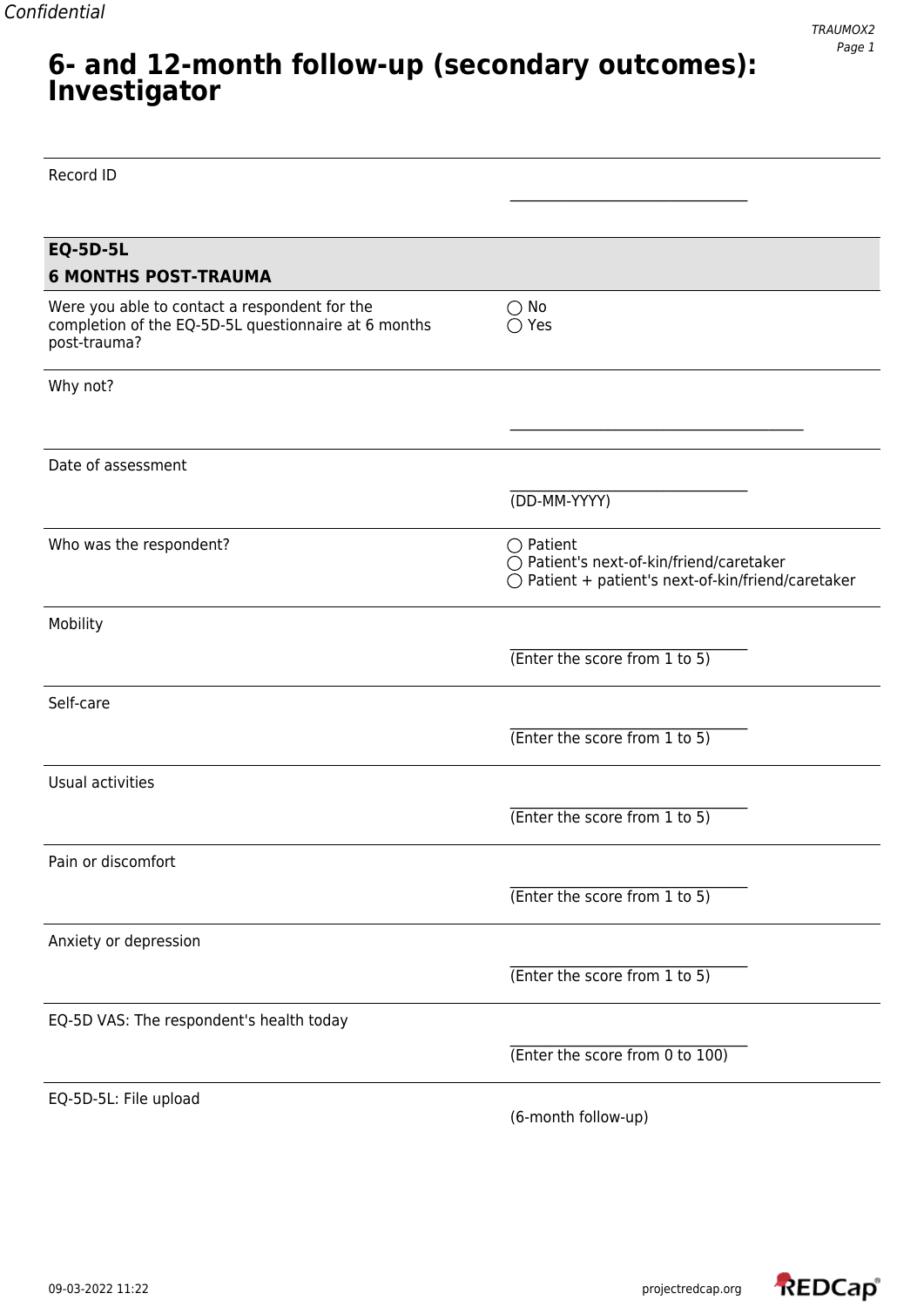| <b>GOSE</b>                                                                                                       |                                                                                                                                                                                                               |                                                                |                                                  |
|-------------------------------------------------------------------------------------------------------------------|---------------------------------------------------------------------------------------------------------------------------------------------------------------------------------------------------------------|----------------------------------------------------------------|--------------------------------------------------|
| <b>6 MONTHS POST-TRAUMA</b>                                                                                       |                                                                                                                                                                                                               |                                                                |                                                  |
| Were you able to contact a respondent for the<br>completion of the GOSE questionnaire at 6 months<br>post-trauma? |                                                                                                                                                                                                               | No<br>Yes                                                      |                                                  |
| Why not?                                                                                                          |                                                                                                                                                                                                               |                                                                |                                                  |
|                                                                                                                   |                                                                                                                                                                                                               |                                                                |                                                  |
| Date of assessment                                                                                                |                                                                                                                                                                                                               |                                                                |                                                  |
|                                                                                                                   |                                                                                                                                                                                                               | (DD-MM-YYYY)                                                   |                                                  |
| Who was the respondent?                                                                                           |                                                                                                                                                                                                               | $\bigcirc$ Patient<br>◯ Patient's next-of-kin/friend/caretaker | Patient + patient's next-of-kin/friend/caretaker |
|                                                                                                                   | Since the structured interview for GOSE has a fairly high amount of questions, we wish that you, the investigator,<br>uploads the completed interview document and enters the final GOSE score here in REDCap |                                                                |                                                  |
| 1                                                                                                                 | <b>Death</b>                                                                                                                                                                                                  |                                                                |                                                  |
| 2                                                                                                                 | Vegetative state                                                                                                                                                                                              |                                                                |                                                  |
| 3                                                                                                                 | Lower severe disability                                                                                                                                                                                       |                                                                |                                                  |
| $\overline{4}$                                                                                                    | Upper severe disability                                                                                                                                                                                       |                                                                |                                                  |
| 5                                                                                                                 | Lower moderate disability                                                                                                                                                                                     |                                                                |                                                  |
| 6                                                                                                                 | Upper moderate disability                                                                                                                                                                                     |                                                                |                                                  |
| 7                                                                                                                 | Lower good recovery                                                                                                                                                                                           |                                                                |                                                  |
| 8                                                                                                                 | Upper good recovery                                                                                                                                                                                           |                                                                |                                                  |

GOSE score

\_\_\_\_\_\_\_\_\_\_\_\_\_\_\_\_\_\_\_\_\_\_\_\_\_\_\_\_\_\_\_\_\_\_ (Enter the score from 1 to 8)

GOSE: File upload

(6-month follow-up)

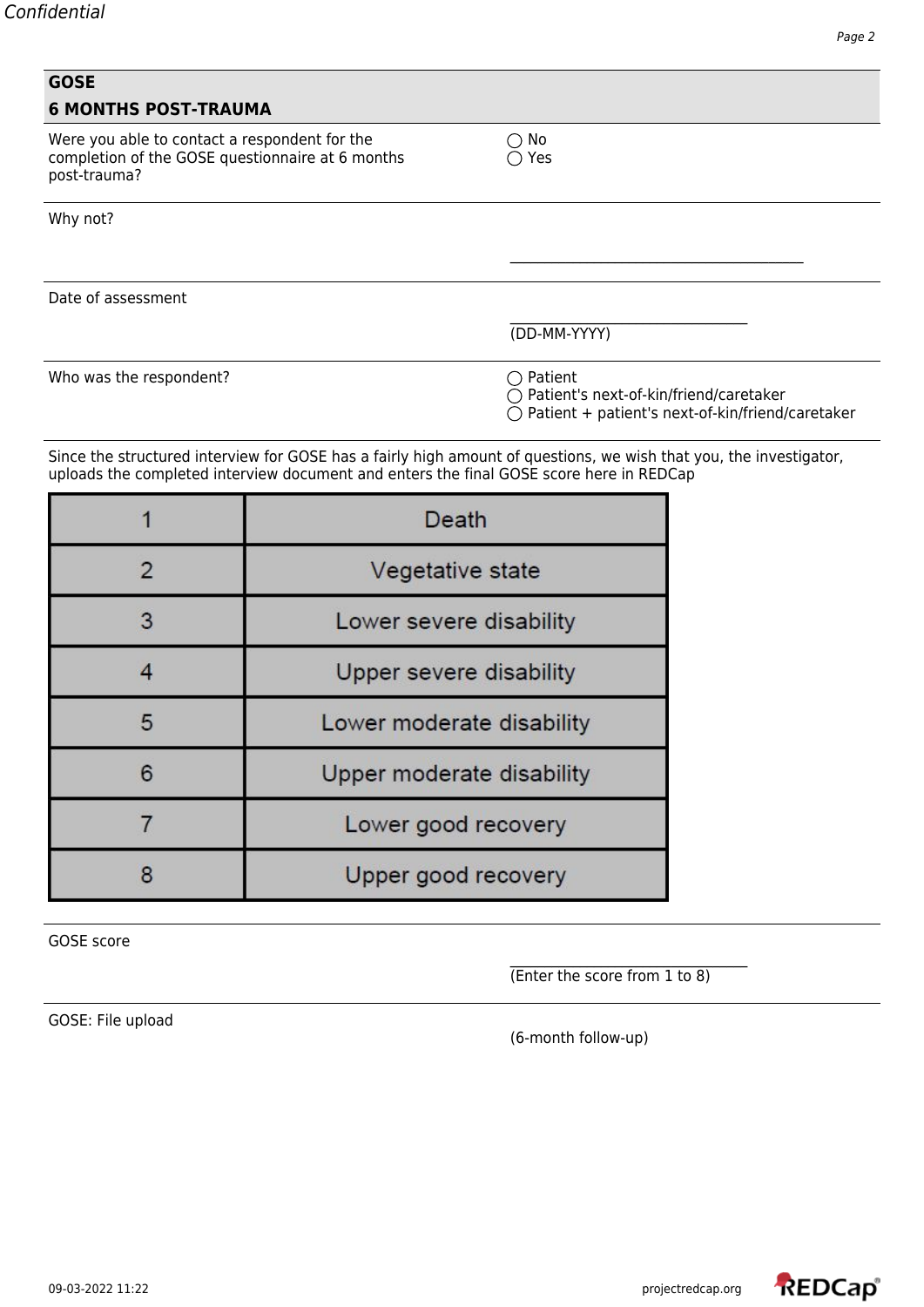| <b>MORTALITY</b><br><b>12 MONTHS POST-TRAUMA</b>                                                                       |                                                                                                                               |
|------------------------------------------------------------------------------------------------------------------------|-------------------------------------------------------------------------------------------------------------------------------|
| Was information available on mortality status at 12<br>months post-trauma?                                             | $\bigcirc$ No<br>$\bigcirc$ Yes                                                                                               |
| Why not?                                                                                                               |                                                                                                                               |
| 12-month mortality                                                                                                     | $\bigcirc$ No<br>$\bigcirc$ Yes                                                                                               |
| Date of death                                                                                                          |                                                                                                                               |
|                                                                                                                        | (DD-MM-YYYY)                                                                                                                  |
| <b>EQ-5D-5L</b><br><b>12 MONTHS POST-TRAUMA</b>                                                                        |                                                                                                                               |
| Were you able to contact a respondent for the<br>completion of the EQ-5D-5L questionnaire at 12 months<br>post-trauma? | $\bigcirc$ No<br>$\bigcirc$ Yes                                                                                               |
| Why not?                                                                                                               |                                                                                                                               |
| Date of assessment                                                                                                     |                                                                                                                               |
| Who was the respondent?                                                                                                | $\bigcirc$ Patient<br>○ Patient's next-of-kin/friend/caretaker<br>$\bigcirc$ Patient + patient's next-of-kin/friend/caretaker |
| Mobility                                                                                                               |                                                                                                                               |
|                                                                                                                        | (Enter the score from 1 to 5)                                                                                                 |
| Self-care                                                                                                              |                                                                                                                               |
|                                                                                                                        | (Enter the score from 1 to 5)                                                                                                 |
| Usual activities                                                                                                       |                                                                                                                               |
|                                                                                                                        | (Enter the score from 1 to 5)                                                                                                 |
| Pain or discomfort                                                                                                     |                                                                                                                               |
|                                                                                                                        | (Enter the score from 1 to 5)                                                                                                 |
| Anxiety or depression                                                                                                  |                                                                                                                               |

(Enter the score from 1 to 5)